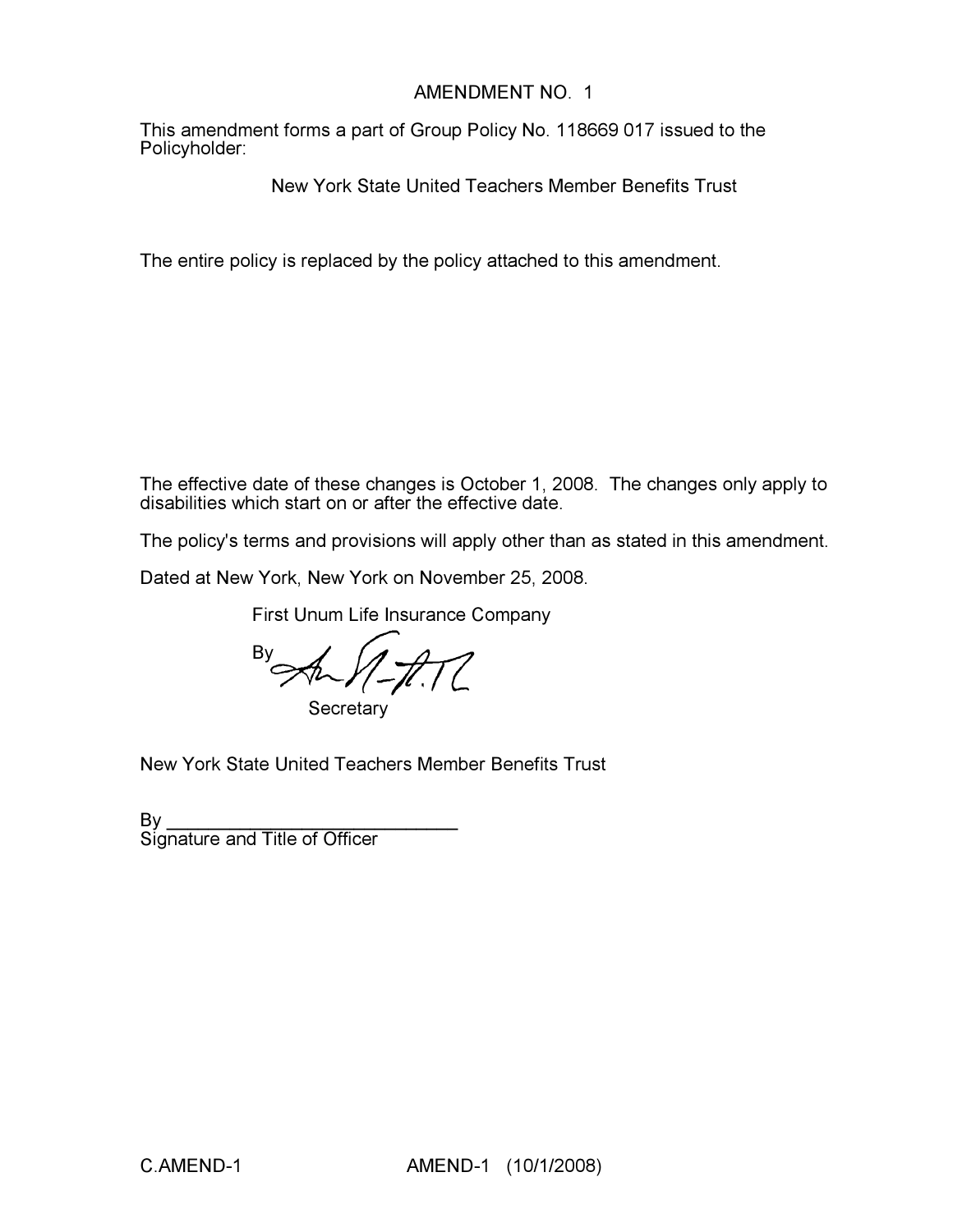$\_$ UNUM

GROUP INSURANCE SUMMARY OF BENEFITS NON-PARTICIPATING

# First Unum Life Insurance Company \_\_\_\_\_\_\_\_\_\_\_\_\_\_\_\_\_\_\_\_\_\_\_\_\_\_\_\_\_\_\_\_\_\_\_\_\_\_\_\_\_\_\_\_\_\_\_\_\_\_\_\_\_\_\_\_\_\_\_\_\_\_\_\_\_\_\_\_\_

IDENTIFICATION NUMBER: 118669 017

EFFECTIVE DATE OF COVERAGE: March 1, 2008

ANNIVERSARY DATE: January 1

GOVERNING JURISDICTION: New York

#### First Unum Life Insurance Company insures the lives of Participating Groups of the

New York State United Teachers Member Benefits Trust

Summary of Benefits for New Paltz United Teachers Benefit Trust Fund (referred to as the Participating Group)

First Unum Life Insurance Company (referred to as Unum) will provide benefits under this Summary of Benefits. Unum makes this promise subject to all provisions of this Summary of Benefits.

The Participating Group should read this Summary of Benefits carefully and contact Unum promptly with any questions. This Summary of Benefits is delivered in and is governed by the laws of the governing jurisdiction and to the extent applicable by the Employee Retirement Income Security Act of 1974 (ERISA) and any amendments.

Signed for Unum at New York, New York on the Effective Date of Coverage.

8 hrs NWaty

President Secretary

First Unum Life Insurance Company 99 Park Avenue 6th Floor New York, New York 10016

Copyright 1993, First Unum Life Insurance Company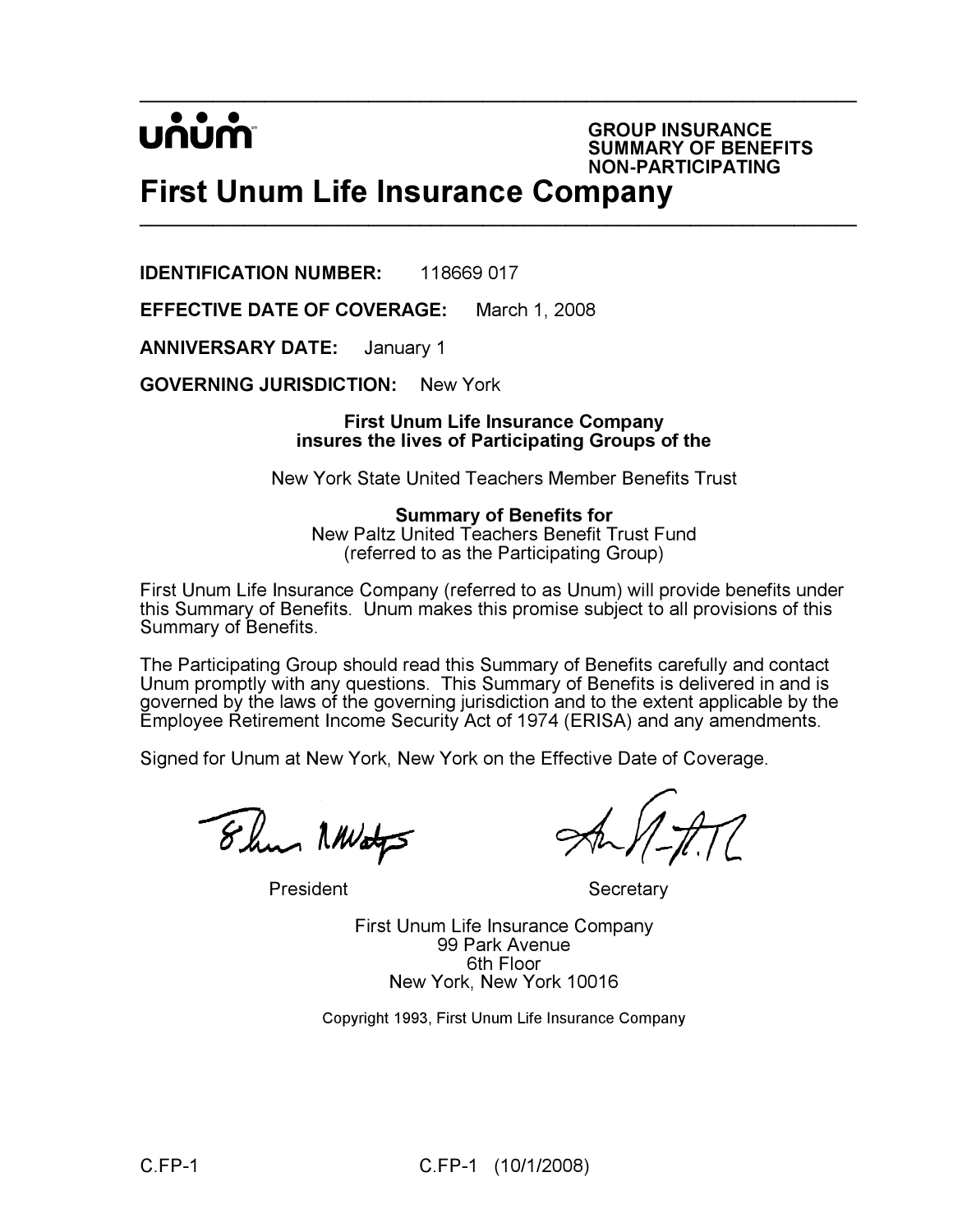# **TABLE OF CONTENTS**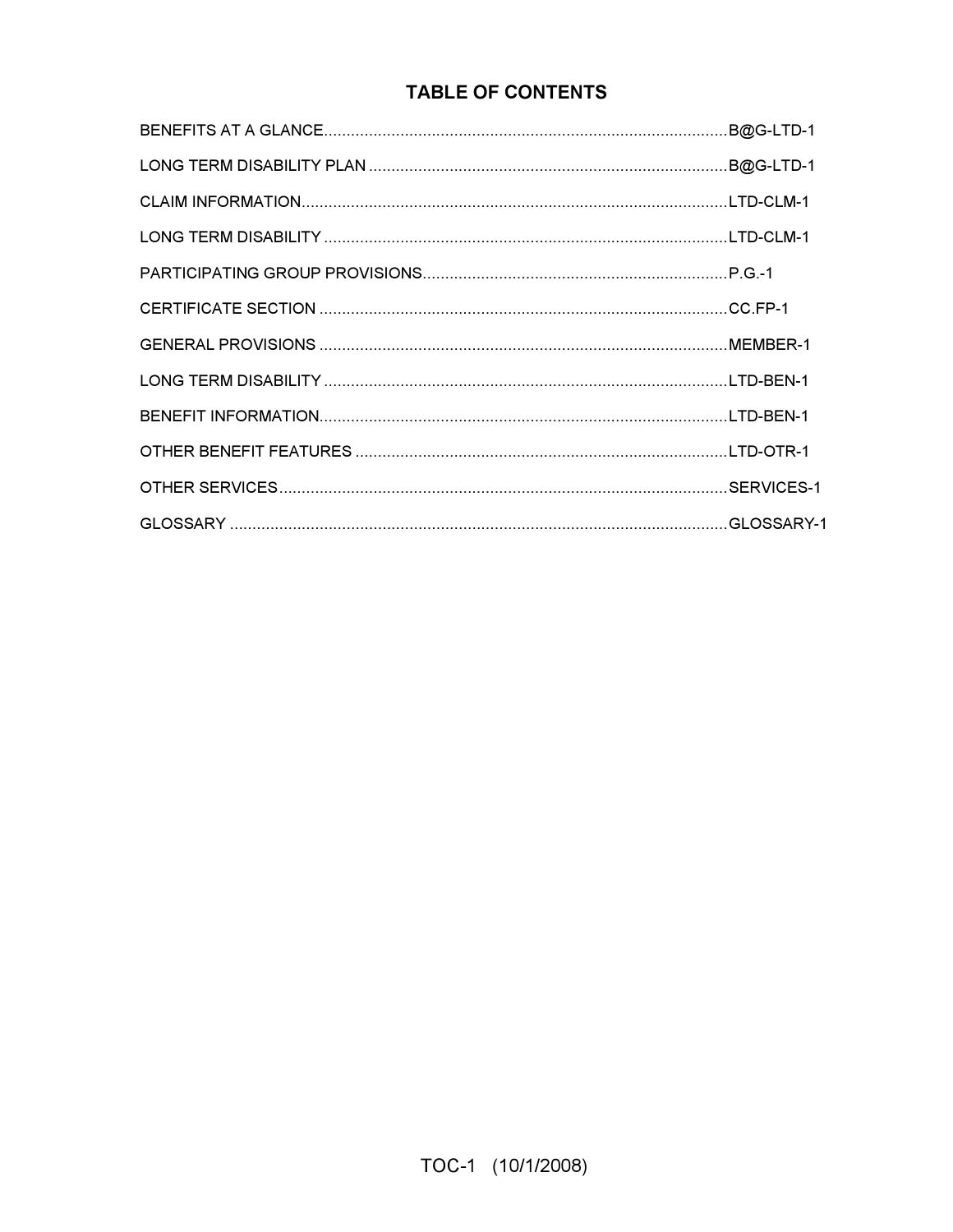# BENEFITS AT A GLANCE

#### **SYNOPSIS**

The insurance evidenced by this certificate provides disability income insurance only. It does NOT provide basic hospital, basic medical or major medical insurance as defined by the New York State Insurance Department.

#### EXCLUSIONS

What disabilities are not covered under your plan: See page LTD-BEN-9

What exclusions and limitations apply to Disability Plus: See Page LTD-OTR-4

#### LIMITATIONS

What disabilities have a limited pay period under your plan: See page LTD-BEN-9

What disabilities due to a pre-existing condition have limited coverage under your plan: See page LTD-BEN-10

What exclusions and limitations apply to Disability Plus: See Page LTD-OTR-4

#### LONG TERM DISABILITY PLAN

This long term disability plan provides financial protection for you by paying a portion of your income while you are disabled. The amount you receive is based on the amount you earned before your disability began and the monthly benefit option that you chose. In some cases, you can receive disability payments even if you work while you are disabled.

#### **POLICYHOLDER'S ORIGINAL PLAN<br>EFFECTIVE DATE:** April 1, 2007 **EFFECTIVE DATE:**

PARTICIPATING GROUP'S PLAN<br>EFFECTIVE DATE: March 1, 2008 **EFFECTIVE DATE:** 

#### PLAN YEAR:

March 1, 2008 to October 1, 2008 and each following October 1 to October 1

#### IDENTIFICATION NUMBER: 118669 017

#### ELIGIBLE GROUP(S):

All Members in active membership, including School Related Personnel, of the Participating Group in active employment in the United States with New Paltz Central School District

#### WAITING PERIOD:

Option A:

For Members in an eligible group on or before March 1, 2008: The greater of the waiting period in effect under the prior Unum plan, if any, or none

For Members entering an eligible group after March 1, 2008: None

Option B

For Members in an eligible group on or before March 1, 2008: The greater of the waiting period in effect under the prior Unum plan, if any, or none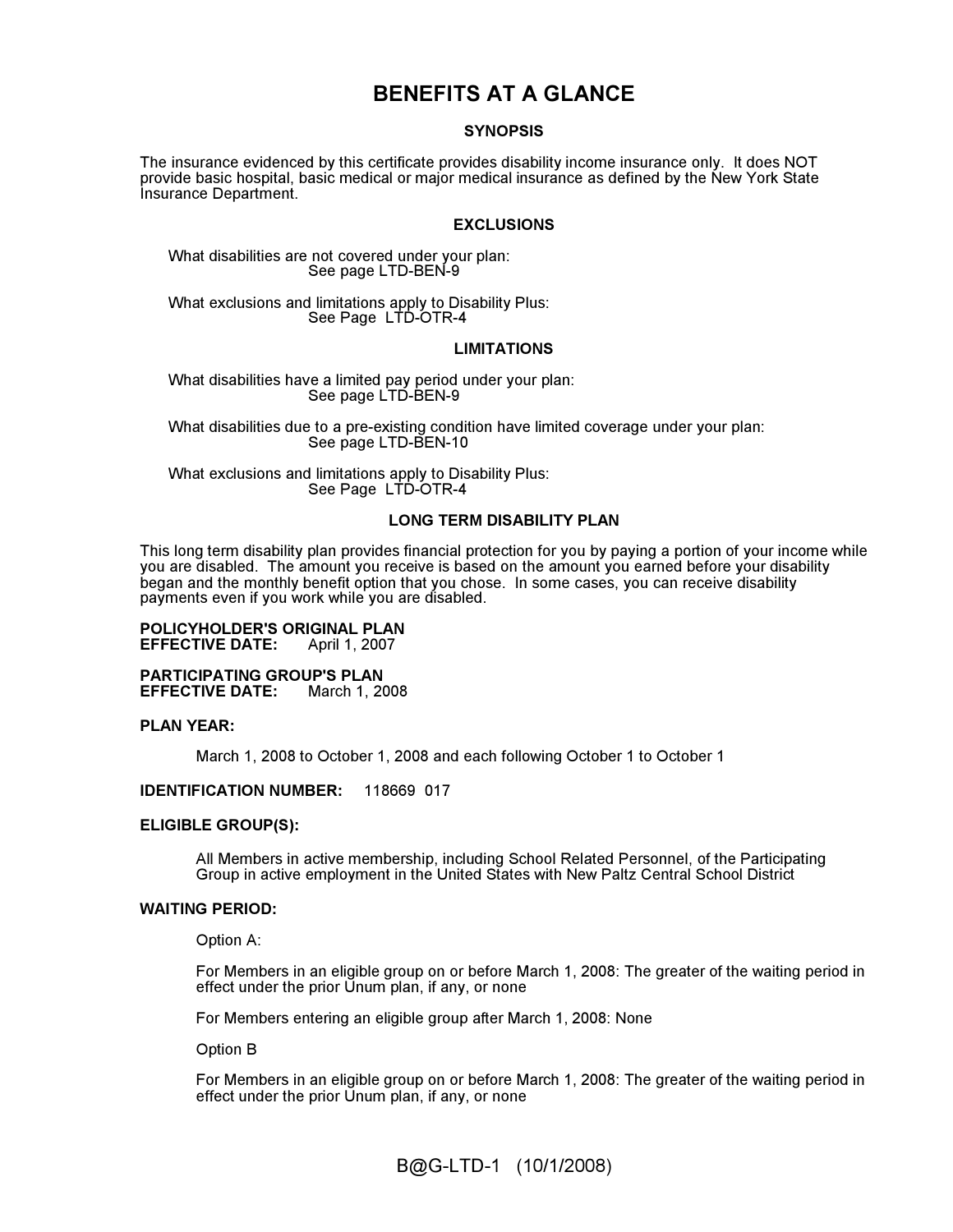For Members entering an eligible group after March 1, 2008: First of the month following date of active employment

You must be in continuous active employment in an eligible group during the specified waiting period.

#### REHIRE:

If your employment ends and you are rehired within 12 months, your previous work while in an eligible group will apply toward the waiting period. All other Summary of Benefits' provisions apply.

#### WHO PAYS FOR THE COVERAGE:

Option A

The Participating Group pays the cost of your coverage.

Option B

You and the Participating Group share the cost of your coverage.

#### ELIMINATION PERIOD:

Option A

The later of:

- 180 days; or
- the date your accumulated sick leave or salary continuation payments end, if applicable.

Option B

The later of:

- 180 days; or

- the date your accumulated sick leave or salary continuation payments end, if applicable.

Benefits begin the day after the elimination period is completed.

#### MONTHLY BENEFIT:

Option A

70% of monthly earnings to a maximum benefit of \$3,500 per month.

Your payment may be reduced by deductible sources of income and disability earnings. Some disabilities may not be covered or may have limited coverage under this plan.

Option B

70% of monthly earnings to a maximum benefit of \$10,000 per month.

#### Your payment may be reduced by deductible sources of income and disability earnings. Some disabilities may not be covered or may have limited coverage under this plan.

NOTE: If you reach age 65, you may choose to waive your group long term disability insurance coverage. You must complete a waiver of coverage form, which must be on file with the Policyholder and Unum. Should you decide to re-enroll at a later date, evidence of insurability will be required.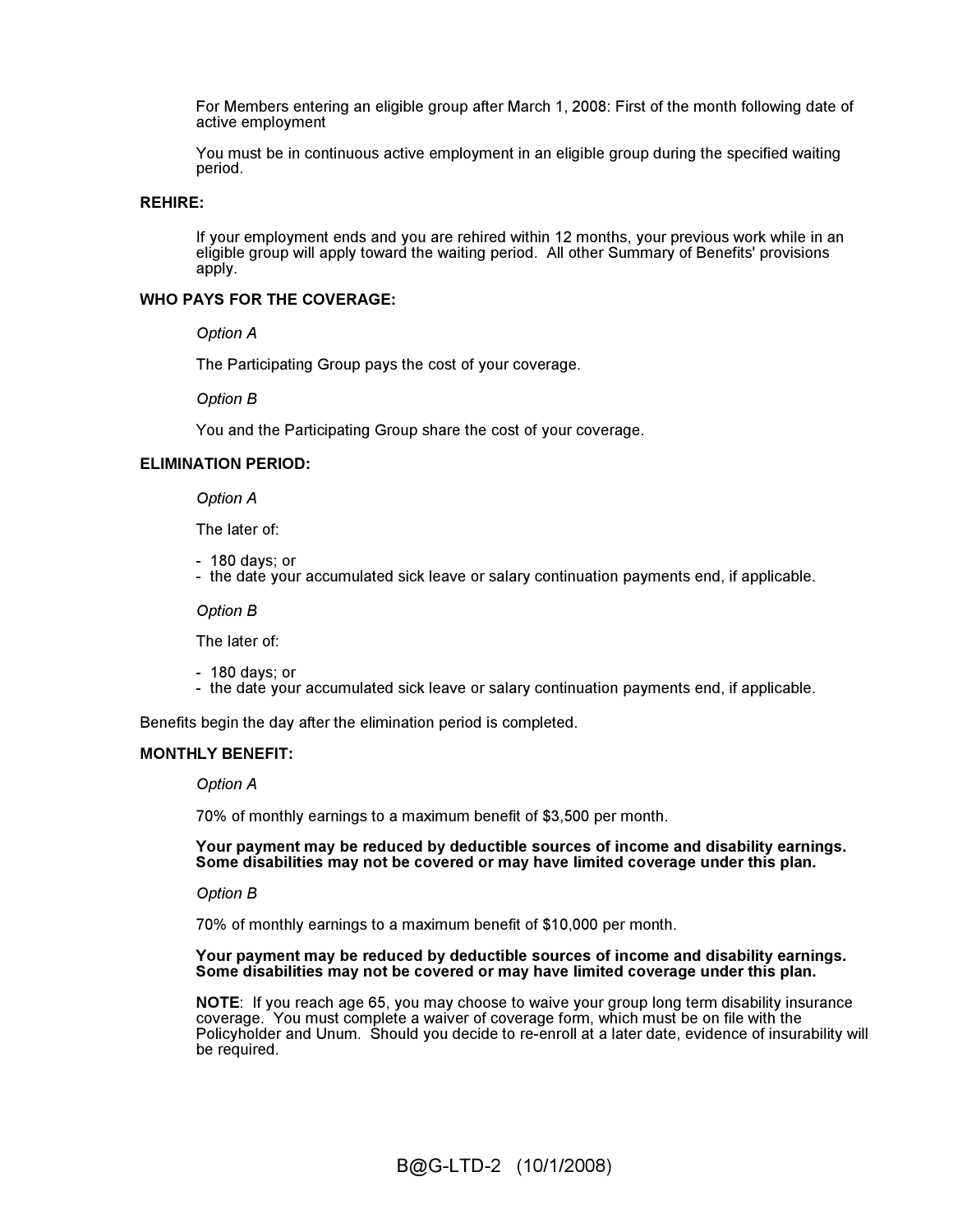#### MAXIMUM PERIOD OF PAYMENT:

| Age at Disability | Maximum Period of Payment                |
|-------------------|------------------------------------------|
| Less than Age 62  | To Social Security Normal Retirement Age |
| Age 62            | 60 months                                |
| Age 63            | 48 months                                |
| Age 64            | 42 months                                |
| Age 65            | 36 months                                |
| Age 66            | 30 months                                |
| Age 67            | 24 months                                |
| Age 68            | 18 months                                |
| Age 69 or older   | 12 months                                |
| Year of Birth     | Social Security Normal Retirement Age    |
| 1937 or before    | 65 years                                 |
| 1938              | 65 years 2 months                        |
| 1939              | 65 years 4 months                        |
| 1940              | 65 years 6 months                        |
| 1941              | 65 years 8 months                        |
| 1942              | 65 years 10 months                       |
| 1943-1954         | 66 years                                 |
| 1955              | 66 years 2 months                        |
| 1956              | 66 years 4 months                        |
| 1957              | 66 years 6 months                        |
| 1958              | 66 years 8 months                        |
| 1959              | 66 years 10 months                       |
| 1960 and after    | 67 years                                 |

No premium payments are required for your coverage while you are receiving payments under this plan.

#### REHABILITATION AND RETURN TO WORK ASSISTANCE BENEFIT:

10% of your gross disability payment to a maximum benefit of \$1,000 per month.

In addition, we will make monthly payments to you for 3 months following the date your disability ends if we determine you are no longer disabled while:

- you are participating in the Rehabilitation and Return to Work Assistance program; and
- you are not able to find employment.

#### DEPENDENT CARE EXPENSE BENEFIT:

While you are participating in Unum's Rehabilitation and Return to Work Assistance program, you may receive payments to cover certain dependent care expenses limited to the following amounts:

Dependent Care Expense Benefit Amount: \$350 per month, per dependent

Dependent Care Expense Maximum Benefit Amount: \$1,000 per month for all eligible dependent care expenses combined

#### TOTAL BENEFIT CAP:

The total benefit payable to you on a monthly basis (including all benefits provided under this plan) will not exceed 100% of your monthly earnings. However, if you are participating in Unum's Rehabilitation and Return to Work Assistance program, the total benefit payable to you on a monthly basis (including all benefits provided under this plan) will not exceed 110% of your monthly earnings.

#### OTHER FEATURES:

Disability Plus

Minimum Benefit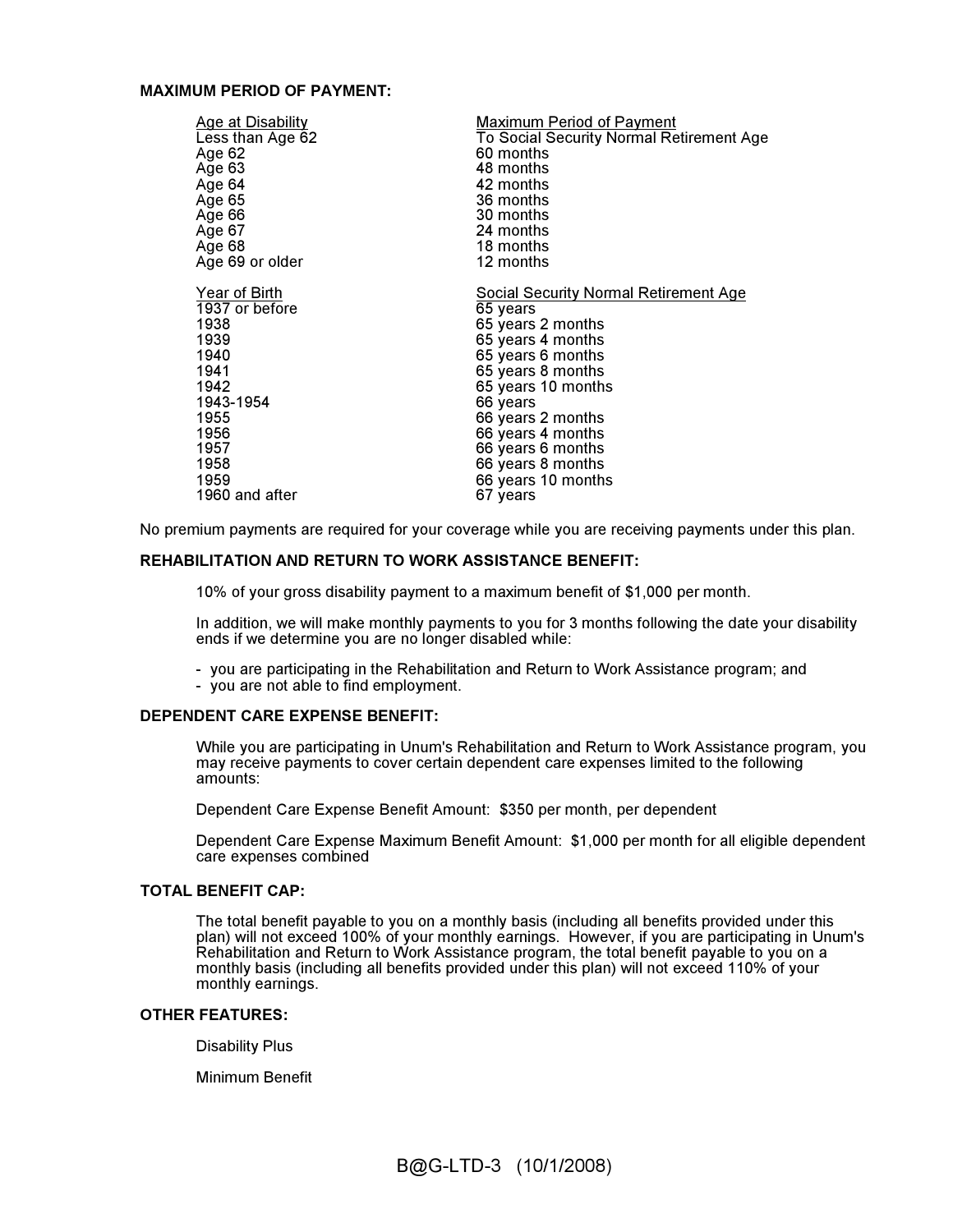Pre-Existing Limitation: 3/12

Survivor Benefit

The above items are only highlights of this plan. For a full description of your coverage, continue reading your certificate of coverage section.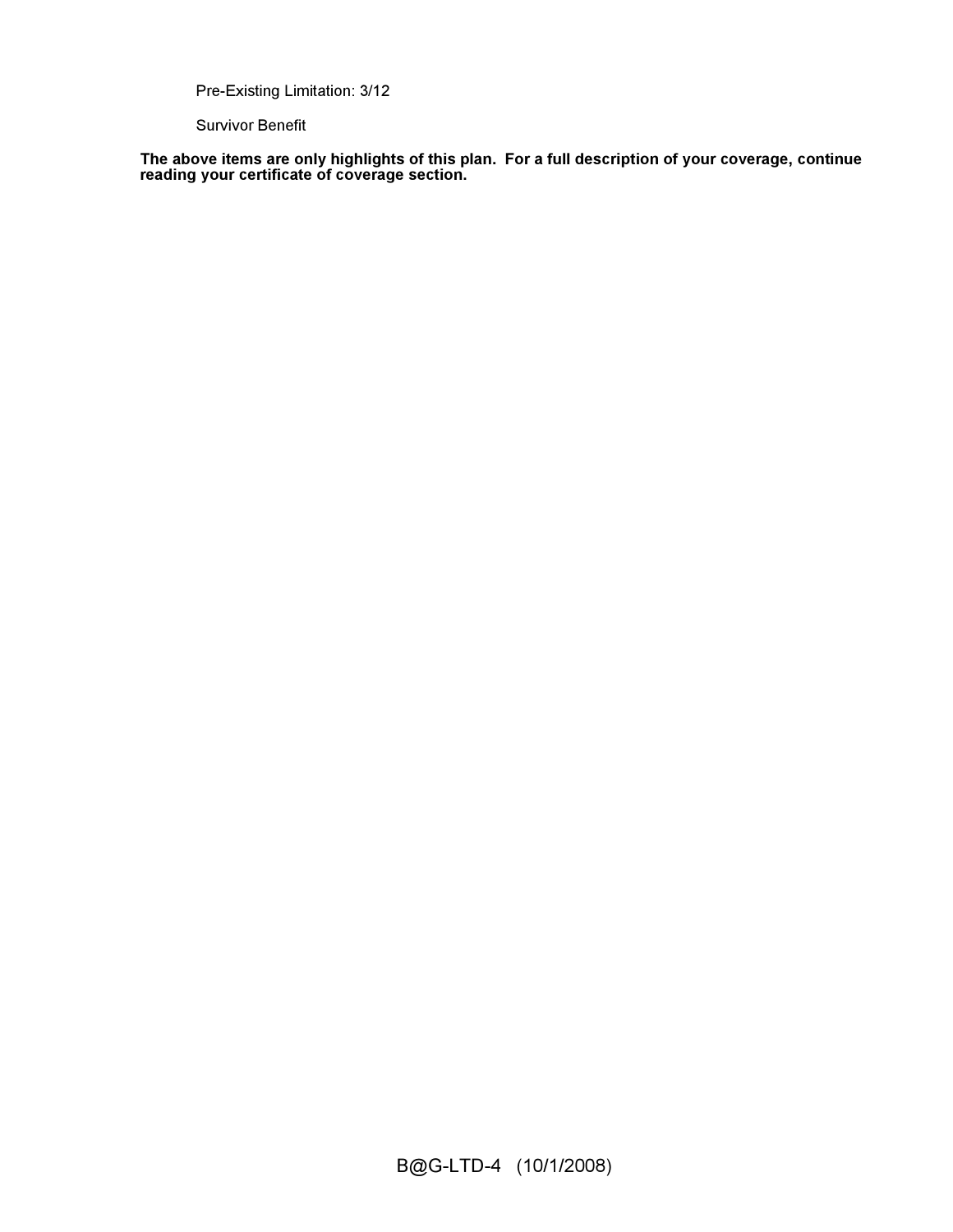# CLAIM INFORMATION

# LONG TERM DISABILITY

## WHEN DO YOU NOTIFY UNUM OF A CLAIM?

We encourage you to notify us of your claim as soon as possible, so that a claim decision can be made in a timely manner. Written notice of a claim should be sent within 30 days after the date your disability begins. However, you must send Unum written proof of your claim no later than 90 days after your elimination period. If it is not possible to give proof within 90 days, it must be given as soon as is reasonably possible.

The claim form is available from the Participating Group, or you can request a claim form from us. If you do not receive the form from Unum within 15 days of your request, send Unum written proof of claim without waiting for the form.

You must notify us immediately when you return to work in any capacity.

## HOW DO YOU FILE A CLAIM?

You and the Participating Group must fill out your own sections of the claim form and then give it to your attending physician. Your physician should fill out his or her section of the form and send it directly to Unum.

## WHAT INFORMATION IS NEEDED AS PROOF OF YOUR CLAIM?

Your proof of claim, provided at your expense, must show:

- that you are under the regular care of a physician;
- the appropriate documentation of your monthly earnings;
- the date your disability began;
- the cause of your disability;
- the extent of your disability, including restrictions and limitations preventing you from performing your regular occupation; and
- the name and address of any hospital or institution where you received treatment, including all attending physicians.

We may request that you send proof of continuing disability indicating that you are under the regular care of a physician. This proof, provided at your expense, must be received within 45 days of a request by us.

In some cases, you will be required to give Unum authorization to obtain additional medical information and to provide non-medical information as part of your proof of claim, or proof of continuing disability. Unum will deny your claim, or stop sending you payments, if the appropriate information is not submitted.

#### TO WHOM WILL UNUM MAKE PAYMENTS?

Unum will make payments to you.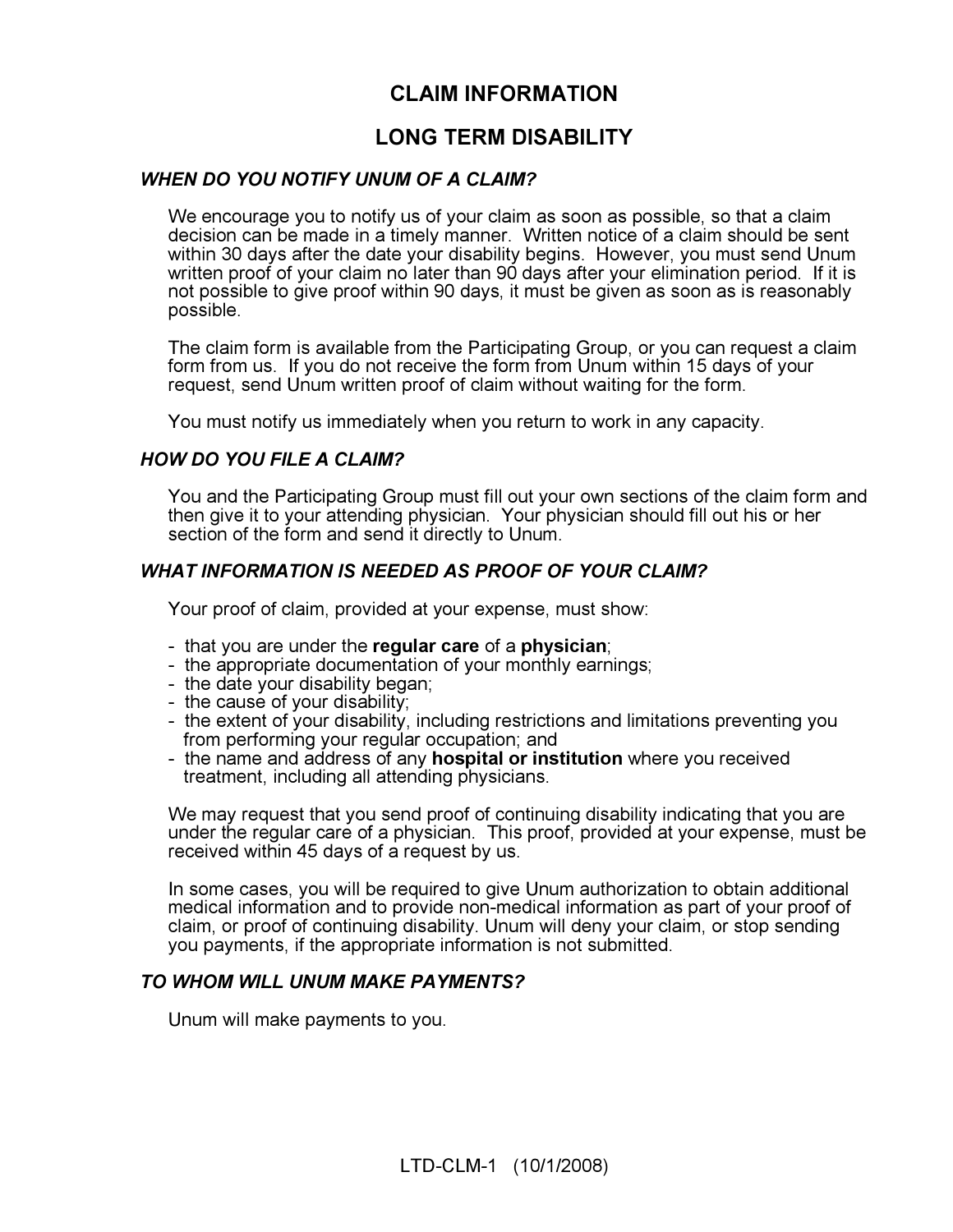# WHAT HAPPENS IF UNUM OVERPAYS YOUR CLAIM?

Unum has the right to recover any overpayments due to:

- fraud;
- any error Unum makes in processing a claim; and
- your receipt of deductible sources of income.

You must reimburse us in full. We will determine the method by which the repayment is to be made.

Unum will not recover more money than the amount we paid you.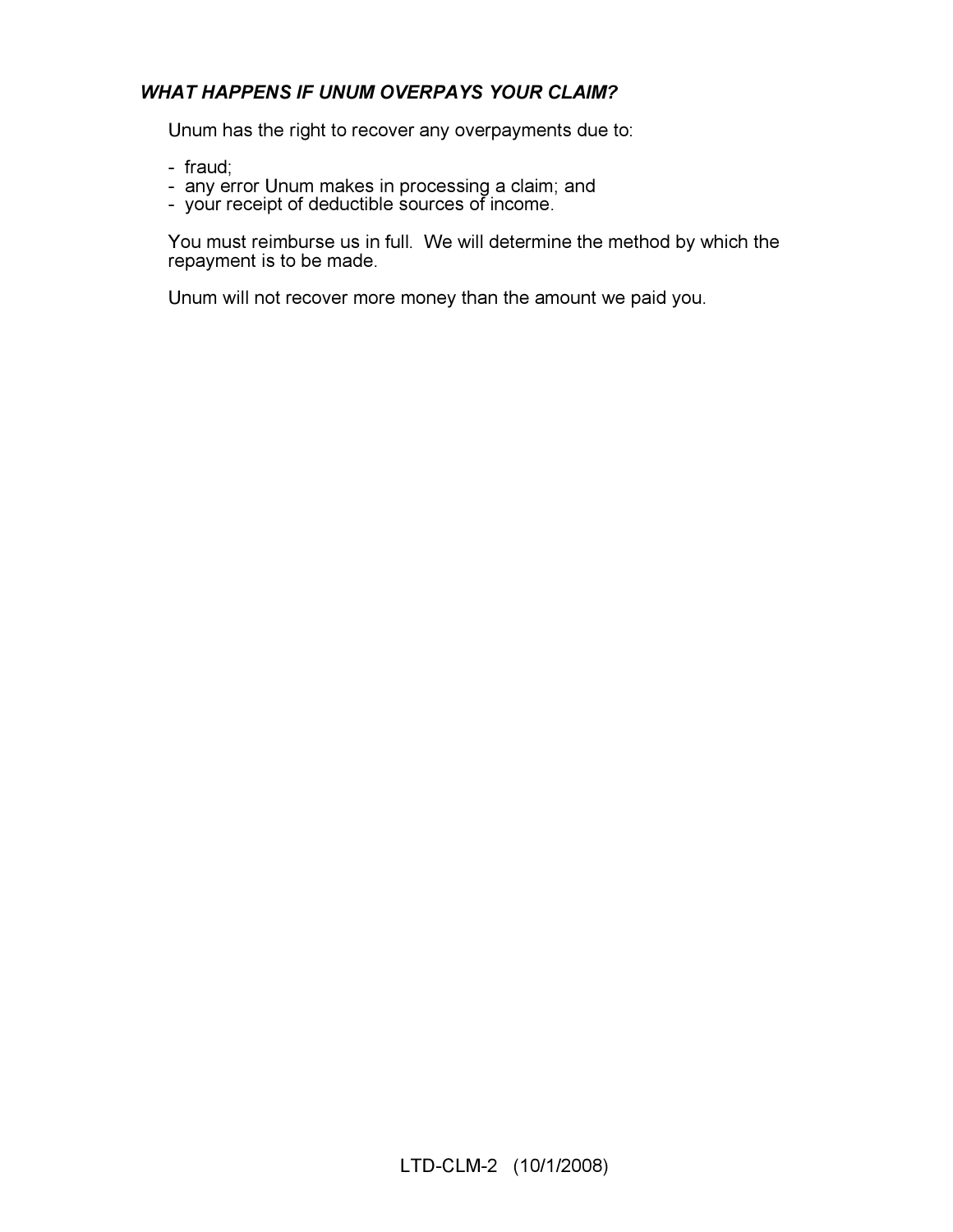# PARTICIPATING GROUP PROVISIONS

#### WHAT DOES THIS SUMMARY OF BENEFITS CONSIST OF FOR THE PARTICIPATING GROUP?

This Summary of Benefits consists of:

- all Summary of Benefits' provisions and any amendments and/or attachments issued:
- each Member's application for insurance (Member retains his own copy): and
- the certificate of coverage issued for each Member of the Participating Group.

This Summary of Benefits may be changed in whole or in part. Only an officer or a registrar of Unum can approve a change. The approval must be in writing and endorsed on or attached to this Summary of Benefits. No other person, including an agent, may change this Summary of Benefits or waive any part of it.

This Summary of Benefits is a part of the Policy issued to the Policyholder, is subject to provisions of and cannot continue absent the Policy.

## WHAT IS THE COST OF THIS INSURANCE?

# LONG TERM DISABILITY

The initial premium for each **plan** is based on the initial rate(s) shown in the Rate Information Amendment(s).

#### WAIVER OF PREMIUM

Unum does not require premium payments for an insured while he or she is receiving Long Term Disability payments under this plan.

#### INITIAL RATE GUARANTEE AND RATE CHANGES

Refer to the Rate Information Amendment(s).

#### WHAT DOES THE COST OF THIS INSURANCE INCLUDE?

The premium is fully pooled with all Participating Groups under the Policy and includes an expense reimbursement/endorsement fee paid to the Policyholder in the amount of 5% of the premium paid by the Participating Group.

#### WHEN IS PREMIUM DUE FOR THIS SUMMARY OF BENEFITS?

Premium Due Dates: Premium due dates are based on the Premium Due Dates shown in the Rate Information Amendment(s).

The **Participating Group** must send all premiums to Unum on or before its respective due date. The premium must be paid in United States dollars.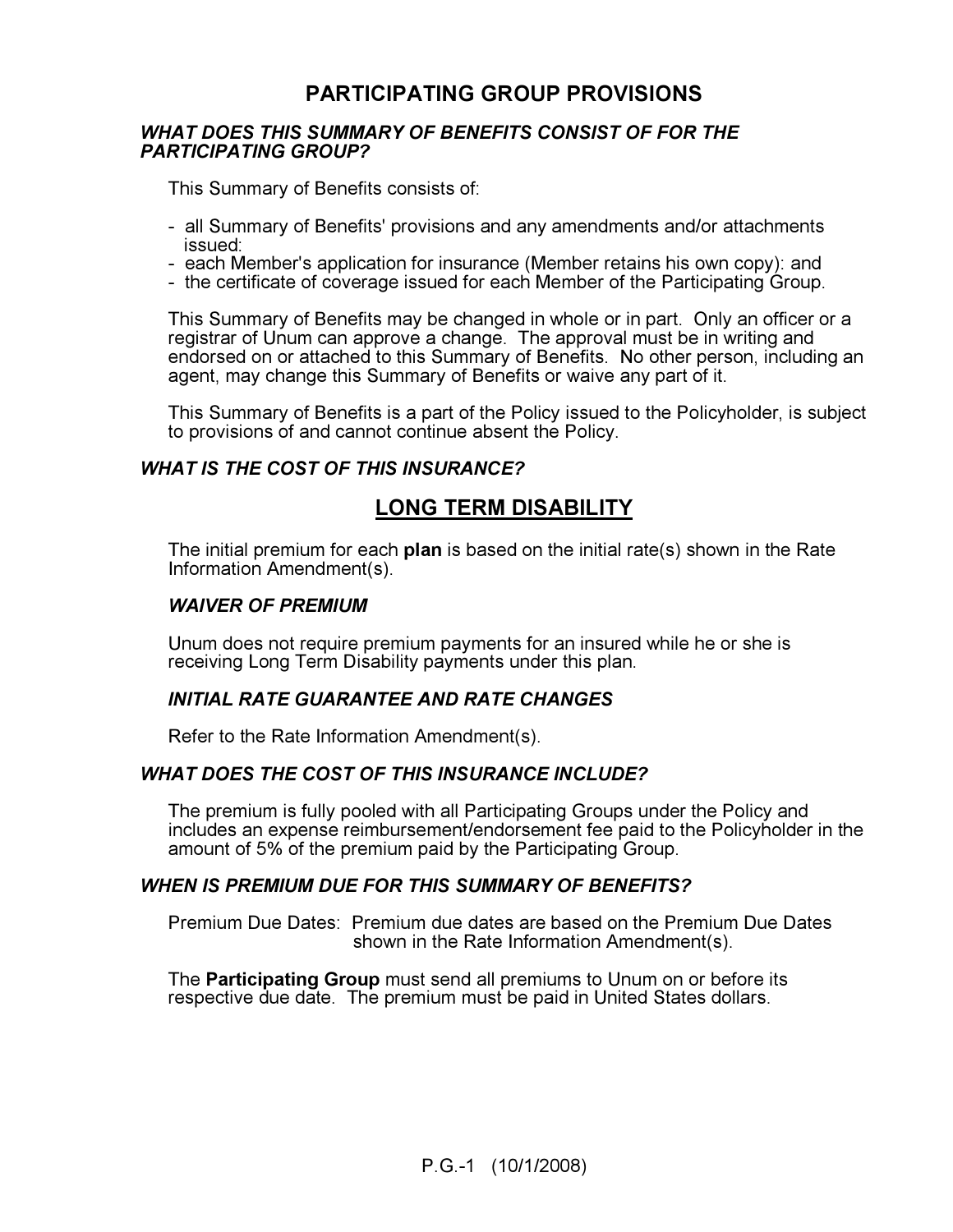# WHEN ARE INCREASES OR DECREASES IN PREMIUM DUE?

Premium increases or decreases, for other than salary changes, which take effect during a plan month are adjusted and due on the next premium due date following the change. Changes will not be pro-rated daily.

Premium increases or decreases due to salary changes should be adjusted on the first day of the next plan year.

If premiums are paid on other than a monthly basis, premiums for increases and decreases will result in a monthly pro-rated adjustment on the next premium due date.

Unum will only adjust premium for the current plan year and the prior plan year. In the case of fraud, premium adjustments will be made for all plan years.

#### WHAT INFORMATION DOES UNUM REQUIRE FROM THE PARTICIPATING GROUP?

The Participating Group must provide Unum with the following on a regular basis:

- information about Members:
	- who are eligible to become insured;
	- whose amounts of coverage change; and/or
	- whose coverage ends;
- occupational information and any other information that may be required to manage a claim; and
- any other information that may be reasonably required.

The Participating Group must make its records that, in Unum's opinion, have a bearing on this Summary of Benefits available for review by Unum at any reasonable time.

Clerical error or omission by Unum will not:

- prevent a Member from receiving coverage;
- affect the amount of an insured's coverage; or
- cause a Member's coverage to begin or continue when the coverage would not otherwise be effective.

#### WHO CAN CANCEL OR MODIFY THIS SUMMARY OF BENEFITS OR A PLAN UNDER THIS SUMMARY OF BENEFITS?

This Summary of Benefits or a plan under this Summary of Benefits can be cancelled:

- by Unum;
- by the Participating Group; or
- by the Policyholder.

Unum may cancel or modify this Summary of Benefits or a plan if:

- there is less than 75% participation of those eligible Members who pay all or part of their premium for a plan; or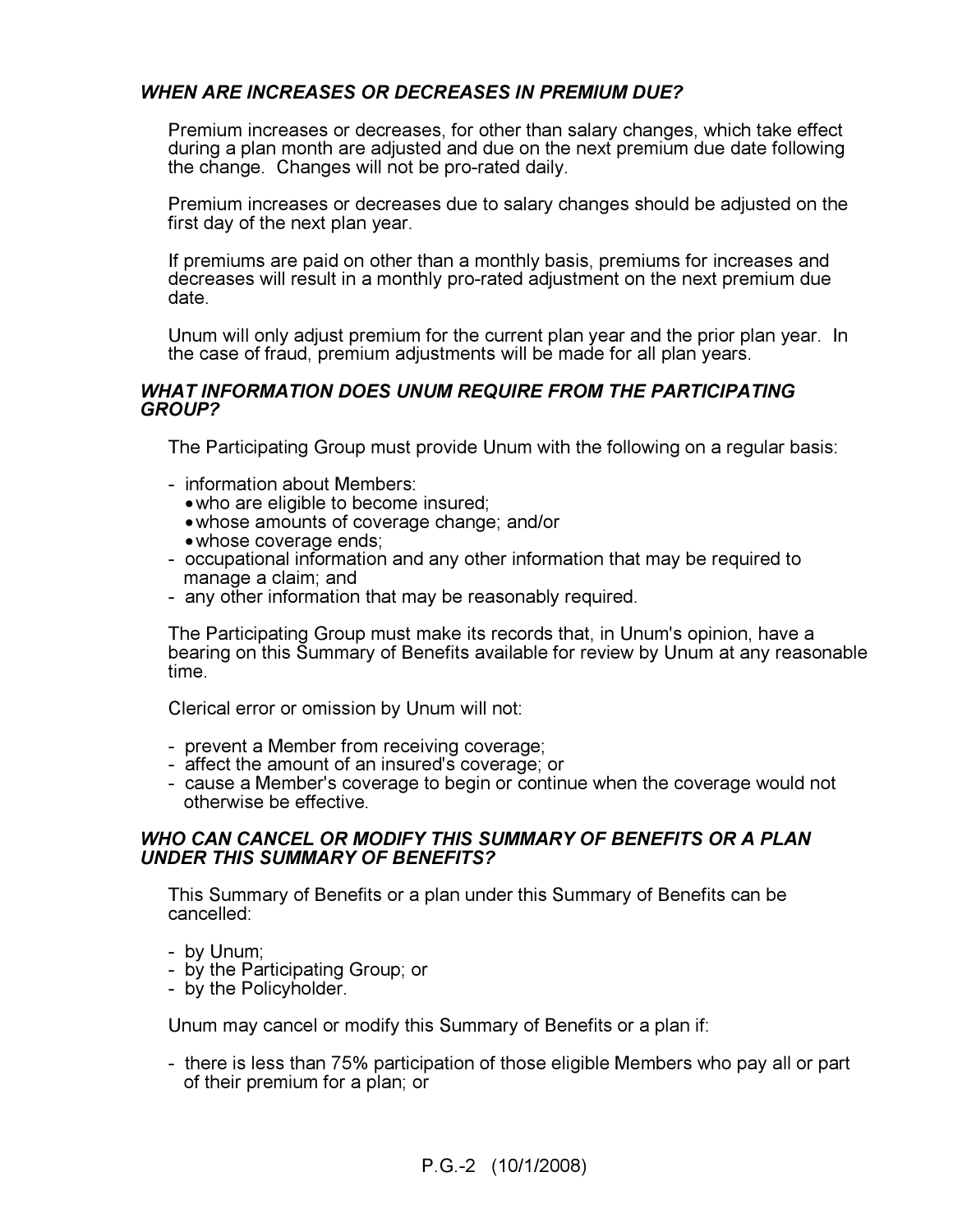- there is less than 100% participation of those eligible Members for a Participating Group paid plan;
- the Participating Group does not promptly provide Unum with information that is reasonably required;
- the Participating Group fails to perform any of its obligations that relate to this Summary of Benefits;
- fewer than 25 Members are insured under a plan;
- the premium is not paid in accordance with the provisions of this Summary of Benefits that specify whether the Participating Group, the Member, or both, pay(s) the premiums;
- the Participating Group does not promptly report to Unum the names of any Members who are added or deleted from the eligible group;
- Unum determines that there is a significant change, in the size, occupation or age of the eligible group as a result of a corporate transaction such as a merger, divestiture, acquisition, sale, or reorganization of the Participating Group and/or its Members; or
- the Participating Group fails to pay any portion of the premium within the 31 day grace period.

If Unum cancels or modifies this Summary of Benefits or a plan for reasons other than the Participating Group's failure to pay premium, a written notice will be delivered to the Policyholder at least 31 days prior to the cancellation date or modification date. The Policyholder will notify the Participating Group in writing in advance of the date of cancellation or modification. The Policyholder may cancel this Summary of Benefits or a plan if the modifications are unacceptable.

Unum also reserves the right to set a participation requirement for each coverage option under a plan and to cancel an option if the participation requirement is not met.

If any portion of the premium is not paid during the grace period, Unum will either cancel or modify this Summary of Benefits or plan automatically at the end of the grace period. The Participating Group is liable for premium for coverage during the grace period. All premium due for the full period each plan is in force must be paid to Unum.

The Policyholder or the Participating Group may cancel this Summary of Benefits or a plan by written notice delivered to Unum at least 31 days prior to the cancellation date. When the Policyholder and Unum agree or the Participating Group and Unum agree, this Summary of Benefits or a plan can be cancelled on an earlier date. If Unum, the Policyholder or the Participating Group cancels this Summary of Benefits or a plan, coverage will end at 12:00 midnight on the date of cancellation.

If this Summary of Benefits or a plan is cancelled, the cancellation will not affect a payable claim incurred during the term of this Summary of Benefits.

This Summary of Benefits will terminate and coverage will end at 12:00 midnight on the day that:

- the Policy issued to the Policyholder terminates;
- the Participating Group's participation in Policyholder is discontinued or terminated;
- the Participating Group's participation in the Policy is discontinued or terminated; or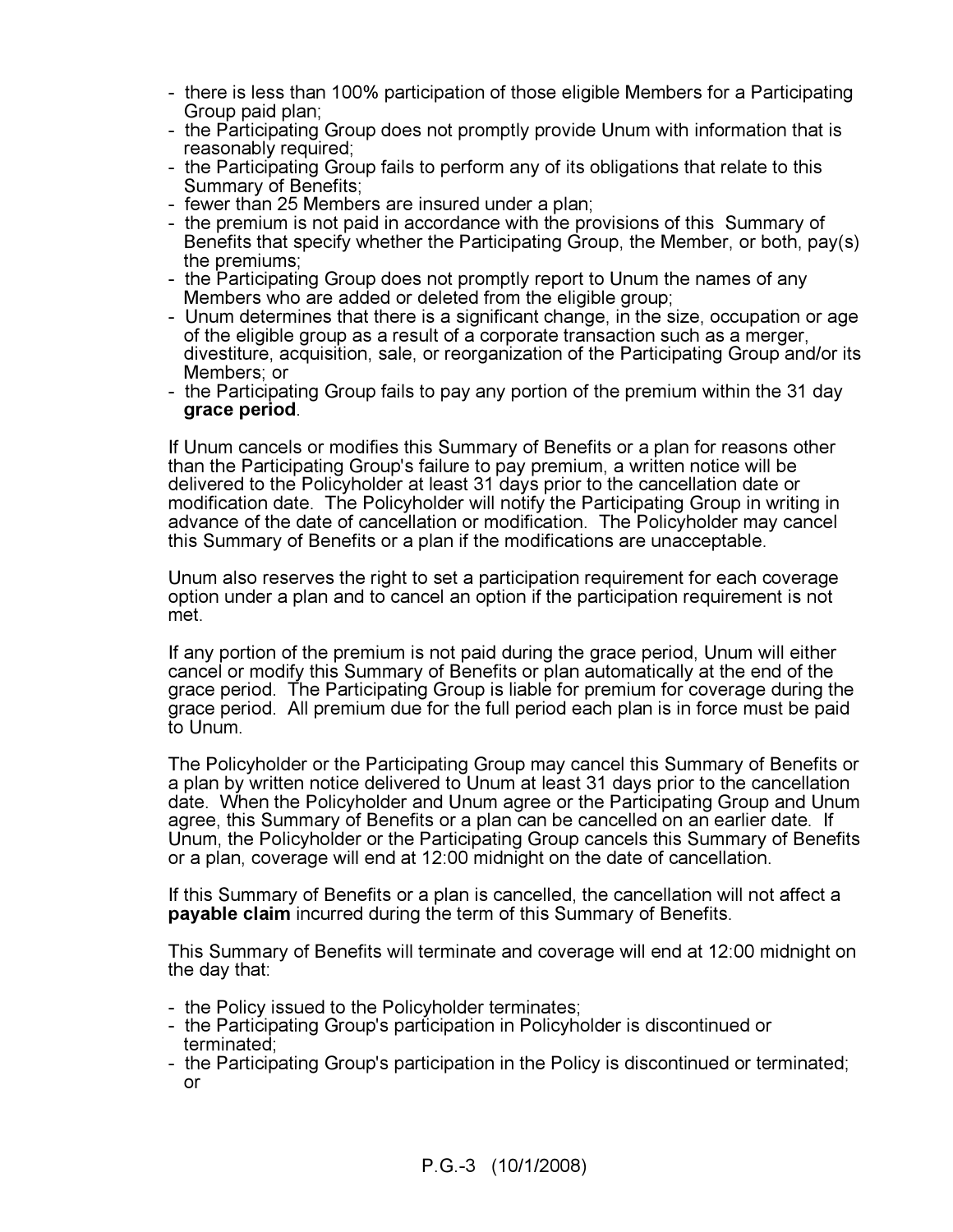- the Participating Group's eligibility to participate in the Policy ends.

# WHO CAN CANCEL OR MODIFY THE POLICY?

The Policy can be cancelled:

- by Unum; or
- by the Policyholder.

Unum may cancel or modify the Policy if:

- the Policyholder fails to take reasonable steps to facilitate the Participating Groups' prompt provision to Unum of information that is reasonably required; or
- the Policyholder fails to perform any of its obligations that relate to the Policy; or
- the Policyholder does not promptly report to Unum the names of any Participating Groups who become or are removed as Participating Groups under the Policy; or
- the Policyholder fails to take reasonable steps to facilitate the Participating Groups' prompt provision to Unum of names of any Members who are added or deleted from the eligible group; or
- the Policyholder fails to take reasonable steps to facilitate the Participating Groups' payment of any premium within the 31 day grace period.

If Unum cancels or modifies the Policy, for reasons other than the Participating Group's failure to pay premium, a written notice will be delivered to the Policyholder at least 31 days prior to the cancellation date or modification date. The Policyholder will notify each Participating Group in writing in advance of the date of cancellation or modification. The Policyholder may cancel the Policy if the modifications are unacceptable.

If any portion of a Participating Group's premium is not paid during the grace period, the Summary of Benefits of that Participating Group will terminate automatically at the end of the grace period. Each Participating Group is liable for premium for coverage under its Summary of Benefits during the grace period. All premium due for the full period each Participating Group's Summary of Benefits is in force must be paid to Unum.

The Policyholder may cancel the Policy or a Participating Group's Summary of Benefits by providing Unum written notice at least 31 days prior to the cancellation date. When both the Policyholder and Unum agree, the Policy or a Participating Group's Summary of Benefits can be cancelled on an earlier date. In either event, the Policyholder will notify the Participating Group in writing in advance of the date of cancellation.

If Unum or the Policyholder cancels the Policy, coverage provided to the Participating Group will end at 12:00 midnight on the date of cancellation. If the Policy is cancelled, the cancellation will not affect a payable claim incurred during the term of the Policy.

#### WHAT HAPPENS TO A MEMBER'S COVERAGE UNDER THIS SUMMARY OF BENEFITS WHILE HE OR SHE IS ON A FAMILY AND MEDICAL LEAVE OF ABSENCE?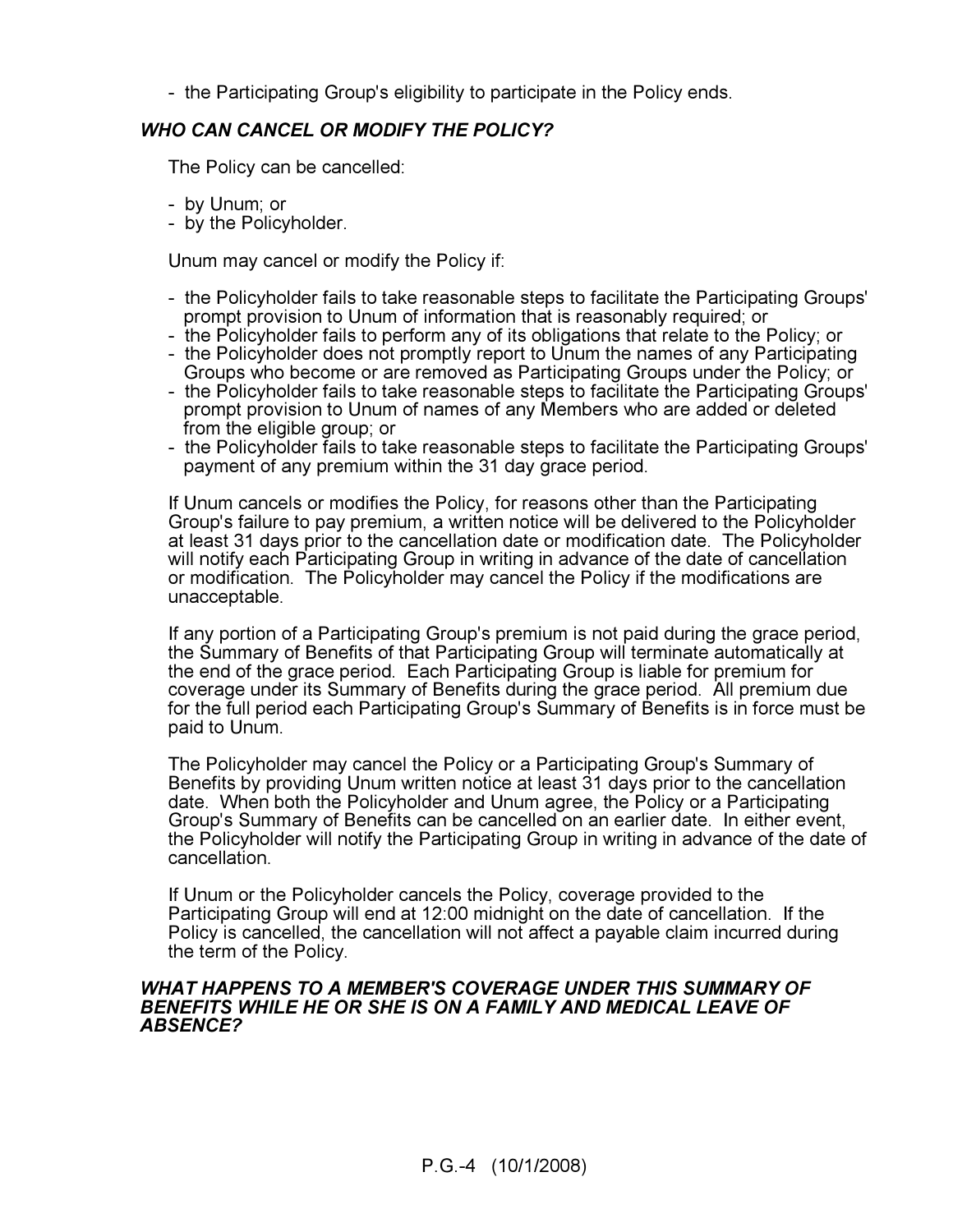We will continue the Member's coverage in accordance with the Employer's Human Resource policy on family and medical leaves of absence if premium payments continue and the Employer approved the Member's leave in writing.

Coverage will be continued until the end of the later of:

- 1. the leave period required by the federal Family and Medical Leave Act of 1993 and any amendments; or
- 2. the leave period required by applicable state law.

If the Employer's Human Resource policy doesn't provide for continuation of a Member's coverage during a family and medical leave of absence, the Member's coverage will be reinstated when he or she returns to active employment.

We will not:

- apply a new waiting period;
- apply a new pre-existing condition limitation; or
- require evidence of insurability.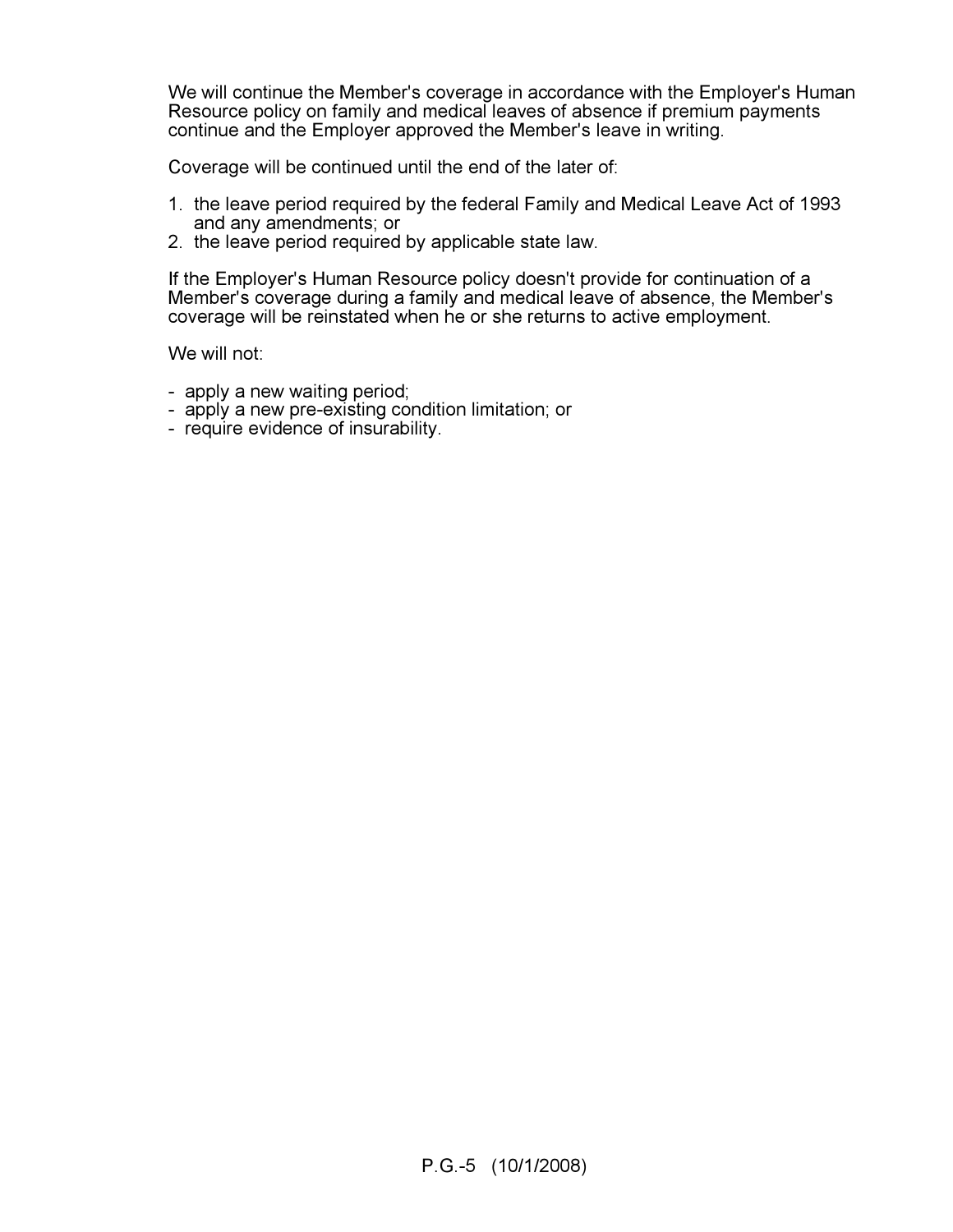# CERTIFICATE SECTION

First Unum Life Insurance Company (referred to as Unum) welcomes you as a client.

This is your certificate of coverage as long as you are eligible for coverage and you become insured. You will want to read it carefully and keep it in a safe place.

Unum has written your certificate of coverage in plain English. However, a few terms and provisions are written as required by insurance law. If you have any questions about any of the terms and provisions, please consult Unum's claims paying office. Unum will assist you in any way to help you understand your benefits.

If the terms and provisions of the certificate of coverage (issued to you) are different from the Summary of Benefits (issued to the Participating Group), the Summary of Benefits will govern. Your coverage may be cancelled or changed in whole or in part under the terms and provisions of the Summary of Benefits.

The Summary of Benefits is delivered in and is governed by the laws of the governing jurisdiction and to the extent applicable by the Employee Retirement Income Security Act of 1974 (ERISA) and any amendments. When making a benefit determination under the Summary of Benefits, Unum has discretionary authority to determine your eligibility for benefits and to interpret the terms and provisions of the Summary of **Benefits** 

For purposes of effective dates and ending dates under the group Summary of Benefits, all days begin at 12:01 a.m. and end at 12:00 midnight at the Participating Group's address.

> First Unum Life Insurance Company 99 Park Avenue 6th Floor New York, New York 10016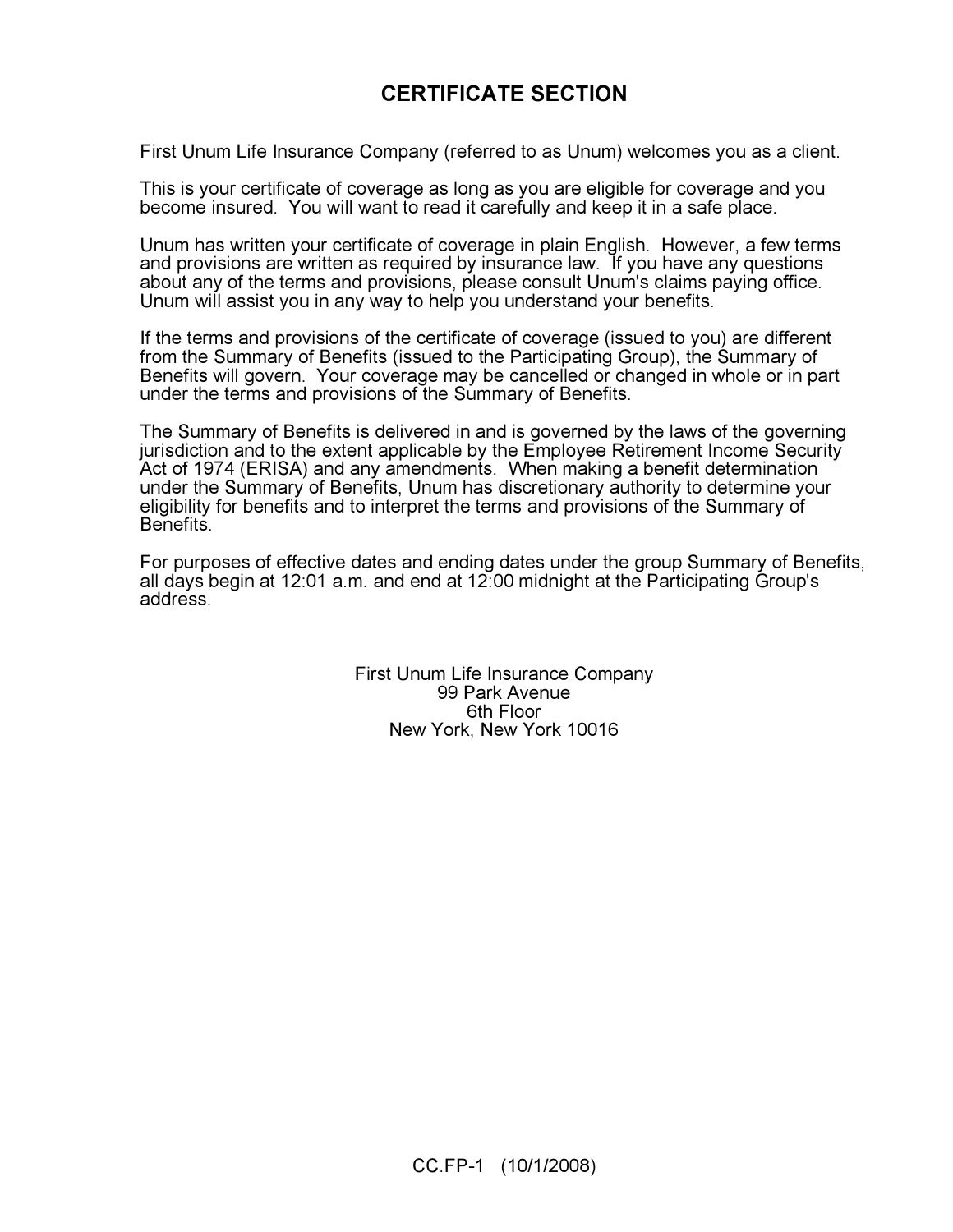# GENERAL PROVISIONS

## WHAT IS THE CERTIFICATE OF COVERAGE?

This certificate of coverage is a written statement prepared by Unum and may include attachments. It tells you:

- the coverage for which you may be entitled;
- to whom Unum will make a payment; and
- the limitations, exclusions and requirements that apply within a plan.

#### WHEN ARE YOU ELIGIBLE FOR COVERAGE?

If you are working for your Employer in an eligible group, the date you are eligible for coverage is the later of:

- the Participating Group's plan effective date; or
- the day after you complete your waiting period.

## WHEN DOES YOUR COVERAGE BEGIN?

This plan provides different benefit options. When you first become eligible for coverage, you may apply for any option, however, you cannot be covered under more than one option at a time.

The Participating Group pays 100% of the cost of your coverage for Option A. If you don't apply for any other option you will automatically be covered under Option A at 12:01 a.m. on the date you are eligible for coverage.

You and the Participating Group share the cost of your coverage for any other option. You will be covered at 12:01 a.m. on the date you are eligible for coverage, if you apply for insurance on or before that date.

If you first become eligible for coverage after the plan effective date, you will be covered at 12:01 a.m. on the later of:

- the date you are eligible for coverage, if you apply for insurance on or before that date; or
- the date you apply for insurance, if you apply within 31 days after your eligibility date.

#### WHEN CAN YOU CHANGE YOUR COVERAGE BY CHOOSING ANOTHER OPTION?

You can change your coverage by applying for a different option only during an annual enrollment period. You can increase your coverage by one level or decrease your coverage any number of levels.

Unum and the Participating Group determine when the annual enrollment period begins and ends. A change in coverage that is made during an annual enrollment period will begin at 12:01 a.m. on the first day of the next plan year.

If you end employment and are rehired within the same plan year, you may be insured on your eligibility date for the coverage that you had under the plan when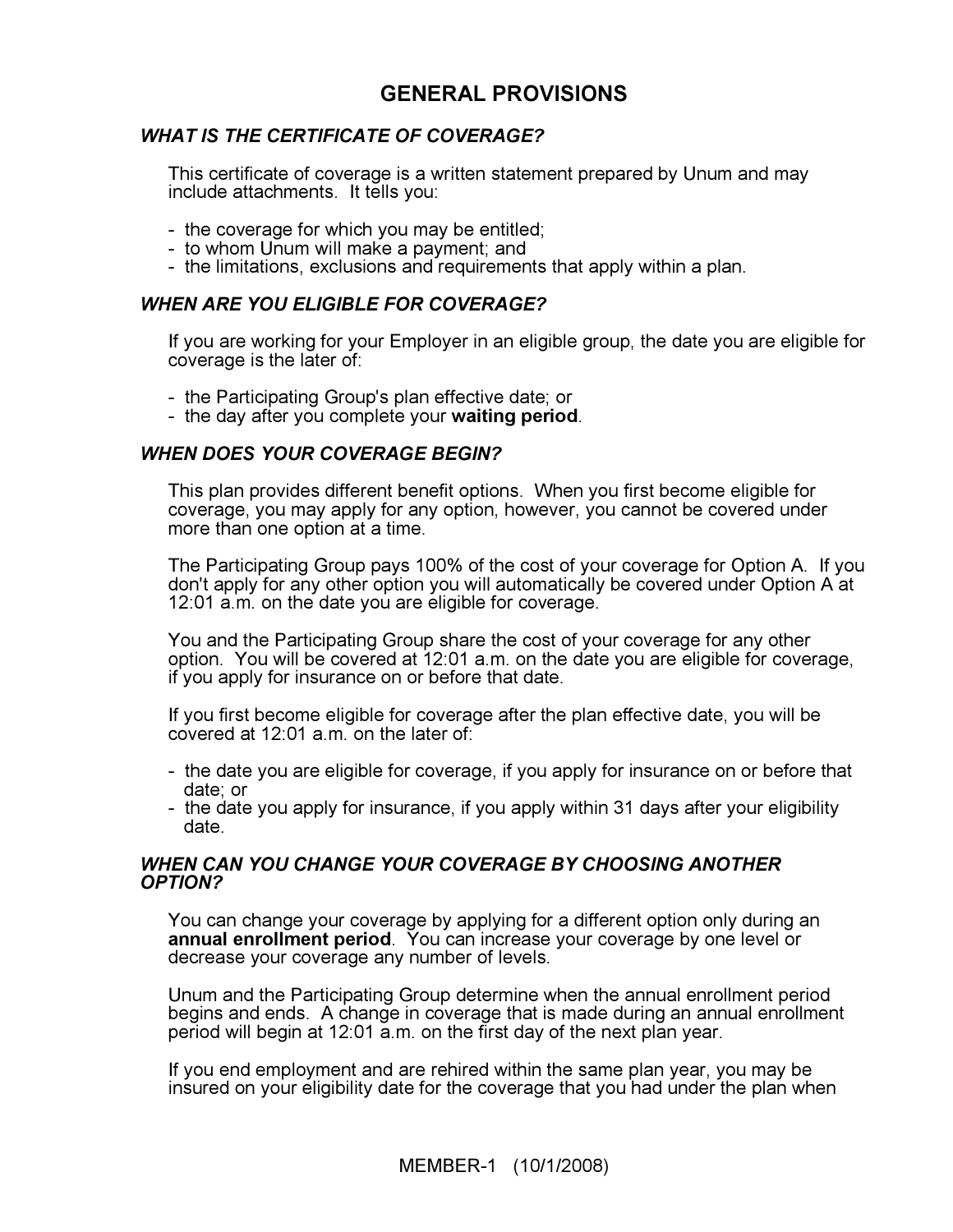you ended employment. You cannot change your coverage until the next annual enrollment period.

#### WHAT IF YOU ARE ABSENT FROM WORK ON THE DATE YOUR COVERAGE WOULD NORMALLY BEGIN?

If you are absent from work due to injury, sickness, temporary layoff or leave of absence, your coverage will begin on the date you return to active employment.

#### ONCE YOUR COVERAGE BEGINS, WHAT HAPPENS IF YOU ARE TEMPORARILY NOT WORKING?

If you are on a temporary layoff, and if premium is paid, you will be covered through the end of the third month that immediately follows the month in which your temporary layoff begins.

If you are on a leave of absence, and if premium is paid, you will be covered through the end of the approved leave of absence or for up to 6 months following the date your leave of absence begins, whichever is earlier. If your leave of absence is longer than 6 months, you will need First Unum's approval.

#### WHEN WILL CHANGES TO YOUR COVERAGE TAKE EFFECT?

Once your coverage begins, any increased or additional coverage due to a change in your monthly earnings or due to a plan change requested by the Participating Group will take effect immediately if you are in active employment or if you are on a covered layoff or leave of absence. If you are not in active employment due to injury or sickness, any increased or additional coverage will begin on the date you return to active employment.

Any decrease in coverage will take effect immediately but will not affect a payable claim that occurs prior to the decrease.

#### WHEN DOES YOUR COVERAGE END?

Your coverage under the Summary of Benefits or a plan ends on the earliest of:

- the date the Summary of Benefits or a plan is cancelled;
- the date you no longer are in an eligible group;
- the date your eligible group is no longer covered;
- the last day of the period for which you made any required contributions; or
- the last day you are in active employment except as provided under the covered layoff or leave of absence provision.

Unum will provide coverage for a payable claim which occurs while you are covered under the Summary of Benefits or plan.

#### WHAT ARE THE TIME LIMITS FOR LEGAL PROCEEDINGS?

You can start legal action regarding your claim 60 days after proof of claim has been given and up to 3 years from the time proof of claim is required, unless otherwise provided under federal law.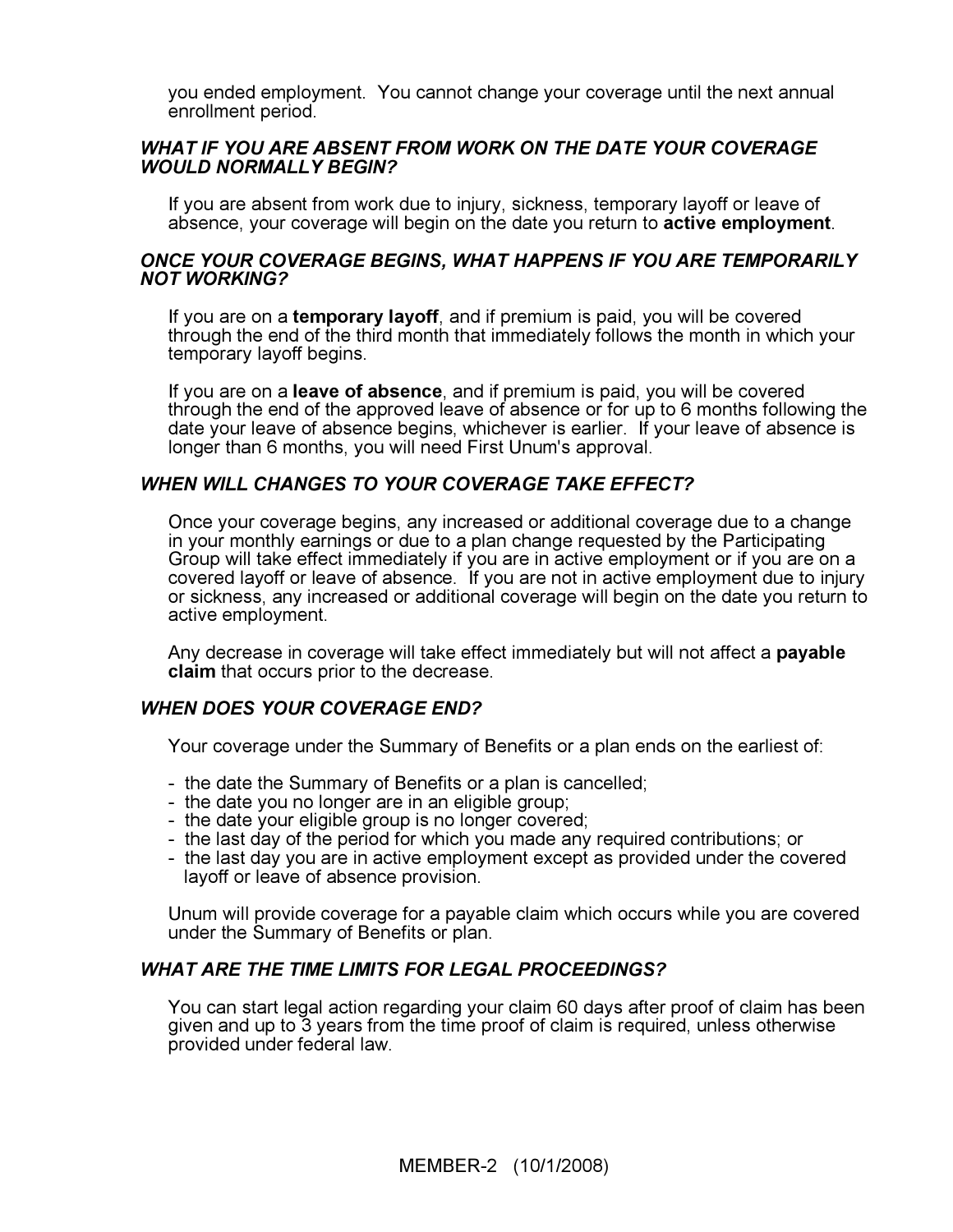#### HOW CAN STATEMENTS MADE IN YOUR APPLICATION FOR THIS COVERAGE BE USED?

Unum considers any statements you, the Participating Group or the Policyholder make in a signed application for coverage a representation and not a warranty. If any of the statements you, the Participating Group or the Policyholder make are not complete and/or not true at the time they are made, we can:

- reduce or deny any claim; or
- cancel your coverage from the original effective date.

We will use only statements made in a signed application as a basis for doing this.

If the Employer or the Participating Group gives us information about you that is incorrect, we will:

- use the facts to decide whether you have coverage under the plan and in what amounts; and
- make a fair adjustment of the premium.

#### HOW WILL UNUM HANDLE INSURANCE FRAUD?

Unum wants to ensure you, the Policyholder, the Participating Group and your Employer do not incur additional insurance costs as a result of the undermining effects of insurance fraud. Unum promises to focus on all means necessary to support fraud detection, investigation, and prosecution.

It is a crime if you knowingly, and with intent to injure, defraud or deceive Unum, or provide any information, including filing a claim, that contains any false, incomplete or misleading information. These actions, as well as submission of materially false information, will result in denial of your claim, and are subject to prosecution and punishment to the full extent under state and/or federal law. Unum will pursue all appropriate legal remedies in the event of insurance fraud.

#### DOES THE SUMMARY OF BENEFITS REPLACE OR AFFECT ANY WORKERS' COMPENSATION OR STATE DISABILITY INSURANCE?

The Summary of Benefits does not replace or affect the requirements for coverage by any workers' compensation or state disability insurance.

#### DOES THE POLICYHOLDER, THE PARTICIPATING GROUP OR YOUR EMPLOYER ACT AS YOUR AGENT OR UNUM'S AGENT?

For purposes of the Summary of Benefits, the Policyholder, the Participating Group and your Employer act on their own behalf. Under no circumstances will they be deemed the agent of Unum.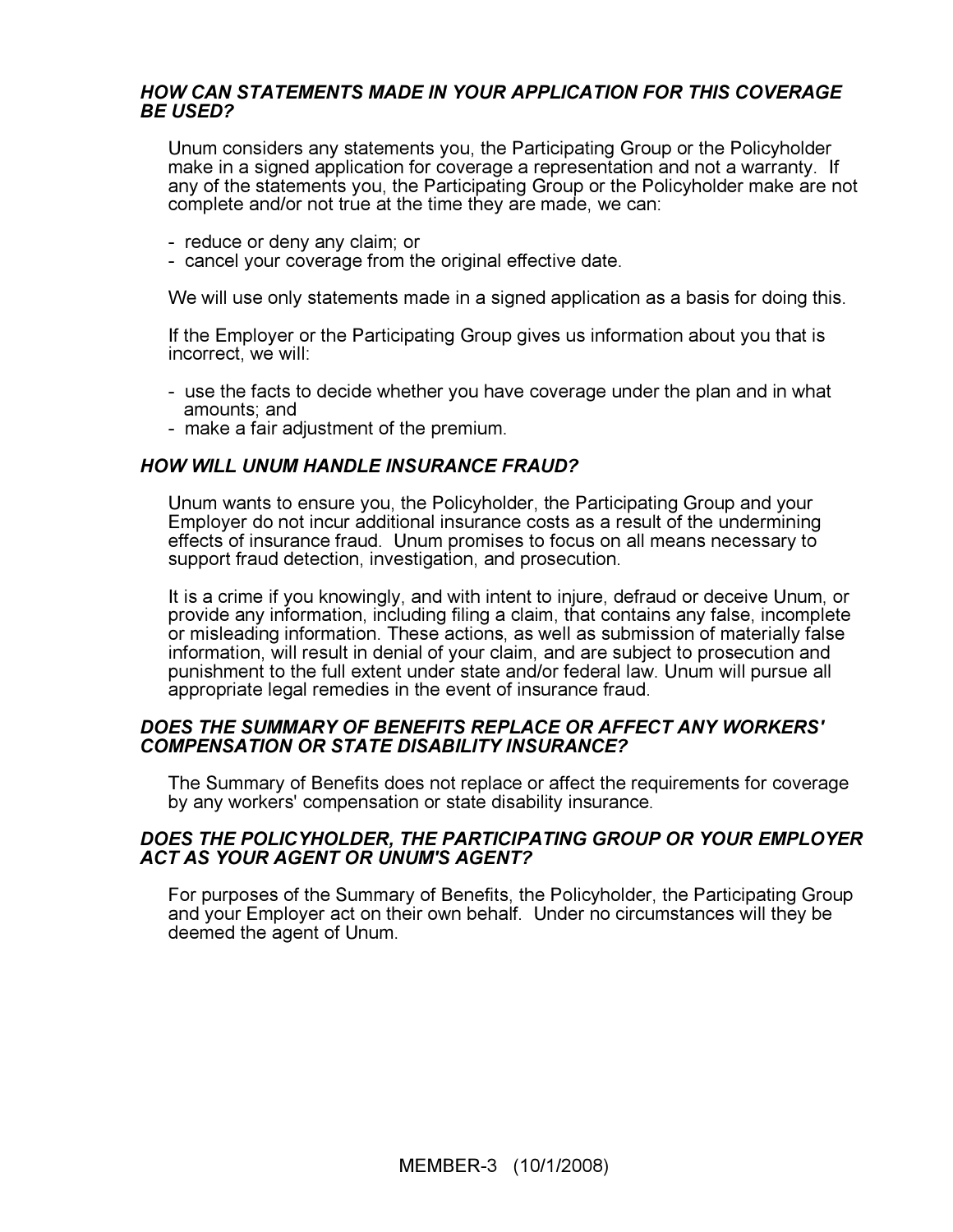# LONG TERM DISABILITY

# BENEFIT INFORMATION

## HOW DOES UNUM DEFINE DISABILITY?

You are disabled when Unum determines that:

- you are limited from performing the material and substantial duties of your regular occupation due to your sickness or injury; and
- you have a 20% or more loss in your **indexed monthly earnings** due to the same sickness or injury.

You must be under the regular care of a physician in order to be considered disabled.

We may require you to be examined by a physician, other medical practitioner and/or vocational expert of our choice. Unum will pay for this examination. We can require an examination as often as it is reasonable to do so. We may also require you to be interviewed by an authorized Unum Representative.

#### HOW LONG MUST YOU BE DISABLED BEFORE YOU ARE ELIGIBLE TO RECEIVE BENEFITS?

OPTION A

Your elimination period is the later of:

- 180 days; or
- the date your accumulated sick leave or salary continuation payments end, if applicable.

You must be continuously disabled through your elimination period. Unum will treat your disability as continuous if your disability stops for 30 days or less during the elimination period. The days that you are not disabled will not count toward your elimination period.

#### OPTION B

Your elimination period is the later of:

- 180 days; or
- the date your accumulated sick leave or salary continuation payments end, if applicable.

You must be continuously disabled through your elimination period. Unum will treat your disability as continuous if your disability stops for 30 days or less during the elimination period. The days that you are not disabled will not count toward your elimination period.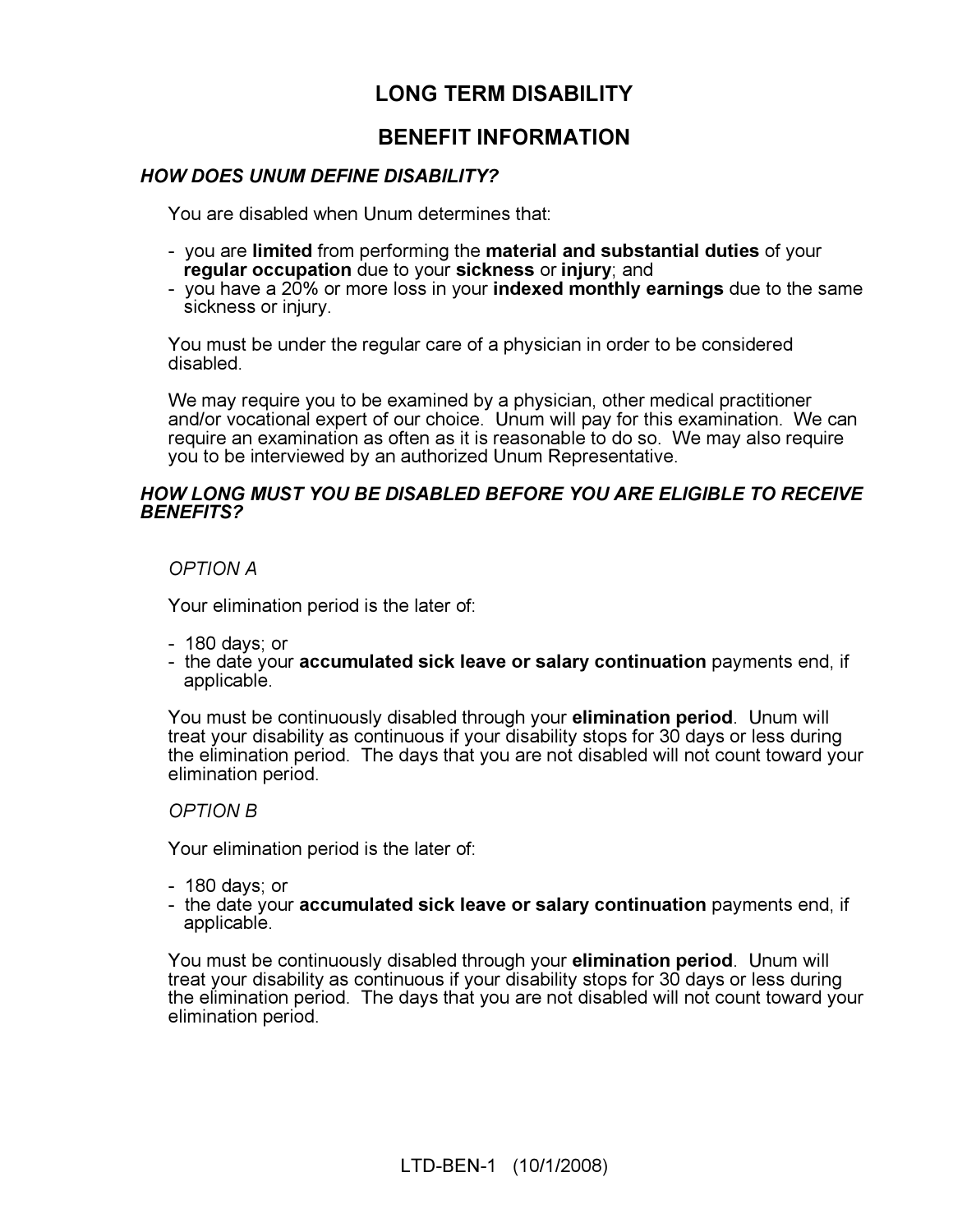# CAN YOU SATISFY YOUR ELIMINATION PERIOD IF YOU ARE WORKING?

Yes. If you are working while you are disabled, the days you are disabled will count toward your elimination period.

## WHEN WILL YOU BEGIN TO RECEIVE PAYMENTS?

You will begin to receive payments when we approve your claim, providing the elimination period has been met and you are disabled. We will send you a payment monthly for any period for which Unum is liable.

## HOW MUCH WILL UNUM PAY YOU IF YOU ARE DISABLED?

We will follow this process to figure your payment:

OPTION A

- 1. Multiply your monthly earnings by 70%.
- 2. The maximum **monthly benefit** is \$3,500.
- 3. Compare the answer from Item 1 with the maximum monthly benefit. The lesser of these two amounts is your gross disability payment.
- 4. Subtract from your gross disability payment any deductible sources of income.

The amount figured in Item 4 is your monthly payment.

#### OPTION B

- 1. Multiply your monthly earnings by 70%.
- 2. The maximum monthly benefit is \$10,000.
- 3. Compare the answer from Item 1 with the maximum monthly benefit. The lesser of these two amounts is your gross disability payment.
- 4. Subtract from your gross disability payment any deductible sources of income.

The amount figured in Item 4 is your **monthly payment**.

#### WILL UNUM EVER PAY MORE THAN 100% OF MONTHLY EARNINGS?

The total benefit payable to you on a monthly basis (including all benefits provided under this plan) will not exceed 100% of your monthly earnings. However, if you are participating in Unum's Rehabilitation and Return to Work Assistance program, the total benefit payable to you on a monthly basis (including all benefits provided under this plan) will not exceed 110% of your monthly earnings.

#### WHAT ARE YOUR MONTHLY EARNINGS?

"Monthly Earnings" means your gross monthly income from your Employer in effect just prior to your date of disability. It includes your total income before taxes. It is prior to any deductions made for pre-tax contributions to a qualified deferred compensation plan, Section 125 plan or flexible spending account. It includes overtime pay and additional assignments but does not include commissions, bonuses, or income received from other sources other than your Employer.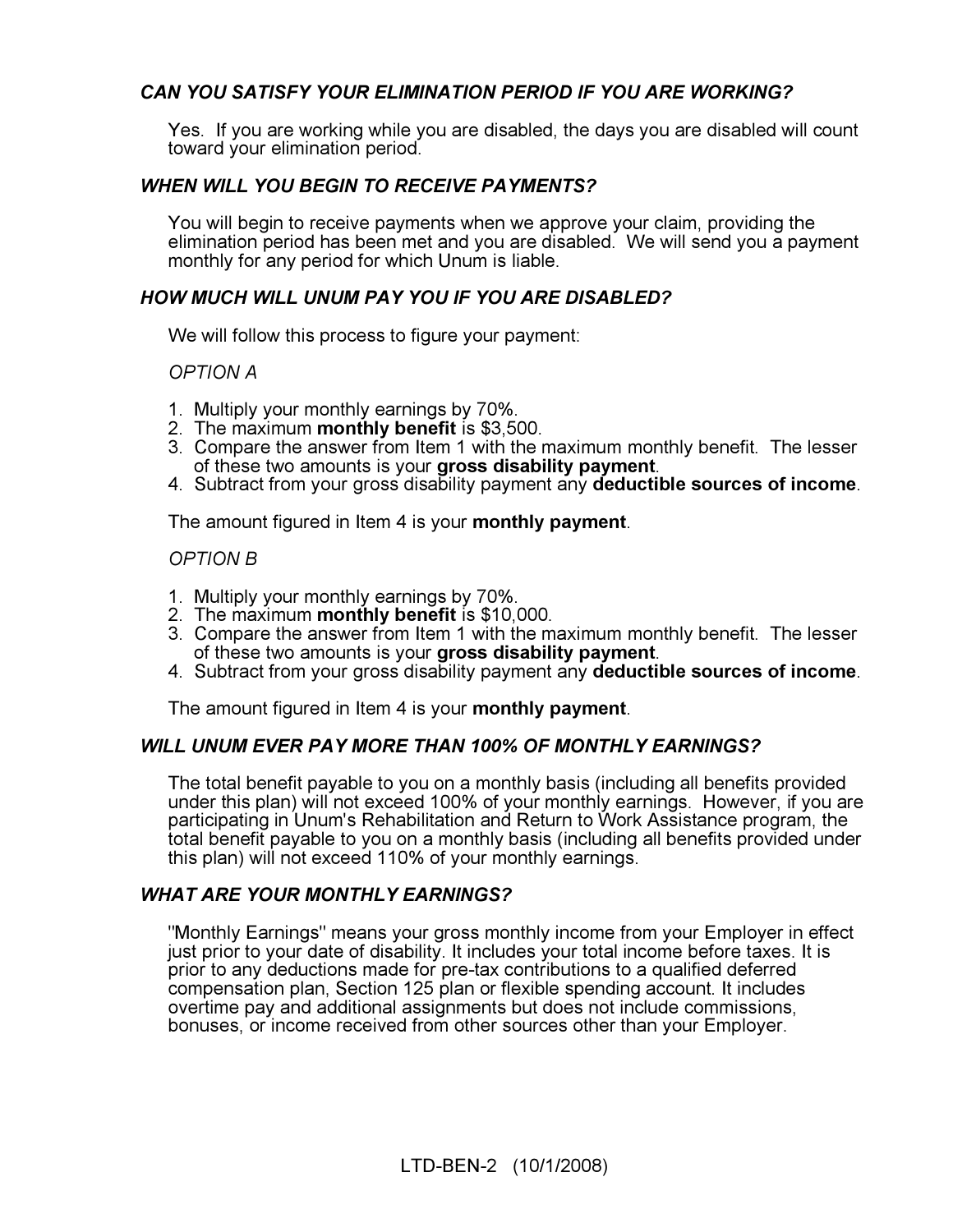Overtime pay and additional assignments are defined as earnings by your Employer for services beyond your normally scheduled work hours. Overtime pay and additional assignments will be averaged for the lesser of:

a. the 12 full calendar month period of your employment with your Employer just prior to the date disability begins; or

b. the period of actual employment with your Employer.

#### WHAT WILL WE USE FOR MONTHLY EARNINGS IF YOU BECOME DISABLED DURING A COVERED LAYOFF OR LEAVE OF ABSENCE?

If you become disabled while you are on a covered layoff or leave of absence, we will use your monthly earnings from your Employer in effect just prior to the date your absence begins.

## HOW MUCH WILL UNUM PAY YOU IF YOU ARE DISABLED AND WORKING?

We will send you the monthly payment if you are disabled and your monthly disability earnings, if any, are less than 20% of your indexed monthly earnings, due to the same sickness or injury.

If you are disabled and your monthly disability earnings are from 20% through 80% of your indexed monthly earnings, due to the same sickness or injury, Unum will figure your payment as follows:

During the first 12 months of payments, while working, your monthly payment will not be reduced as long as disability earnings plus the gross disability payment does not exceed 100% of indexed monthly earnings.

- 1. Add your monthly disability earnings to your gross disability payment.
- 2. Compare the answer in Item 1 to your indexed monthly earnings.

If the answer from Item 1 is less than or equal to 100% of your indexed monthly earnings, Unum will not further reduce your monthly payment.

If the answer from Item 1 is more than 100% of your indexed monthly earnings, Unum will subtract the amount over 100% from your monthly payment.

After 12 months of payments, while working, you will receive payments based on the percentage of income you are losing due to your disability.

- 1. Subtract your disability earnings from your indexed monthly earnings.
- 2. Divide the answer in Item 1 by your indexed monthly earnings. This is your percentage of lost earnings.
- 3. Multiply your monthly payment by the answer in Item 2.

This is the amount Unum will pay you each month.

Unum may require you to send proof of your monthly disability earnings at least quarterly. We will adjust your payment based on your quarterly disability earnings.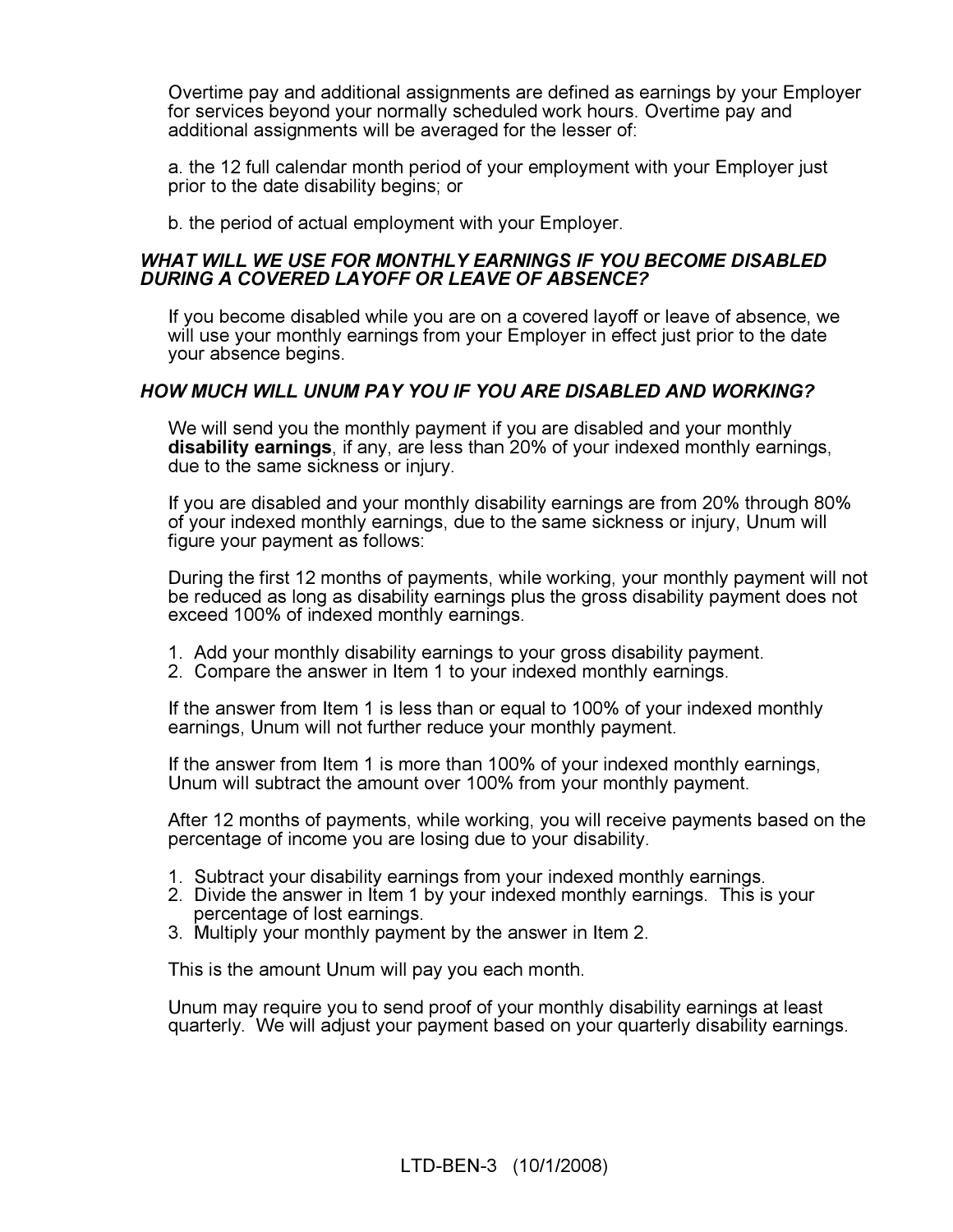As part of your proof of disability earnings, we can require that you send us appropriate financial records which we believe are necessary to substantiate your income.

After the elimination period, if you are disabled for less than 1 month, we will send you 1/30 of your payment for each day of disability.

## HOW CAN WE PROTECT YOU IF YOUR DISABILITY EARNINGS FLUCTUATE?

If your disability earnings routinely fluctuate widely from month to month, Unum may average your disability earnings over the most recent 3 months to determine if your claim should continue.

If Unum averages your disability earnings, we will not terminate your claim unless the average of your disability earnings from the last 3 months exceeds 80% of indexed monthly earnings.

We will not pay you for any month during which disability earnings exceed 80% of indexed monthly earnings.

## WHAT ARE DEDUCTIBLE SOURCES OF INCOME?

Unum will subtract from your gross disability payment the following deductible sources of income:

- 1. The amount that you receive under:
	- a workers' compensation law.
	- an occupational disease law.
	- any other **act** or **law** with similar intent.
- 2. The amount that you receive as disability income payments under any:
	- state compulsory benefit **act** or **law**.
	- automobile liability insurance policy.
	- other group insurance plan.
	- governmental retirement system as a result of your job with your Employer.
- 3. The amount that you, your spouse and your children receive as disability payments because of your disability under:
	- the United States Social Security Act.
	- the Canada Pension Plan.
	- the Quebec Pension Plan.
	- any similar plan or act.
- 4. The amount that you receive as retirement payments or the amount your spouse and children receive as retirement payments because you are receiving retirement payments under:
	- the United States Social Security Act.
	- the Canada Pension Plan.
	- the Quebec Pension Plan.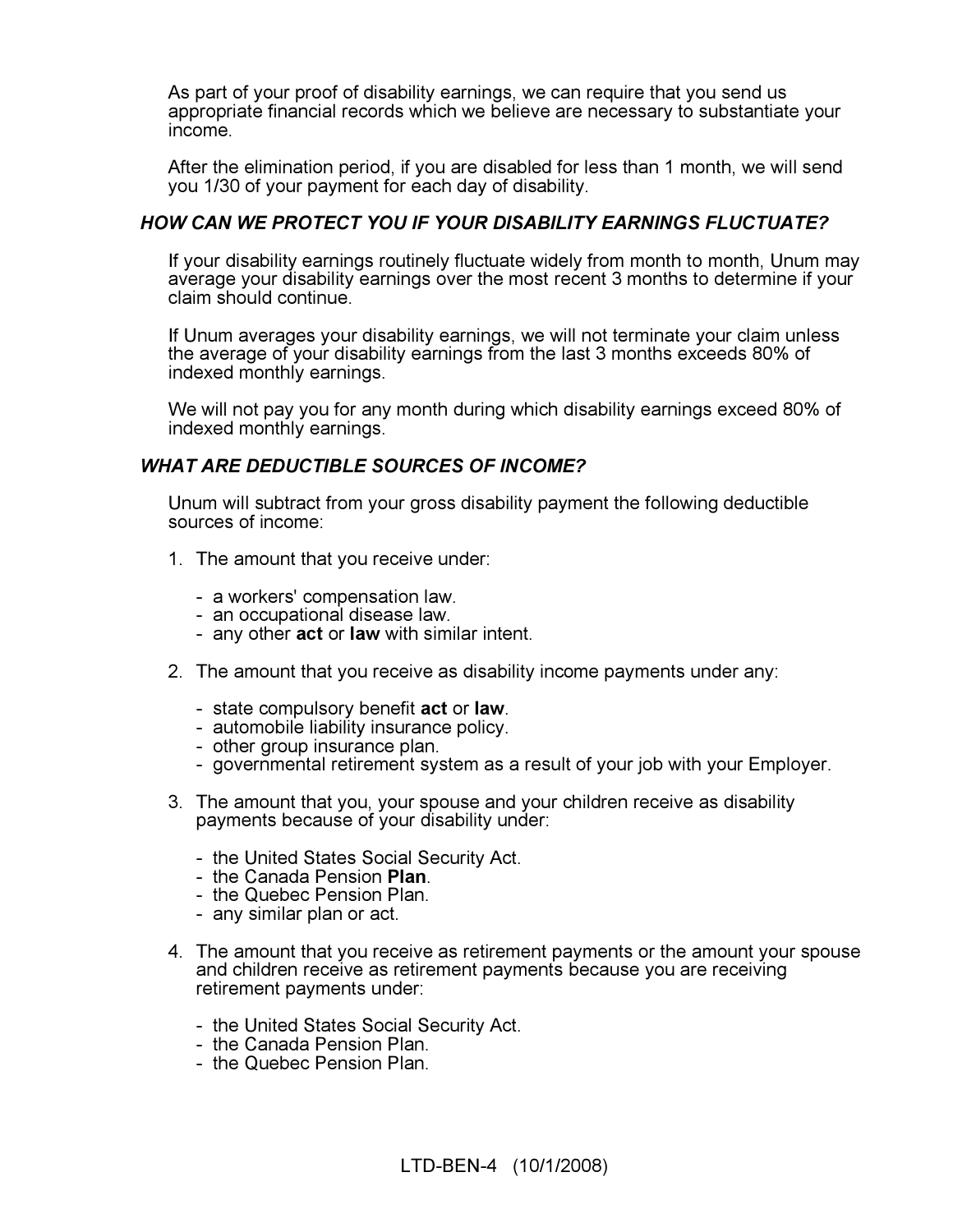- any similar plan or act.
- 5. The amount that you:
	- receive as disability payments under your Employer's retirement plan.

- voluntarily elect to receive as retirement payments under your Employer's retirement plan.

- receive as retirement payments when you reach the later of age 62 or normal retirement age, as defined in your Employer's retirement plan.

Disability payments under a retirement plan will be those benefits which are paid due to disability and do not reduce the retirement benefit which would have been paid if the disability had not occurred.

Retirement payments will be those benefits which are based on your Employer's contribution to the retirement plan. Disability benefits which reduce the retirement benefit under the plan will also be considered as a retirement benefit.

Regardless of how the retirement funds from the retirement plan are distributed, Unum will consider your and your Employer's contributions to be distributed simultaneously throughout your lifetime.

Amounts received do not include amounts rolled over or transferred to any eligible retirement plan. Unum will use the definition of eligible retirement plan as defined in Section 402 of the Internal Revenue Code including any future amendments which affect the definition.

- 6. The amount that you receive under Title 46, United States Code Section 688 (The Jones Act).
- 7. The amount that you receive from a third party (after subtracting attorney's fees) by judgment, settlement or otherwise.

With the exception of retirement payments, Unum will only subtract deductible sources of income which are payable as a result of the same disability.

We will not reduce your payment by your Social Security retirement income if your disability begins after age 65 and you were already receiving Social Security retirement payments.

#### WHAT ARE NOT DEDUCTIBLE SOURCES OF INCOME?

Unum will not subtract from your gross disability payment income you receive from, but not limited to, the following:

- 401(k) plans
- profit sharing plans
- thrift plans
- tax sheltered annuities
- stock ownership plans
- non-qualified plans of deferred compensation
- pension plans for partners
- military pension and disability income plans
- credit disability insurance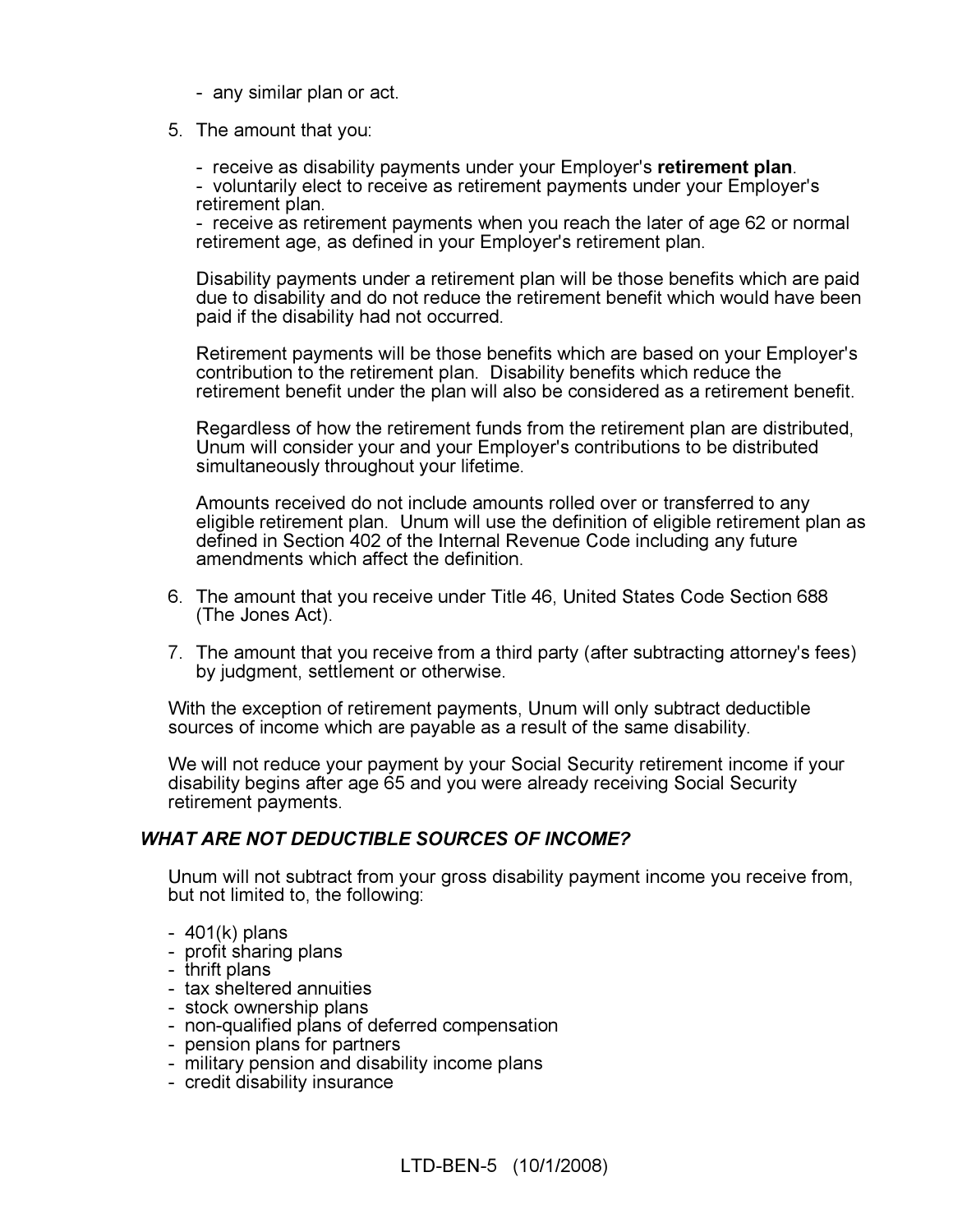- franchise disability income plans
- a retirement plan from another Employer
- individual retirement accounts (IRA)
- individual disability income plans
- salary continuation or accumulated sick leave plans

#### WHAT IF SUBTRACTING DEDUCTIBLE SOURCES OF INCOME RESULTS IN A ZERO BENEFIT? (Minimum Benefit)

The minimum monthly payment is the greater of:

- \$100; or
- 10% of your gross disability payment.

Unum may apply this amount toward an outstanding overpayment.

#### WHAT HAPPENS WHEN YOU RECEIVE A COST OF LIVING INCREASE FROM DEDUCTIBLE SOURCES OF INCOME?

Once Unum has subtracted any deductible source of income from your gross disability payment, Unum will not further reduce your payment due to a cost of living increase from that source.

#### WHAT IF UNUM DETERMINES YOU MAY QUALIFY FOR DEDUCTIBLE INCOME BENEFITS?

When we determine that you may qualify for benefits under Item(s) 1, 2 and 3 in the deductible sources of income section, we will estimate your entitlement to these benefits. We can reduce your payment by the estimated amounts if such benefits:

- have not been awarded; and
- have not been denied; or
- have been denied and the denial is being appealed.

Your Long Term Disability payment will NOT be reduced by the estimated amount if you:

- apply for the disability payments under Item(s) 1, 2 and 3 in the deductible sources of income section and appeal your denial to all administrative levels Unum feels are necessary; and
- sign Unum's payment option form. This form states that you promise to pay us any overpayment caused by an award.

If your payment has been reduced by an estimated amount, your payment will be adjusted when we receive proof:

- of the amount awarded; or
- that benefits have been denied and all appeals Unum feels are necessary have been completed. In this case, a lump sum refund of the estimated amount will be made to you.

If you receive a lump sum payment from any deductible sources of income, the lump sum will be pro-rated on a monthly basis over the time period for which the sum was given. If no time period is stated, we will use a reasonable one.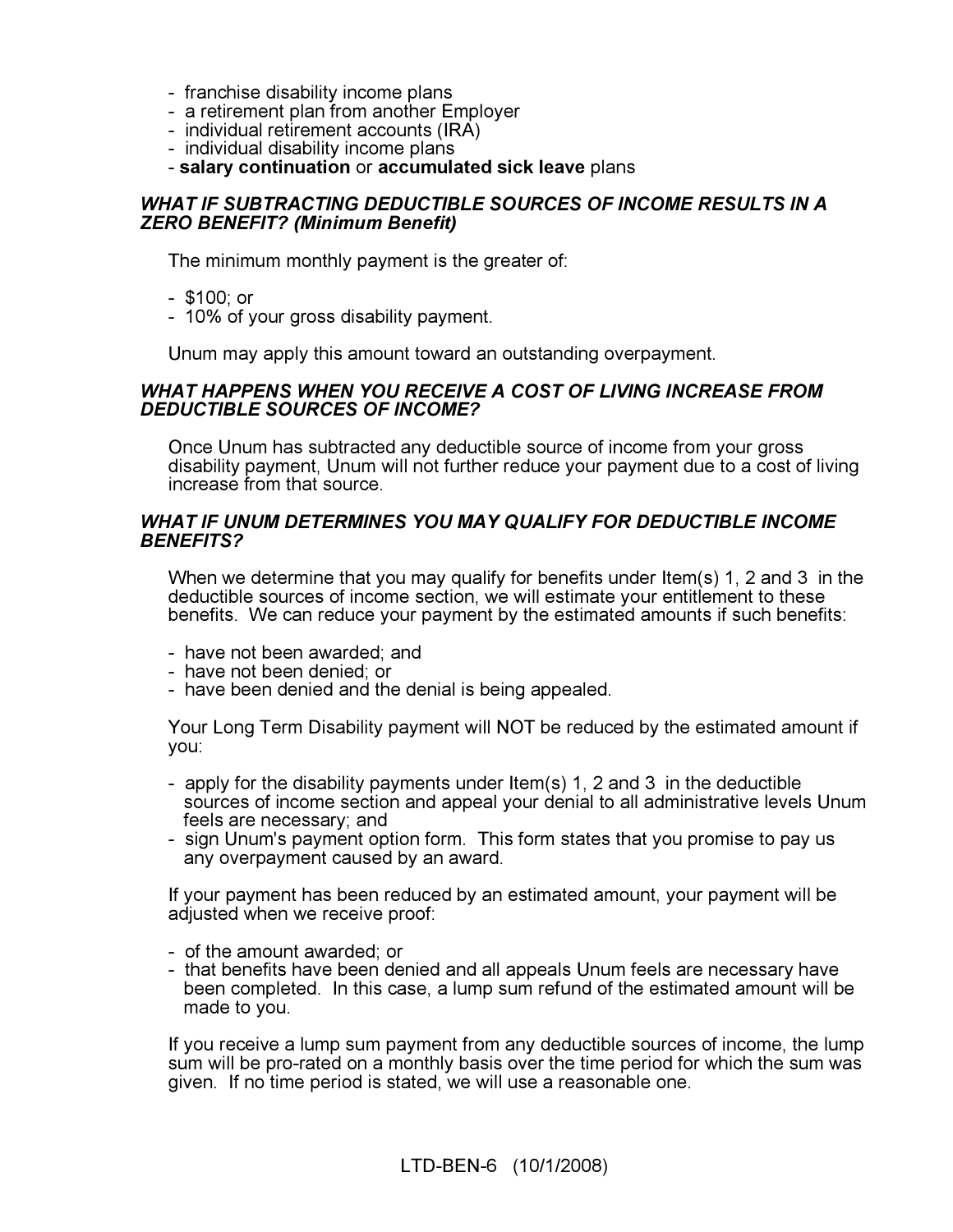# HOW LONG WILL UNUM CONTINUE TO SEND YOU PAYMENTS?

Unum will send you a payment each month up to the **maximum period of payment**.<br>Your maximum period of payment is based on your age at disability as follows:

| <b>Age at Disability</b> | <b>Maximum Period of Payment</b>             |
|--------------------------|----------------------------------------------|
| Less than Age 62         | To Social Security Normal Retirement Age     |
| Age 62                   | 60 months                                    |
| Age 63                   | 48 months                                    |
| Age 64                   | 42 months                                    |
| Age 65                   | 36 months                                    |
| Age 66                   | 30 months                                    |
| Age 67                   | 24 months                                    |
| Age 68                   | 18 months                                    |
| Age 69 or older          | 12 months                                    |
| <u>Year of Birth</u>     | <b>Social Security Normal Retirement Age</b> |
| 1937 or before           | 65 years                                     |
| 1938                     | 65 years 2 months                            |
| 1939                     | 65 years 4 months                            |
| 1940                     | 65 years 6 months                            |
| 1941                     | 65 years 8 months                            |
| 1942                     | 65 years 10 months                           |
| 1943-1954                | 66 years                                     |
| 1955                     | 66 years 2 months                            |
| 1956                     | 66 years 4 months                            |
| 1957                     | 66 years 6 months                            |
| 1958                     | 66 years 8 months                            |
| 1959                     | 66 years 10 months                           |
| 1960 and after           | 67 years                                     |

## WHEN WILL PAYMENTS STOP?

We will stop sending you payments and your claim will end on the earliest of the following:

- when you are able to work in your regular occupation on a part-time basis but you choose not to;
- if you are working and your monthly disability earnings exceed 80% of your indexed monthly earnings, the date your earnings exceed 80%;
- the end of the maximum period of payment;
- the date you are no longer disabled under the terms of the plan, unless you are eligible to receive benefits under Unum's Rehabilitation and Return to Work Assistance program;
- the date you fail to submit proof of continuing disability;
- after 12 months of payments if you are considered to reside outside the United States or Canada. You will be considered to reside outside these countries when you have been outside the United States or Canada for a total period of 6 months or more during any 12 consecutive months of benefits;
- the date you die.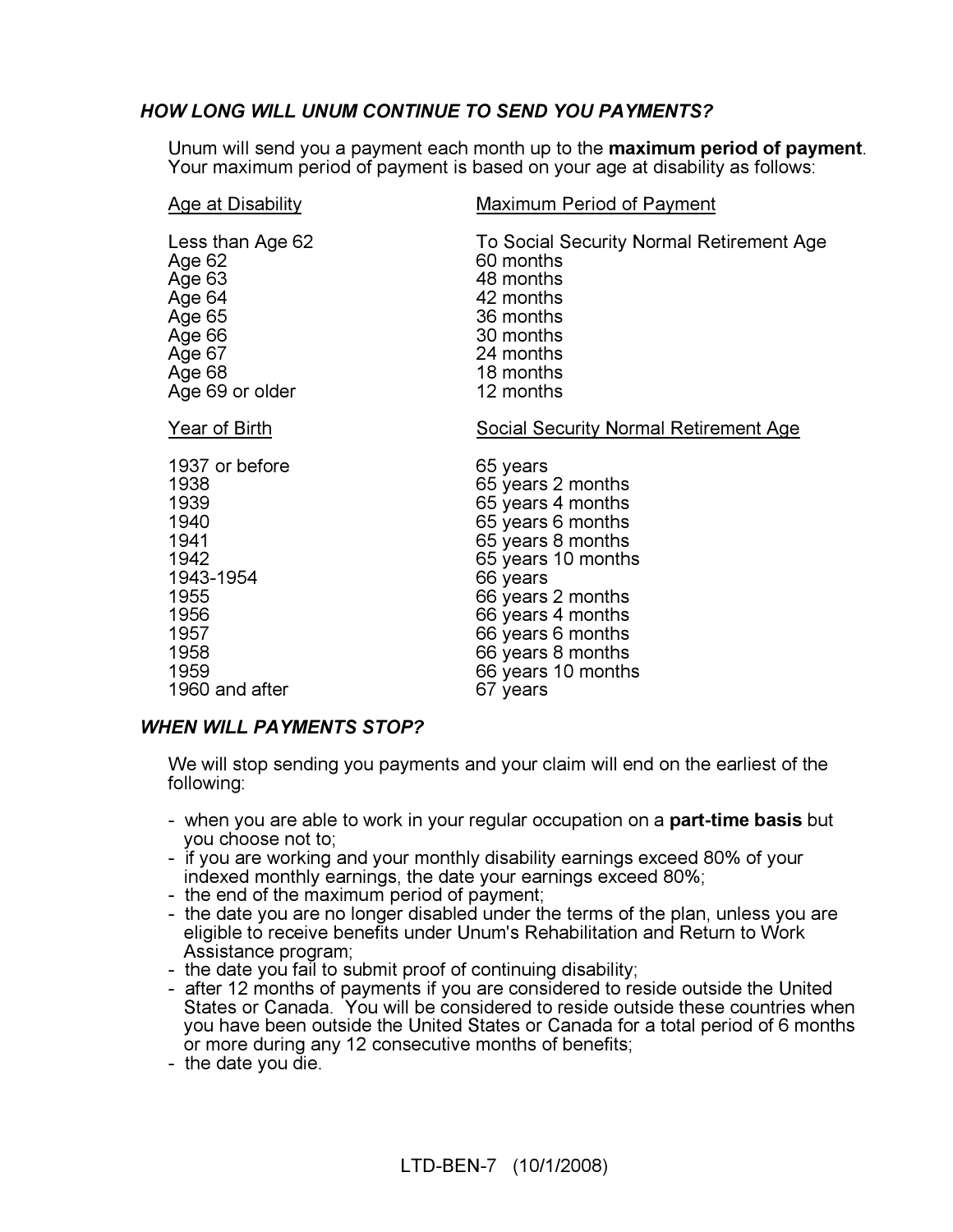# WHAT DISABILITIES HAVE A LIMITED PAY PERIOD UNDER YOUR PLAN?

The lifetime cumulative maximum benefit period for all disabilities due to **mental** illness is 24 months. Only 24 months of benefits will be paid even if the disabilities:

- are not continuous; and/or
- are not related.

Unum will continue to send you payments beyond the 24 month period if you meet one or both of these conditions:

1. If you are confined to a hospital or institution at the end of the 24 month period, Unum will continue to send you payments during your confinement.

 If you are still disabled when you are discharged, Unum will send you payments for a recovery period of up to 90 days.

 If you become reconfined at any time during the recovery period and remain confined for at least 14 days in a row, Unum will send payments during that additional confinement and for one additional recovery period up to 90 more days.

2. In addition to Item 1, if, after the 24 month period for which you have received payments, you continue to be disabled and subsequently become confined to a hospital or institution for at least 14 days in a row, Unum will send payments during the length of the reconfinement.

Unum will not pay beyond the limited pay period as indicated above, or the maximum period of payment, whichever occurs first.

Unum will not apply the mental illness limitation to dementia if it is a result of:

- stroke;
- trauma;
- viral infection;
- Alzheimer's disease; or
- other conditions not listed which are not usually treated by a mental health provider or other qualified provider using psychotherapy, psychotropic drugs, or other similar methods of treatment.

#### WHAT DISABILITIES ARE NOT COVERED UNDER YOUR PLAN?

Your plan does not cover any disabilities caused by, contributed to by, or resulting from your:

- intentionally self-inflicted injuries.
- active participation in a riot.
- participation in a felony.

Your plan will not cover a disability due to war, declared or undeclared, or any act of war.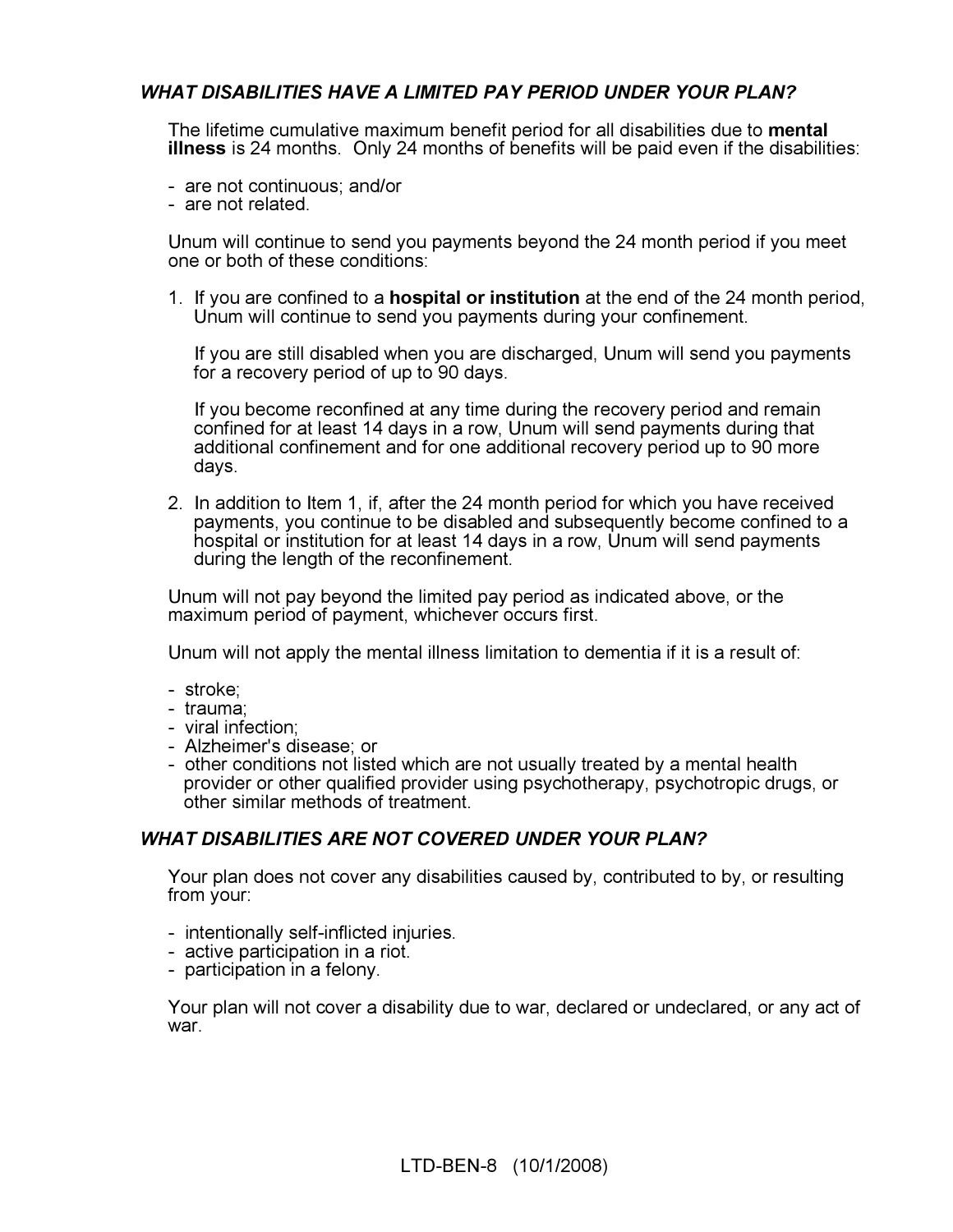## WHAT DISABILITIES DUE TO A PRE-EXISTING CONDITION HAVE LIMITED COVERAGE UNDER THIS PLAN?

Your plan provides limited coverage for any disability caused by, contributed to by or resulting from a **pre-existing condition**. A pre-existing condition is one for which:

- you received medical treatment, consultation, care or services including diagnostic measures, or took prescribed drugs or medicines in the 3 months just prior to your effective date of coverage; and
- the disability begins in the first 12 months after your effective date of coverage.

If you have a disability caused by, contributed to by or resulting from your preexisting condition,

- you will not be entitled to receive benefit payments during the first 12 months after your effective date of coverage;
- benefit payments are not payable for such period and will not be paid at any time; and
- to receive benefit payments after such period, you must continue to be disabled and meet all other terms and conditions under the plan.

Benefit payments for which you qualified but were not entitled to receive due to your pre-existing condition are included in calculating the number of months of benefits and number of payments you have received for all purposes under this plan.

In addition, this plan provides limited coverage for an increase in your coverage made at an annual enrollment period if you have a disability caused by, contributed to by, or resulting from a pre-existing condition. A pre-existing condition is one for which:

- you received medical treatment, consultation, care or services including diagnostic measures, or took prescribed drugs or medicines in the 3 months just prior to the date your coverage increased; and
- the disability begins in the first 12 months after your coverage increased.

If you have a disability caused by, contributed to by, or resulting from your preexisting condition,

- you will not be entitled to receive the increased coverage amount during the first 12 months after the date your coverage increased;
- the increased benefit amount is not payable for such period and will not be paid at any time; and
- to receive benefit payments after such period you must continue to be disabled and meet all other terms and conditions under the plan.

#### WHAT HAPPENS IF YOU RETURN TO WORK FULL TIME WITH THE EMPLOYER AND YOUR DISABILITY OCCURS AGAIN?

If you have a recurrent disability, Unum will treat your disability as part of your prior claim and you will not have to complete another elimination period if:

- you were continuously insured under the plan for the period between the end of your prior claim and your recurrent disability; and
- your recurrent disability occurs within 6 months from the end of your prior claim.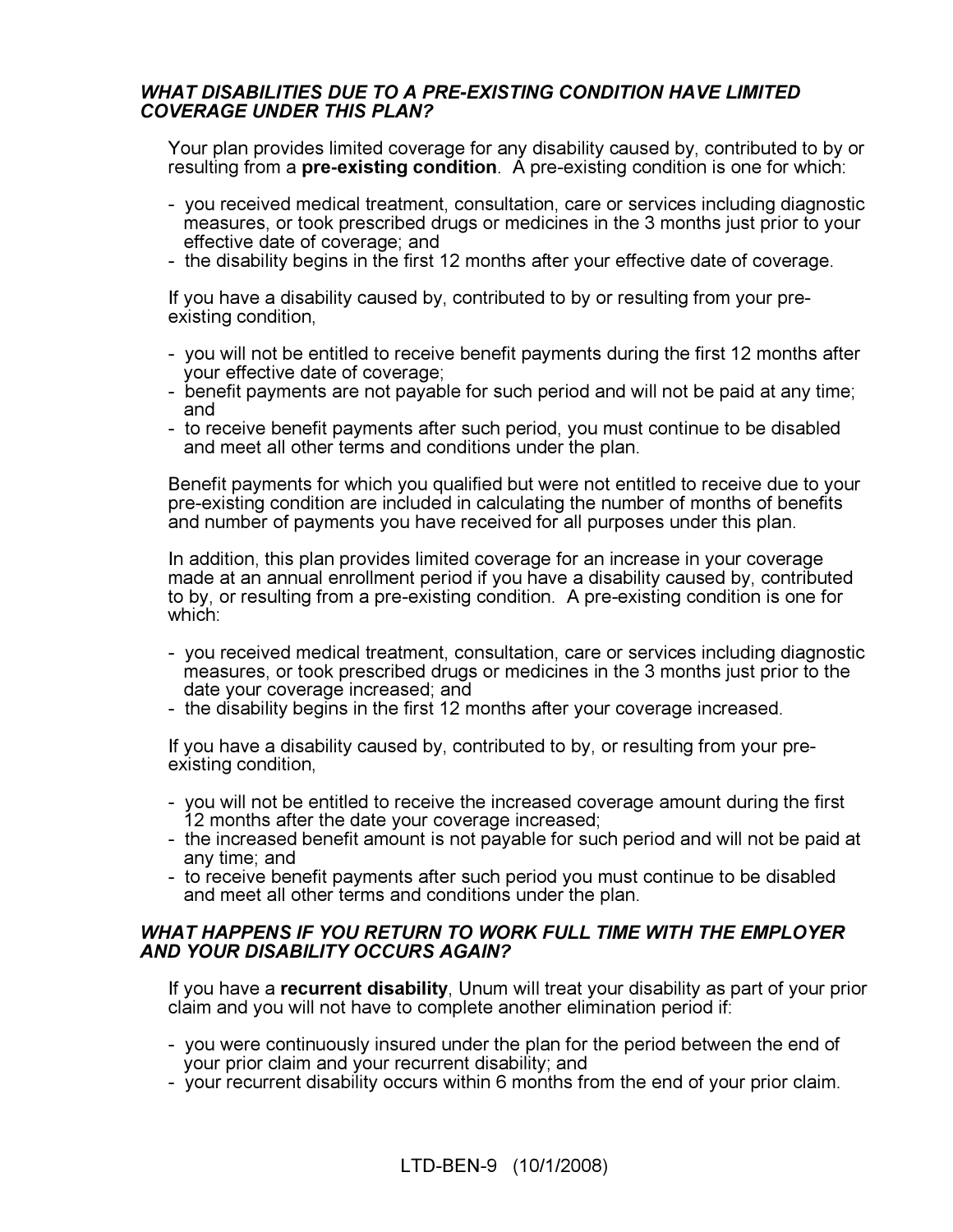Your recurrent disability will be subject to the same terms of the plan as your prior claim and will be treated as a continuation of that disability.

Any disability which occurs after 6 months from the date your prior claim ended will be treated as a new claim. The new claim will be subject to all of the Summary of Benefits' provisions, including the elimination period.

If you become entitled to payments under any other group long term disability plan, you will not be eligible for payments under the Unum plan.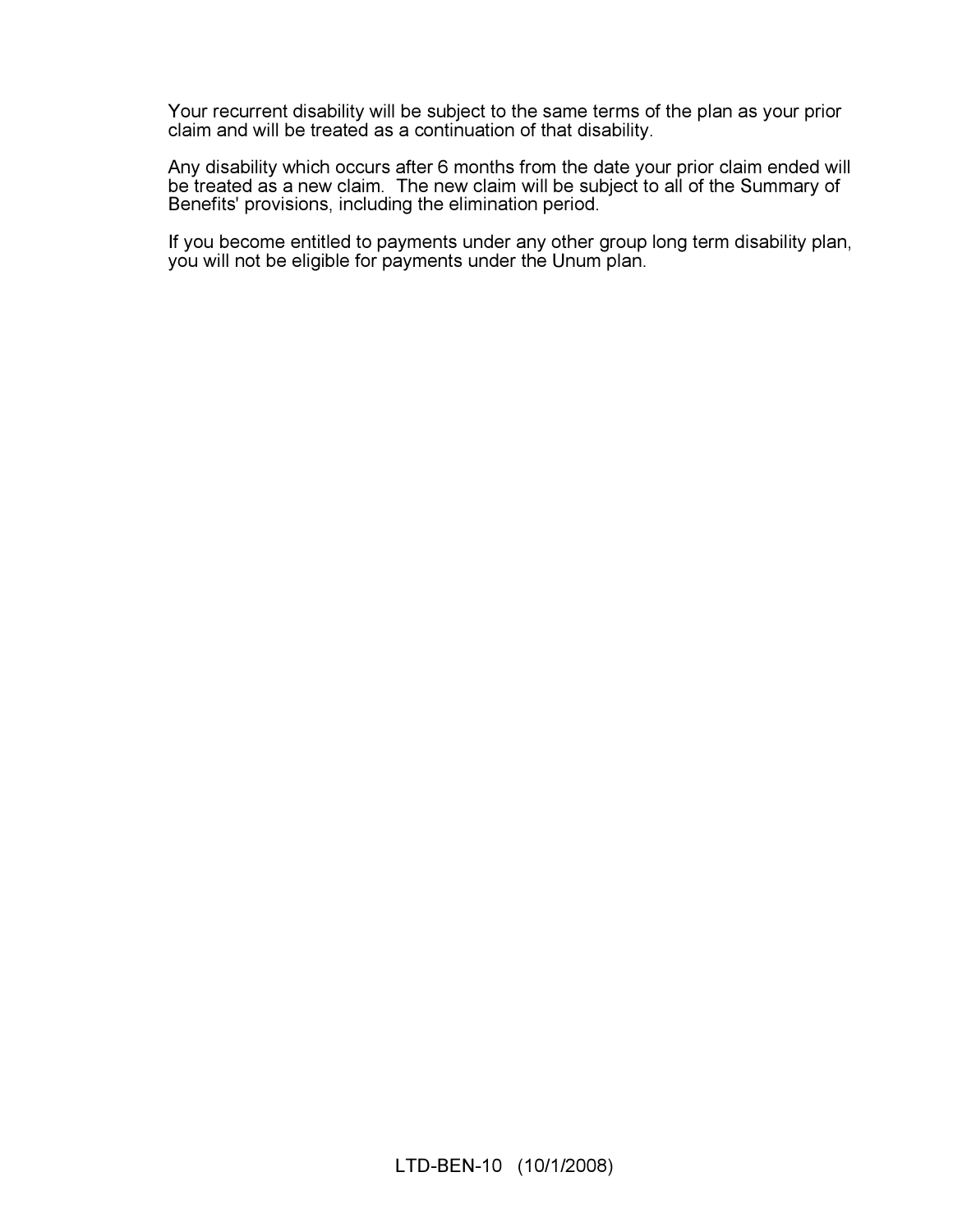# LONG TERM DISABILITY

# OTHER BENEFIT FEATURES

## WHAT BENEFITS WILL BE PROVIDED TO YOU OR YOUR FAMILY IF YOU DIE OR ARE TERMINALLY ILL? (Survivor Benefit)

When Unum receives proof that you have died, we will pay your **eligible survivor** a lump sum benefit equal to 3 months of your gross disability payment if, on the date of your death:

- your disability had continued for 180 or more consecutive days; and
- you were receiving or were entitled to receive payments under the plan.

If you have no eligible survivors, payment will be made to your estate, unless there is none. In this case, no payment will be made.

However, we will first apply the survivor benefit to any overpayment which may exist on your claim.

You may receive your 3 month survivor benefit prior to your death if you have been diagnosed as terminally ill.

We will pay you a lump sum amount equal to 3 months of your gross disability payment if:

- you have been diagnosed with a terminal illness or condition;
- your life expectancy has been reduced to less than 12 months; and
- you are receiving monthly payments.

Your right to exercise this option and receive payment is subject to the following:

- you must make this election in writing to Unum; and
- your physician must certify in writing that you have a terminal illness or condition and your life expectancy has been reduced to less than 12 months.

This benefit is available to you on a voluntary basis and will only be payable once.

If you elect to receive this benefit prior to your death, no 3 month survivor benefit will be payable upon your death.

#### HOW CAN UNUM'S REHABILITATION AND RETURN TO WORK ASSISTANCE PROGRAM HELP YOU RETURN TO WORK?

Unum has a vocational Rehabilitation and Return to Work Assistance program available to assist you in returning to work. We will determine whether you are eligible for this program, at our sole discretion. In order to be eligible for rehabilitation services and benefits, you must be medically able to engage in a return to work program.

Your claim file will be reviewed by one of Unum's rehabilitation professionals to determine if a rehabilitation program might help you return to gainful employment. As your file is reviewed, medical and vocational information will be analyzed to determine an appropriate return to work program.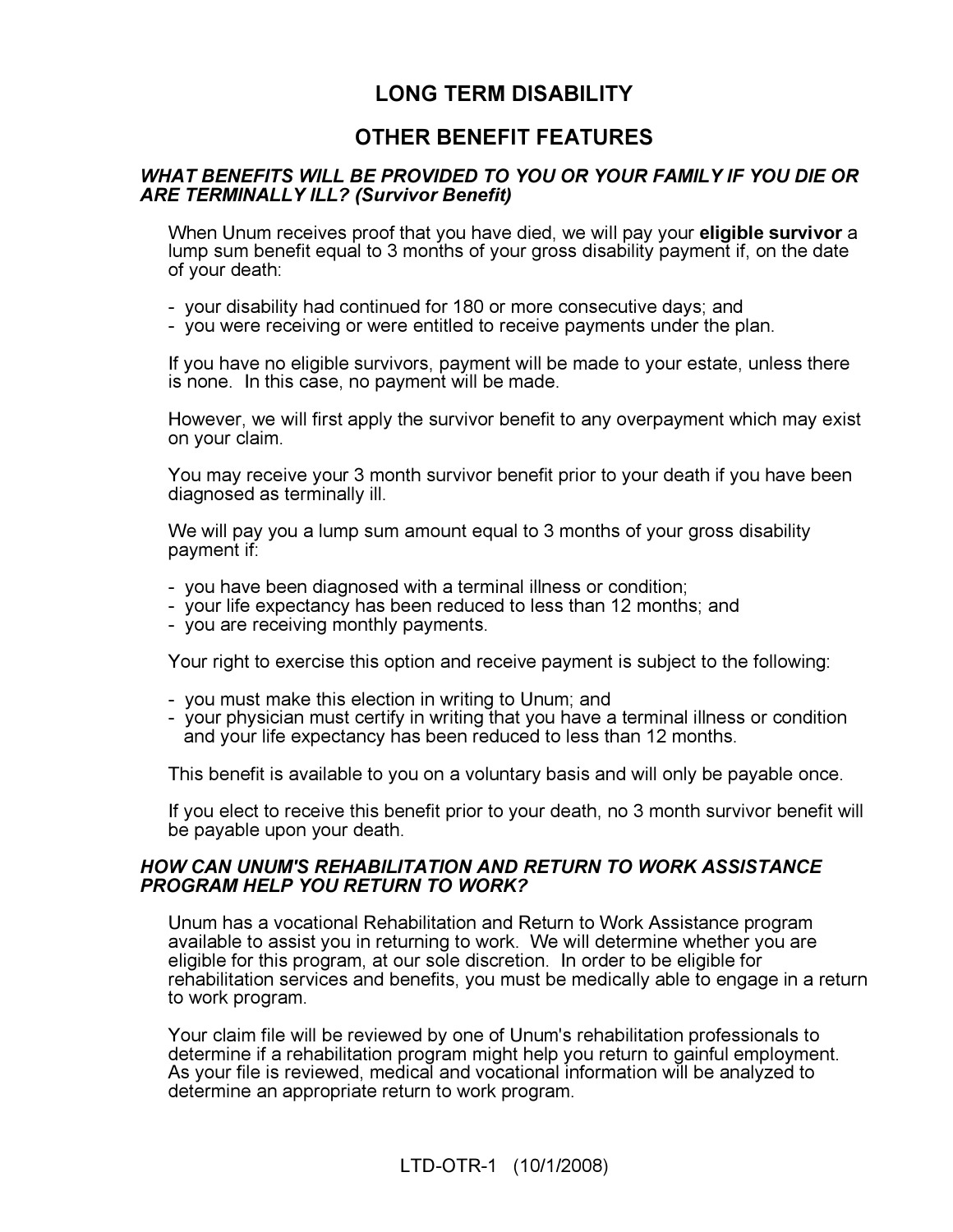We will make the final determination of your eligibility for participation in the program.

We will provide you with a written Rehabilitation and Return to Work Assistance plan developed specifically for you.

The rehabilitation program may include at our sole discretion, but is not limited to, the following services and benefits:

- coordination with your Employer to assist you to return to work;
- adaptive equipment or job accommodations to allow you to work;
- vocational evaluation to determine how your disability may impact your employment options;
- job placement services;
- resume preparation;
- job seeking skills training; or
- education and retraining expenses for a new occupation.

#### WHAT ADDITIONAL BENEFITS WILL UNUM PAY WHILE YOU PARTICIPATE IN A REHABILITATION AND RETURN TO WORK ASSISTANCE PROGRAM?

We will pay an additional disability benefit of 10% of your gross disability payment to a maximum benefit of \$1,000 per month.

This benefit is not subject to Summary of Benefits' provisions which would otherwise increase or reduce the benefit amount such as Deductible Sources of Income. However, the Total Benefit Cap will apply.

In addition, we will make monthly payments to you for 3 months following the date your disability ends if we determine you are no longer disabled while:

- you are participating in the Rehabilitation and Return to Work Assistance program; and
- you are not able to find employment.

This benefit payment may be paid in a lump sum.

#### WHEN WILL REHABILITATION AND RETURN TO WORK ASSISTANCE BENEFITS END?

Benefits for the Rehabilitation and Return to Work Assistance program will end on the earliest of the following dates:

- the date Unum determines that you are no longer eligible to participate in Unum's Rehabilitation and Return to Work Assistance program; or
- any other date on which monthly payments would stop in accordance with this plan.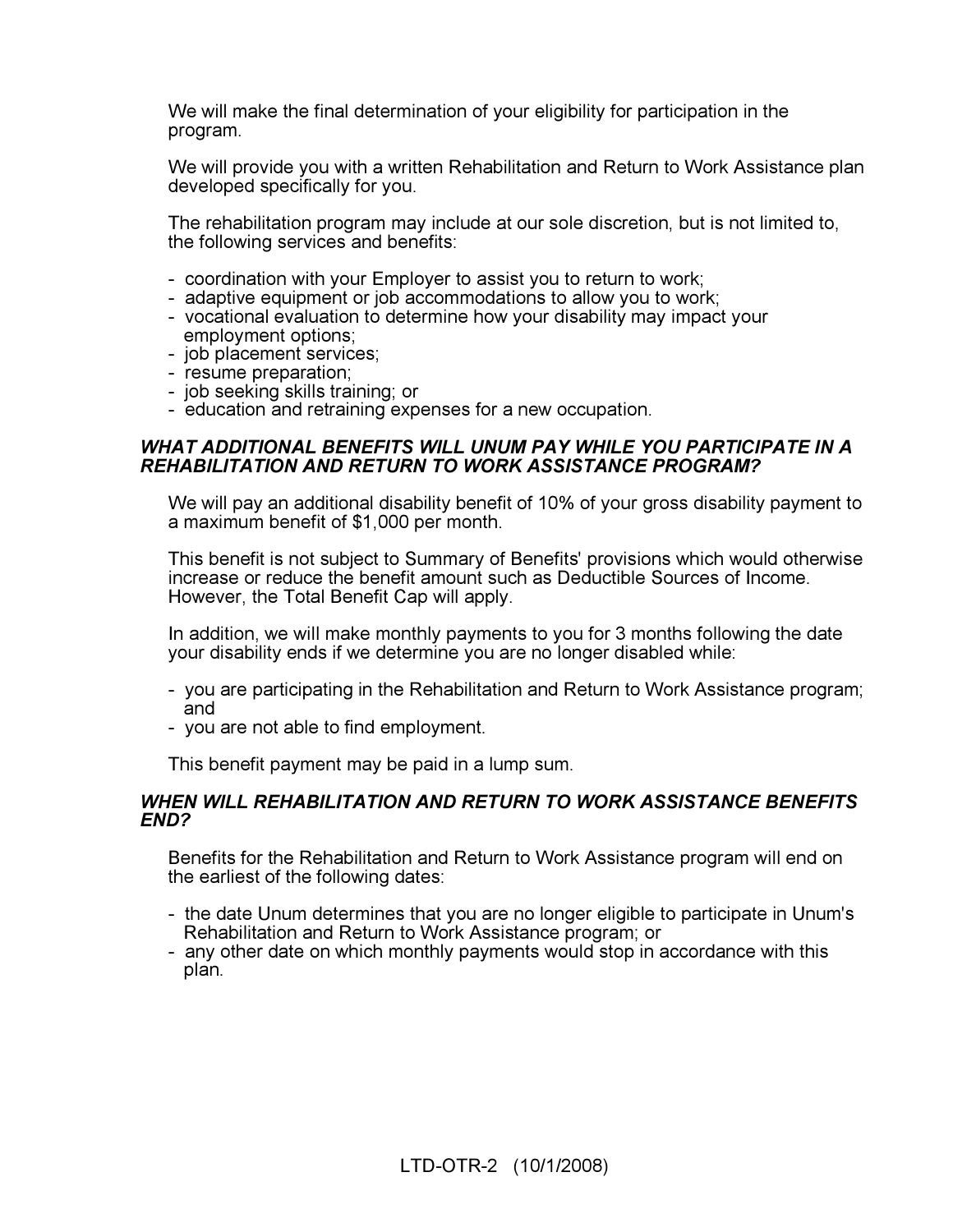#### WHAT ADDITIONAL BENEFIT IS AVAILABLE FOR DEPENDENT CARE EXPENSES TO ENABLE YOU TO PARTICIPATE IN UNUM'S REHABILITATION AND RETURN TO WORK ASSISTANCE PROGRAM?

While you are participating in Unum's Rehabilitation and Return to Work Assistance program, we will pay a Dependent Care Expense Benefit when you are disabled and you:

- 1. are incurring expenses to provide care for a child under the age of 15; and/or
- 2. start incurring expenses to provide care for a child age 15 or older or a family member who needs personal care assistance.

The payment of the Dependent Care Expense Benefit will begin immediately after you start Unum's Rehabilitation and Return to Work Assistance program.

Our payment of the Dependent Care Expense Benefit will:

- 1. be \$350 per month, per dependent; and
- 2. not exceed \$1,000 per month for all dependent care expenses combined.

To receive this benefit, you must provide satisfactory proof that you are incurring expenses that entitle you to the Dependent Care Expense Benefit.

Dependent Care Expense Benefits will end on the earlier of the following:

- 1. the date you are no longer incurring expenses for your dependent;
- 2. the date you no longer participate in Unum's Rehabilitation and Return to Work Assistance program; or
- 3. any other date payments would stop in accordance with this plan.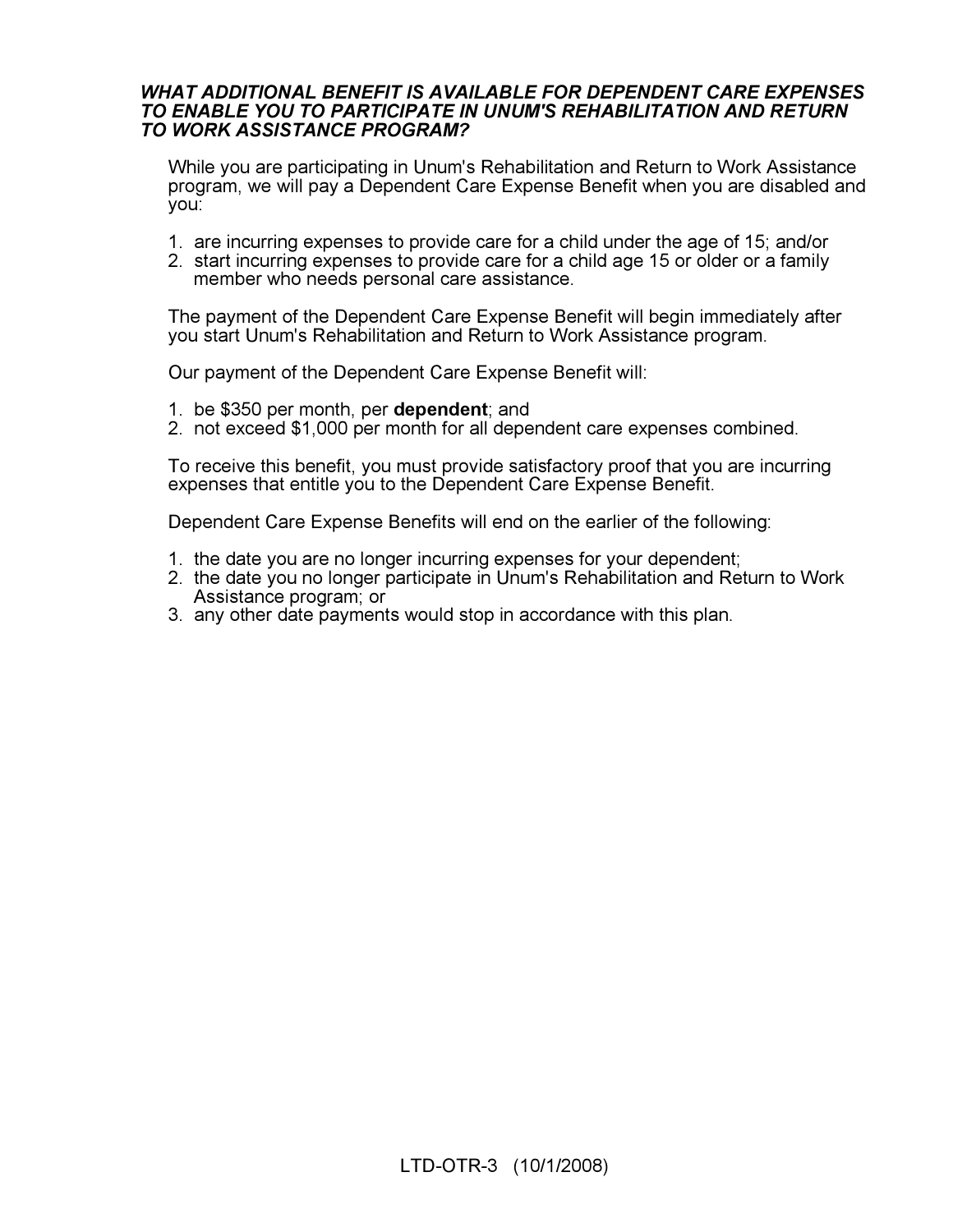# DISABILITY PLUS RIDER

## WHO IS ELIGIBLE FOR DISABILITY PLUS COVERAGE?

You must be insured under the Unum Long Term Disability (LTD) plan to be eligible for the additional disability coverage described in this Rider. All of the Summary of Benefits' definitions apply to the coverage as well as Summary of Benefits' provisions specified in this Rider.

## WHEN WILL THIS COVERAGE BECOME EFFECTIVE?

You will become insured for Disability Plus coverage on the later of:

- the effective date of this Rider; or
- your effective date under the LTD plan.

Disability Plus coverage will continue as long as the Rider is in effect and you are insured under the LTD plan.

## WHO PAYS FOR THE DISABILITY PLUS COVERAGE?

The Participating Group pays the cost of your coverage.

## WHEN WILL YOU BE ELIGIBLE TO RECEIVE DISABILITY PLUS BENEFITS?

We will pay a monthly Disability Plus benefit to you when we receive proof that you are disabled under this rider and are receiving monthly payments under the LTD plan. Disability Plus benefits will begin at the end of the elimination period shown in the LTD plan.

You are disabled under this rider when Unum determines that due to sickness or injury:

- you lose the ability to safely and completely perform 2 activities of daily living without another person's assistance or verbal cueing; or
- you have a deterioration or loss in intellectual capacity and need another person's assistance or verbal cueing for your protection or for the protection of others.

## HOW MUCH WILL UNUM PAY IF YOU ARE DISABLED?

The Disability Plus benefit is 30% of monthly earnings to a maximum monthly benefit of the lesser of the LTD plan maximum monthly benefit or \$5,000.

This benefit is not subject to Summary of Benefits' provisions, except for the Total Benefit Cap, which would otherwise increase or reduce the benefit amount such as Deductible Sources of Income.

#### EXCLUSIONS AND LIMITATIONS

All of the Summary of Benefits' provisions that exclude or limit coverage will apply to this Disability Plus Rider.

For Disability Plus coverage, you will be considered to have a pre-existing condition if: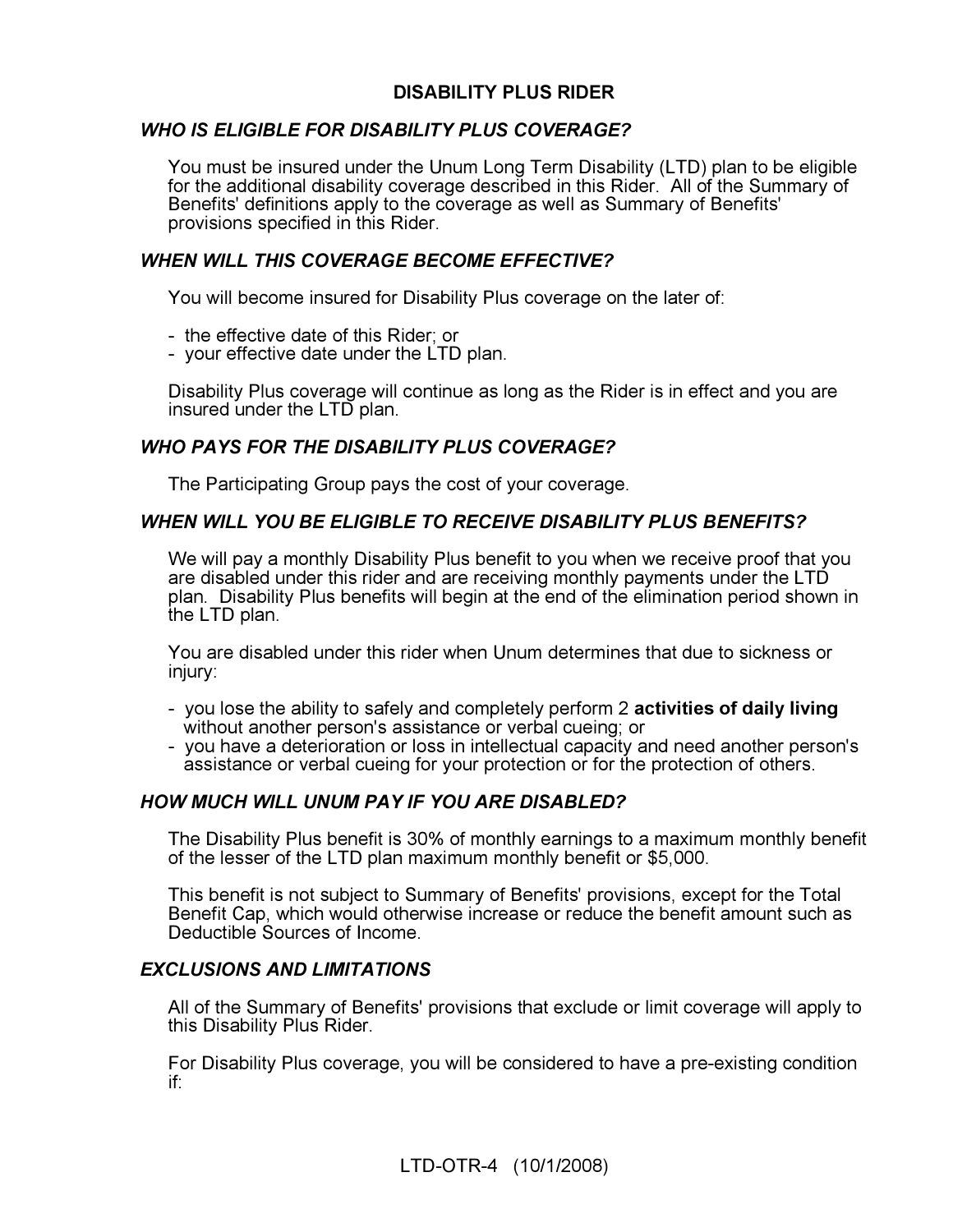- you received medical treatment, consultation, care or services including diagnostic measures, or took prescribed drugs or medicines in the 3 months just prior to your effective date under this rider; and
- the disability begins in the first 12 months after your effective date under this rider.

#### This Rider will not cover a loss of activities of daily living or cognitive impairment that exists on your effective date of coverage.

#### CLAIMS INFORMATION

The LTD claim information section under the Summary of Benefits applies to Disability Plus coverage. We may ask you to be examined, at our expense, by a physician and/or other medical practitioner of our choice. We may also require an interview with you.

## WHEN WILL DISABILITY PLUS BENEFIT PAYMENTS END?

Benefit payments will end on the earliest of the following dates:

- the date you are no longer disabled under the Rider;
- the date you become ineligible for monthly payments under the LTD plan;
- the end of the maximum period of payment shown in the LTD plan; or
- the date you die.

No survivor benefits are payable for the Disability Plus coverage.

#### WAIVER OF PREMIUM

Premium for the Disability Plus coverage is not required while you are receiving monthly payments under the LTD plan.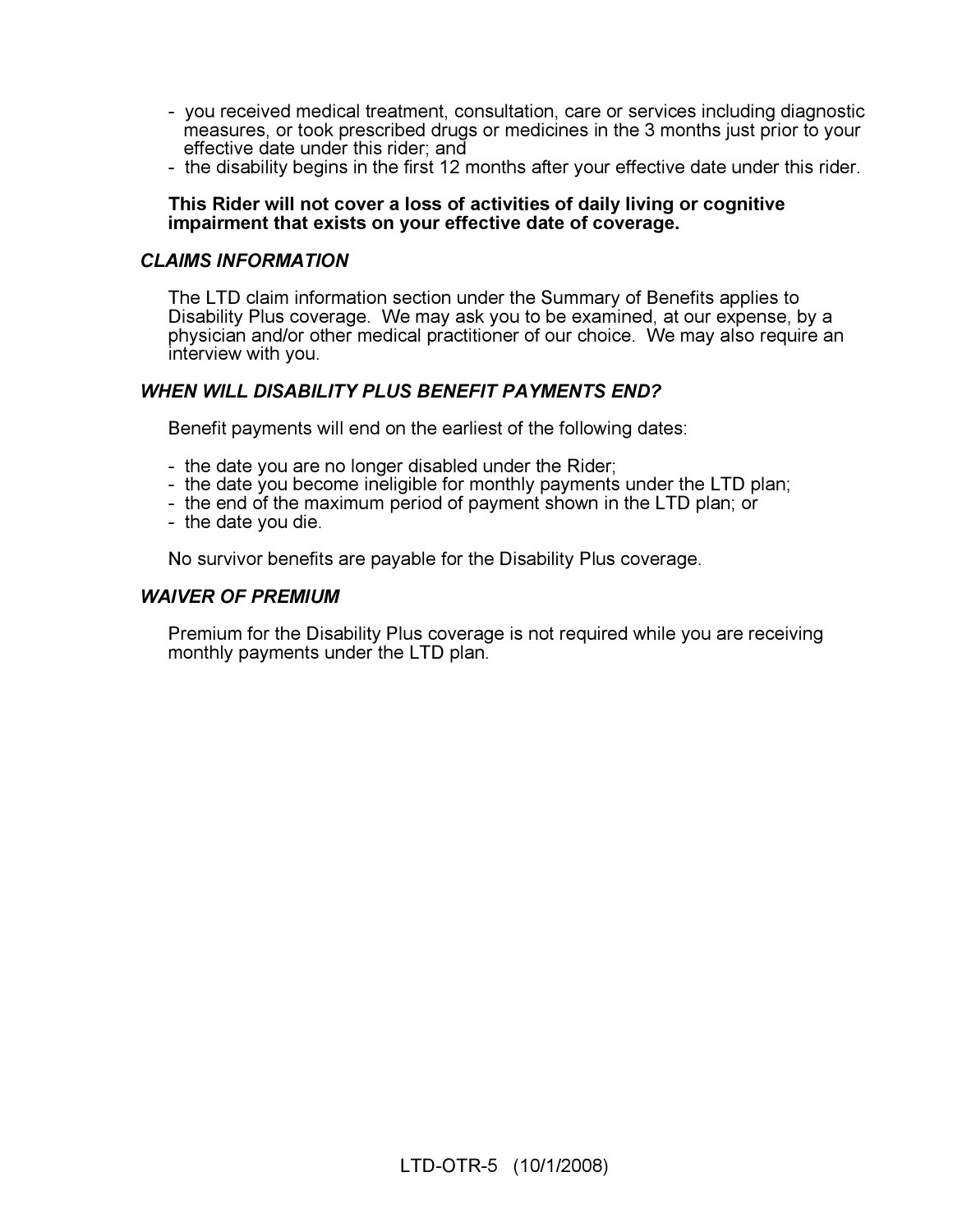# OTHER SERVICES

These services are also available from us as part of your Unum Long Term Disability plan.

#### HOW CAN UNUM HELP YOUR EMPLOYER IDENTIFY AND PROVIDE WORKSITE MODIFICATION?

A worksite modification might be what is needed to allow you to perform the material and substantial duties of your regular occupation with your Employer. One of our designated professionals will assist you and your Employer to identify a modification we agree is likely to help you remain at work or return to work. This agreement will be in writing and must be signed by you, your Employer and Unum.

When this occurs, Unum will reimburse your Employer for the cost of the modification, up to the greater of:

- \$1,000; or
- the equivalent of 2 months of your monthly benefit.

This benefit is available to you on a one time only basis.

#### HOW CAN UNUM'S SOCIAL SECURITY CLAIMANT ADVOCACY PROGRAM ASSIST YOU WITH OBTAINING SOCIAL SECURITY DISABILITY BENEFITS?

In order to be eligible for assistance from Unum's Social Security claimant advocacy program, you must be receiving monthly payments from us. Unum can provide expert advice regarding your claim and assist you with your application or appeal.

Receiving Social Security benefits may enable:

- you to receive Medicare after 24 months of disability payments;
- you to protect your retirement benefits; and
- your family to be eligible for Social Security benefits.

We can assist you in obtaining Social Security disability benefits by:

- helping you find appropriate legal representation;
- obtaining medical and vocational evidence; and
- reimbursing pre-approved case management expenses.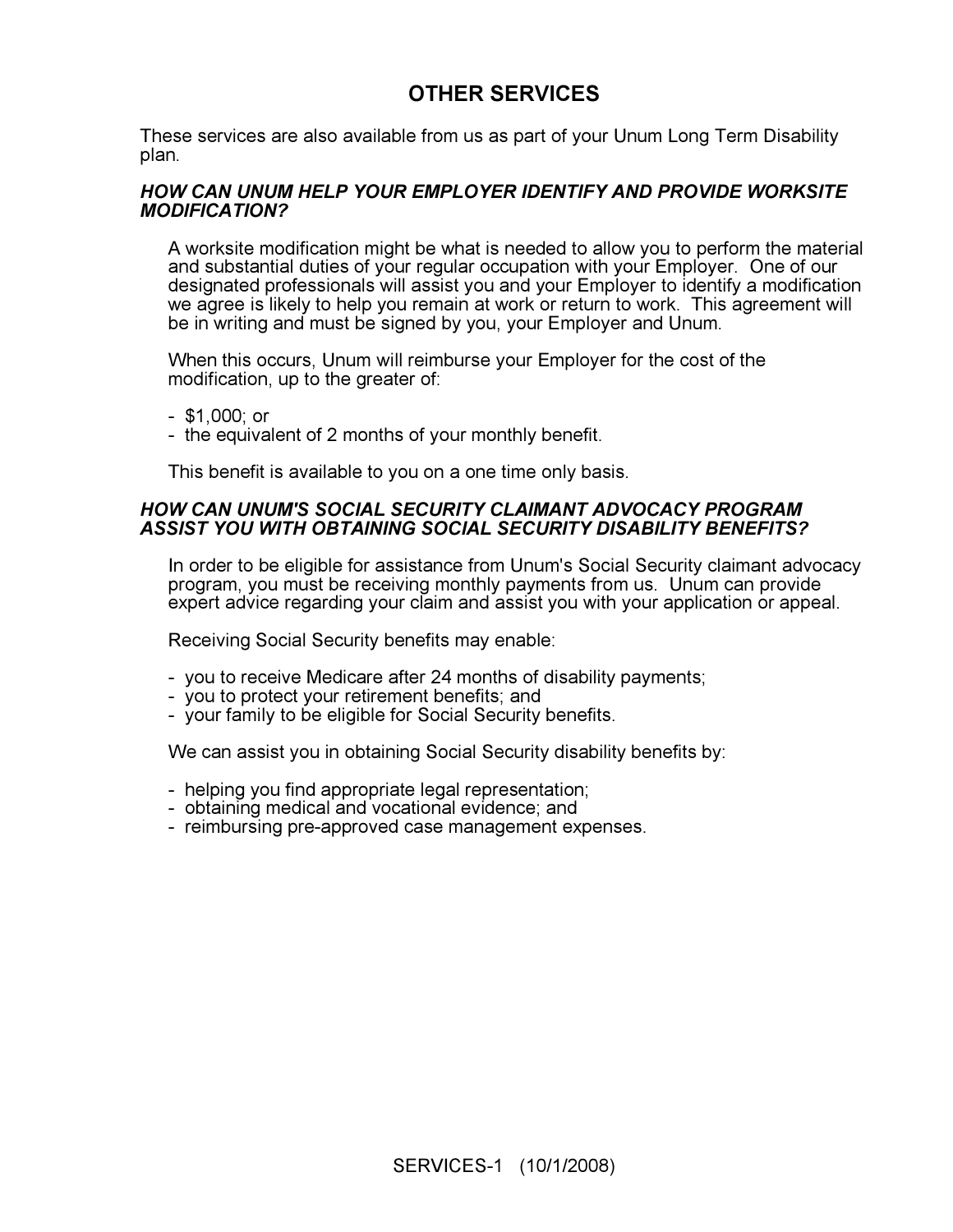# GLOSSARY

ACTIVE EMPLOYMENT means you are working for your Employer for earnings that are paid regularly and that you are performing the material and substantial duties of your regular occupation. You must be working at least the minimum number of hours as described under Eligible Group(s) in each plan.

Your work site must be:

- your Employer's usual place of business;
- an alternative work site at the direction of your Employer, including your home; or
- a location to which your job requires you to travel.

Normal vacation is considered active employment. Temporary and seasonal workers are excluded from coverage.

## ACTIVITIES OF DAILY LIVING mean:

- Bathing the ability to wash yourself either in the tub or shower or by sponge bath with or without equipment or adaptive devices.
- Dressing the ability to put on and take off all garments and medically necessary braces or artificial limbs usually worn.
- Toileting the ability to get to and from and on and off the toilet, to maintain a reasonable level of personal hygiene, and to care for clothing.
- Transferring the ability to move in and out of a chair or bed with or without equipment such as canes, quad canes, walkers, crutches or grab bars or other support devices including mechanical or motorized devices.
- Continence the ability to either:
	- voluntarily control bowel and bladder function; or
	- if incontinent, be able to maintain a reasonable level of personal hygiene.
- Eating the ability to get nourishment into the body.

ANNUAL ENROLLMENT PERIOD means a period of time before the beginning of each plan year.

DEDUCTIBLE SOURCES OF INCOME means income from deductible sources listed in the plan which you receive while you are disabled. This income will be subtracted from your gross disability payment.

#### DEPENDENT means:

- your child(ren) under the age of 15; and
- your child(ren) age 15 or over or a family member who requires personal care assistance.

DISABILITY EARNINGS means the earnings which you receive while you are disabled and working, plus the earnings you could receive if you were working to your maximum capacity.

ELIMINATION PERIOD means a period of continuous disability which must be satisfied before you are eligible to receive benefits from Unum.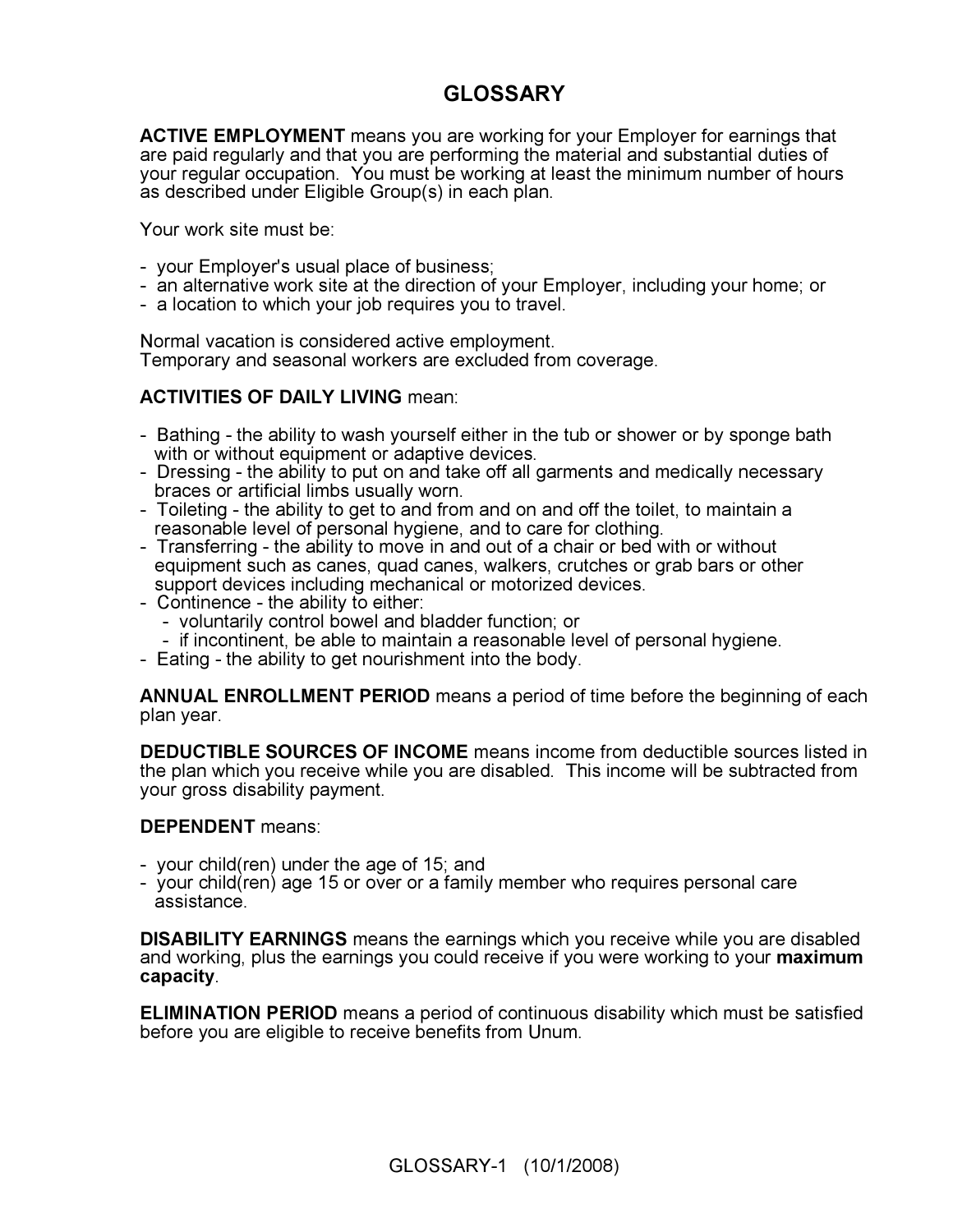EMPLOYER means the entity, as reflected in the Summary of Benefits under the heading "Eligible Group(s)" as shown in the "BENEFITS AT A GLANCE" Long Term Disability Plan, that actively employs the Members.

**GRACE PERIOD** means the period of time following the premium due date during which premium payment may be made.

GROSS DISABILITY PAYMENT means the benefit amount before Unum subtracts deductible sources of income and disability earnings.

HOSPITAL OR INSTITUTION means an accredited facility licensed to provide care and treatment for the condition causing your disability.

INDEXED MONTHLY EARNINGS means your monthly earnings adjusted on each anniversary of benefit payments by the lesser of 10% or the current annual percentage increase in the Consumer Price Index. Your indexed monthly earnings may increase or remain the same, but will never decrease.

The Consumer Price Index (CPI-W) is published by the U.S. Department of Labor. Unum reserves the right to use some other similar measurement if the Department of Labor changes or stops publishing the CPI-W.

Indexing is only used to determine your percentage of lost earnings while you are disabled and working.

INJURY means a bodily injury that is the direct result of an accident and not related to any other cause. Disability must begin while you are covered under the plan.

INSURED means any person covered under a plan.

LAW, PLAN OR ACT means the original enactments of the law, plan or act and all amendments.

LAYOFF or LEAVE OF ABSENCE means you are temporarily absent from active employment for a period of time that has been agreed to in advance in writing by your Employer.

Your normal vacation time or any period of disability is not considered a temporary layoff or leave of absence.

LIMITED means what you cannot or are unable to do.

MATERIAL AND SUBSTANTIAL DUTIES means duties that:

- are normally required for the performance of your regular occupation; and
- cannot be reasonably omitted or modified, except that if you are required to work on average in excess of 40 hours per week, Unum will consider you able to perform that requirement if you are working or have the capacity to work 40 hours per week.

MAXIMUM CAPACITY means, based on your restrictions and limitations, the greatest extent of work you are able to do in your regular occupation, that is reasonably available.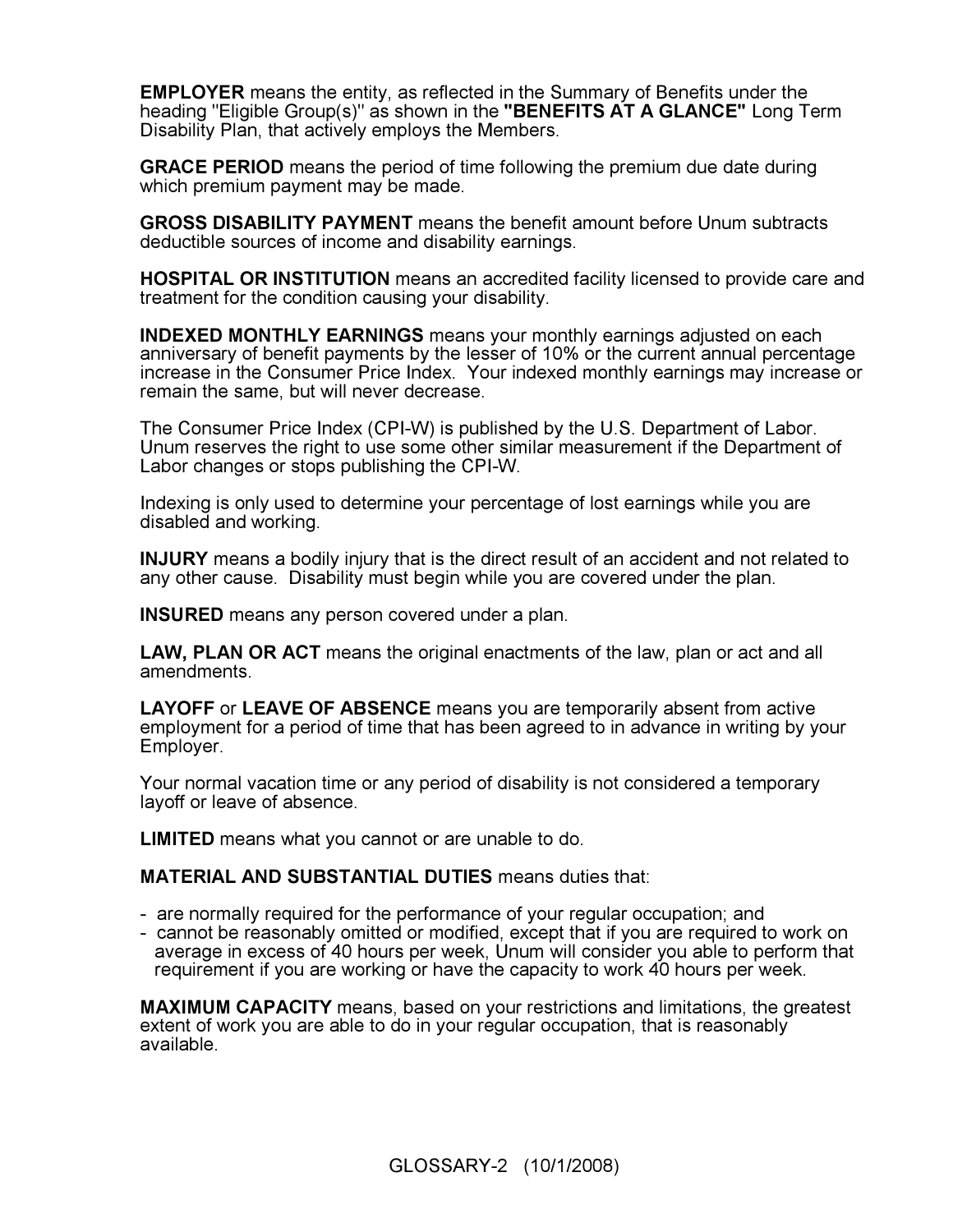MAXIMUM PERIOD OF PAYMENT means the longest period of time Unum will make payments to you for any one period of disability.

MEMBER means a person who is a member or employee of a Participating Group and who is in active employment in the United States with an Employer.

MENTAL ILLNESS means a psychiatric or psychological condition regardless of cause such as schizophrenia, depression, manic depressive or bipolar illness, anxiety, personality disorders and/or adjustment disorders or other conditions. These conditions are usually treated by a mental health provider or other qualified provider using psychotherapy, psychotropic drugs, or other similar methods of treatment.

MONTHLY BENEFIT means the total benefit amount for which a Member is insured under this plan subject to the maximum benefit.

MONTHLY EARNINGS means your gross monthly income from your Employer as defined in the plan.

MONTHLY PAYMENT means your payment after any deductible sources of income have been subtracted from your gross disability payment.

PARTICIPATING GROUP means a local union association, school district, employer or benefit fund participating in the Policyholder, which has signed an Application for Participation in Policyholder Group Disability insurance program to elect coverage under the Policy issued to Policyholder (provided that the participation application has been signed and accepted by both the Policyholder and Unum). It is named on the first page of a Summary of Benefits issued by Unum and in all amendments thereto.

PART-TIME BASIS means the ability to work and earn between 20% and 80% of your indexed monthly earnings.

PAYABLE CLAIM means a claim for which Unum is liable under the terms of the Summary of Benefits.

#### PHYSICIAN means:

- a person performing tasks that are within the limits of his or her medical license; and
- a person who is licensed to practice medicine and prescribe and administer drugs or to perform surgery; or
- a person with a doctoral degree in Psychology (Ph.D. or Psy.D.) whose primary practice is treating patients; or
- a person who is a legally qualified medical practitioner according to the laws and regulations of the governing jurisdiction.

Unum will not recognize you, or your spouse, children, parents or siblings as a physician for a claim that you send to us.

**PLAN** means a line of coverage under the Summary of Benefits.

POLICY means the group Policy issued to the Policyholder under which your Participating Group participates.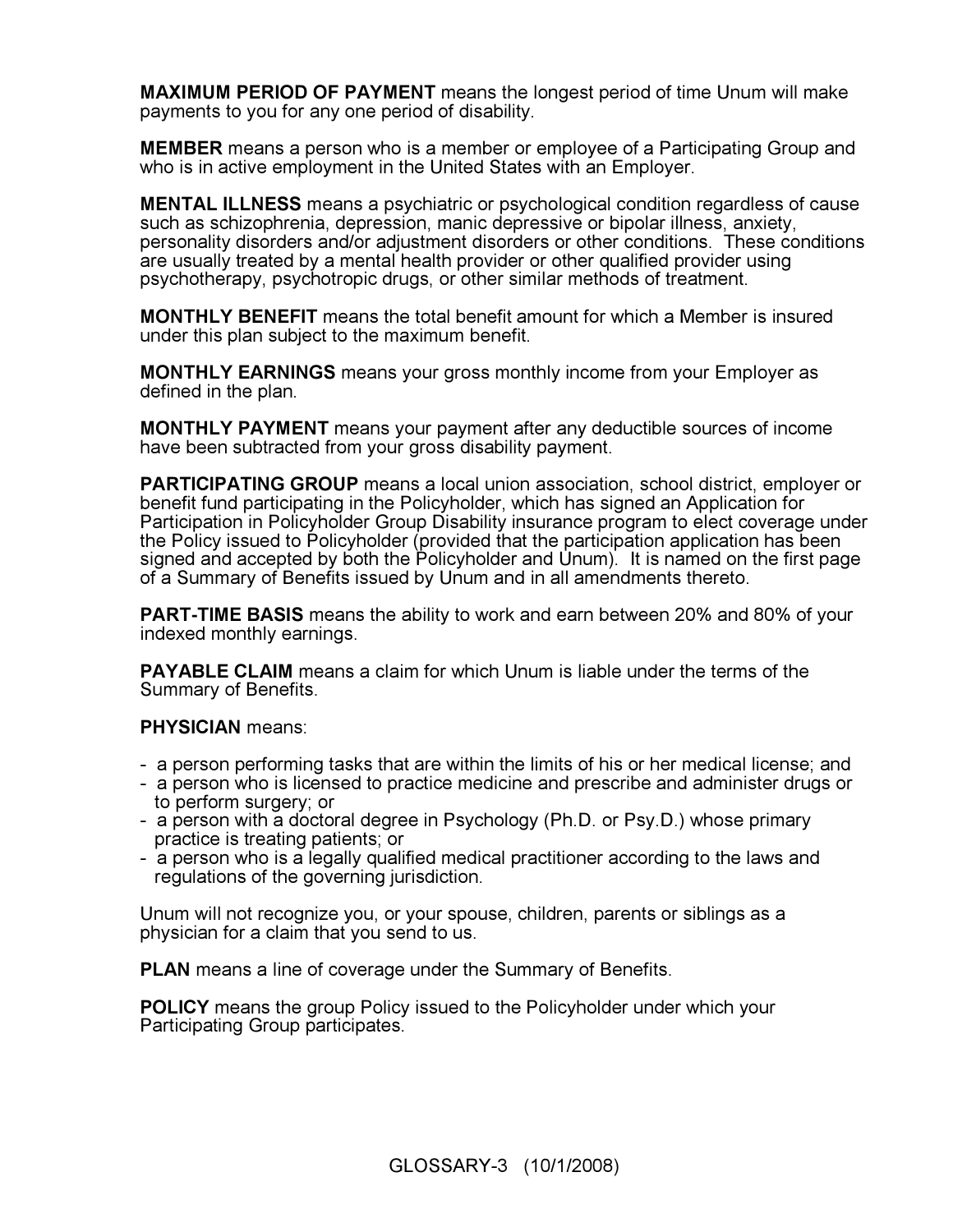POLICYHOLDER means New York State United Teachers Member Benefits Trust, named on the first page of the Policy, the first page of each Participating Group's Summary of Benefits and in all amendments.

PRE-EXISTING CONDITION means a condition for which you received medical treatment, consultation, care or services including diagnostic measures, or took prescribed drugs or medicines for your condition during the given period of time as stated in the plan.

RECURRENT DISABILITY means a disability which is:

- caused by a worsening in your condition; and
- due to the same cause(s) as your prior disability for which Unum made a Long Term Disability payment.

## REGULAR CARE means:

- you personally visit a physician as frequently as is medically required, according to generally accepted medical standards, to effectively manage and treat your disabling condition(s); and
- you are receiving the most appropriate treatment and care which conforms with generally accepted medical standards, for your disabling condition(s) by a physician whose specialty or experience is the most appropriate for your disabling condition(s), according to generally accepted medical standards.

REGULAR OCCUPATION means the occupation you are routinely performing when your disability begins. Unum will look at your occupation as it is normally performed in the national economy, instead of how the work tasks are performed for a specific employer or at a specific location.

RETIREMENT PLAN means a defined contribution plan or defined benefit plan. These are plans which provide retirement benefits to members and are not funded entirely by member contributions. Retirement Plan includes but is not limited to any plan which is part of any federal, state, county, municipal or association retirement system.

SALARY CONTINUATION OR ACCUMULATED SICK LEAVE means continued payments to you by your Employer of all or part of your monthly earnings, after you become disabled as defined by the Summary of Benefits. This continued payment must be part of an established plan maintained by your Employer for the benefit of all members covered under the Summary of Benefits. Salary continuation or accumulated sick leave does not include compensation paid to you by your Employer for work you actually perform after your disability begins. Such compensation is considered disability earnings, and would be taken into account in calculating your monthly payment.

SICKNESS means an illness or disease. Disability must begin while you are covered under the plan.

SURVIVOR, ELIGIBLE means your spouse, if living; otherwise your children under age 25 equally.

WAITING PERIOD means the continuous period of time (shown in each plan) that you must be in active employment in an eligible group before you are eligible for coverage under a plan.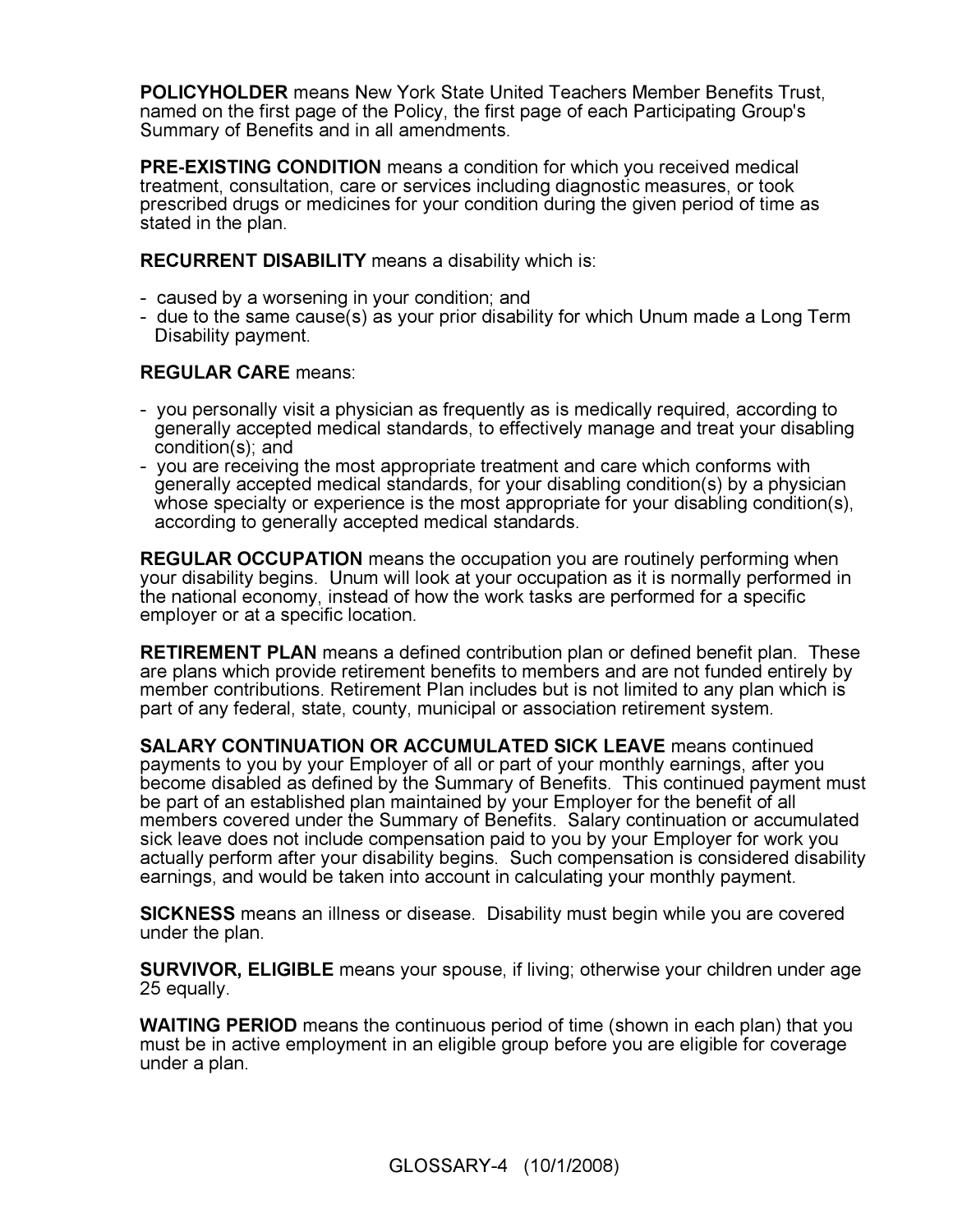WE, US and OUR means First Unum Life Insurance Company.

YOU means a Member who is eligible for Unum coverage.

GLOSSARY-5 (10/1/2008)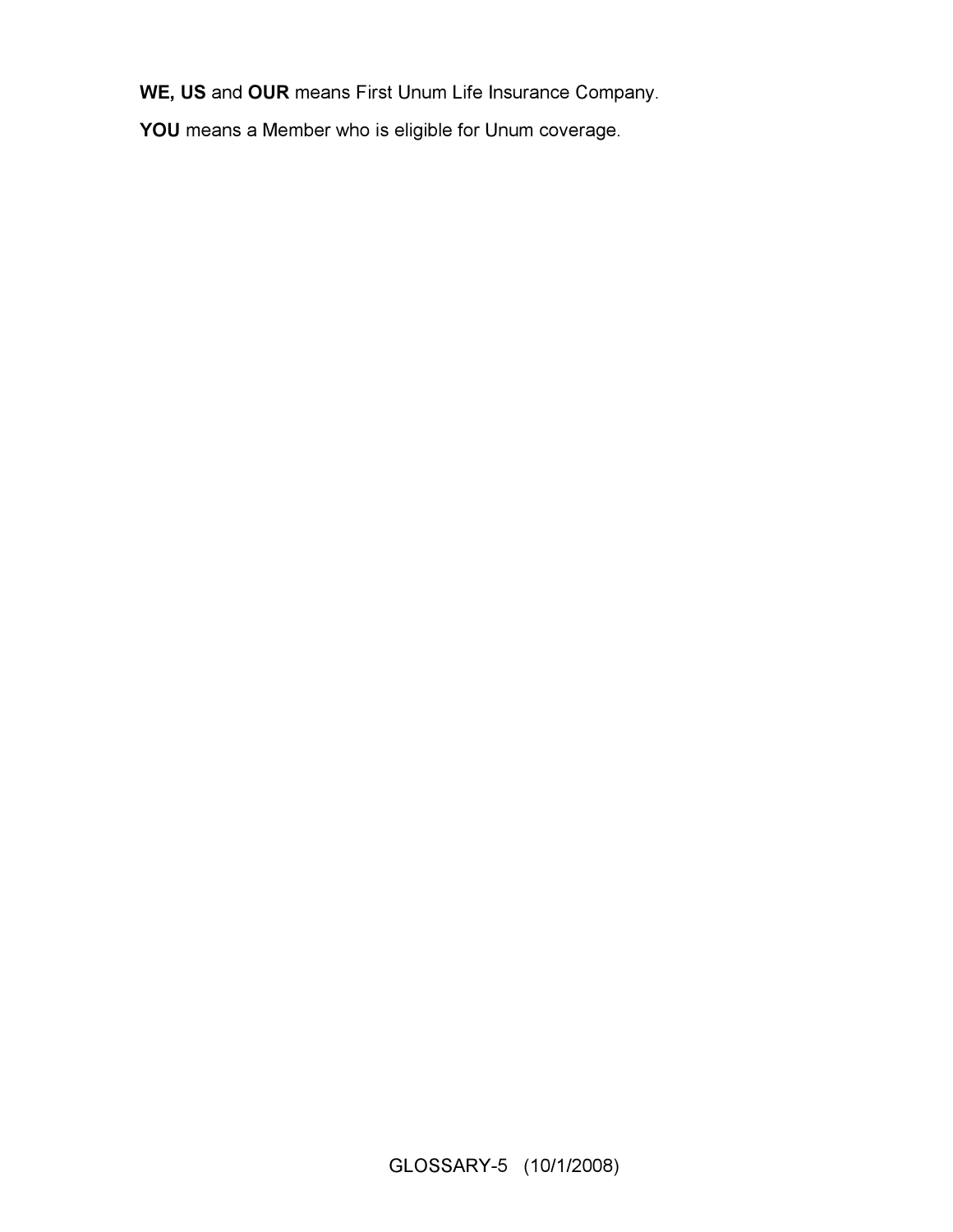#### First Unum Life Insurance Company

(the "Company")

#### ENDORSEMENT (Endorsements may be made only by the Company at its Home Office)

Effective June 27, 2007 or the effective date of your policy, whichever is later, the following changes are made to your group long term disability or group short term disability New York policy(ies) issued by the Company. In the event of conflicts between the policy language and this endorsement, the terms of this endorsement will prevail over the policy language.

For any provision excluding benefits for disabilities caused by, contributed to by or resulting from a pre-existing condition, the provision is revised by removing the exclusion and replacing it with a limitation, as follows:

If your disability is caused by, contributed to by, or results from a pre existing condition, you are not entitled to receive benefit payments during the pre-existing condition time period stated in the underlying policy or provision. That time period may be less than but will not exceed 12 months after the effective date of your coverage under the policy or provision. Benefit payments are not payable for such period and will not be paid at any time. To receive benefit payments after such period you must continue to be disabled and meet all other terms and conditions of the policy. Benefit payments for which you qualified, but which you were not entitled to receive due to your pre-existing condition, will be included in calculating the number of weeks or months of benefits and number of payments you have received for all purposes under the policy. All other time periods continue to apply.

This endorsement can be canceled or modified by the Company to the extent permitted by state law or future regulatory interpretation.

Signed for the Company at New York, New York

Secretary<br>MM-H17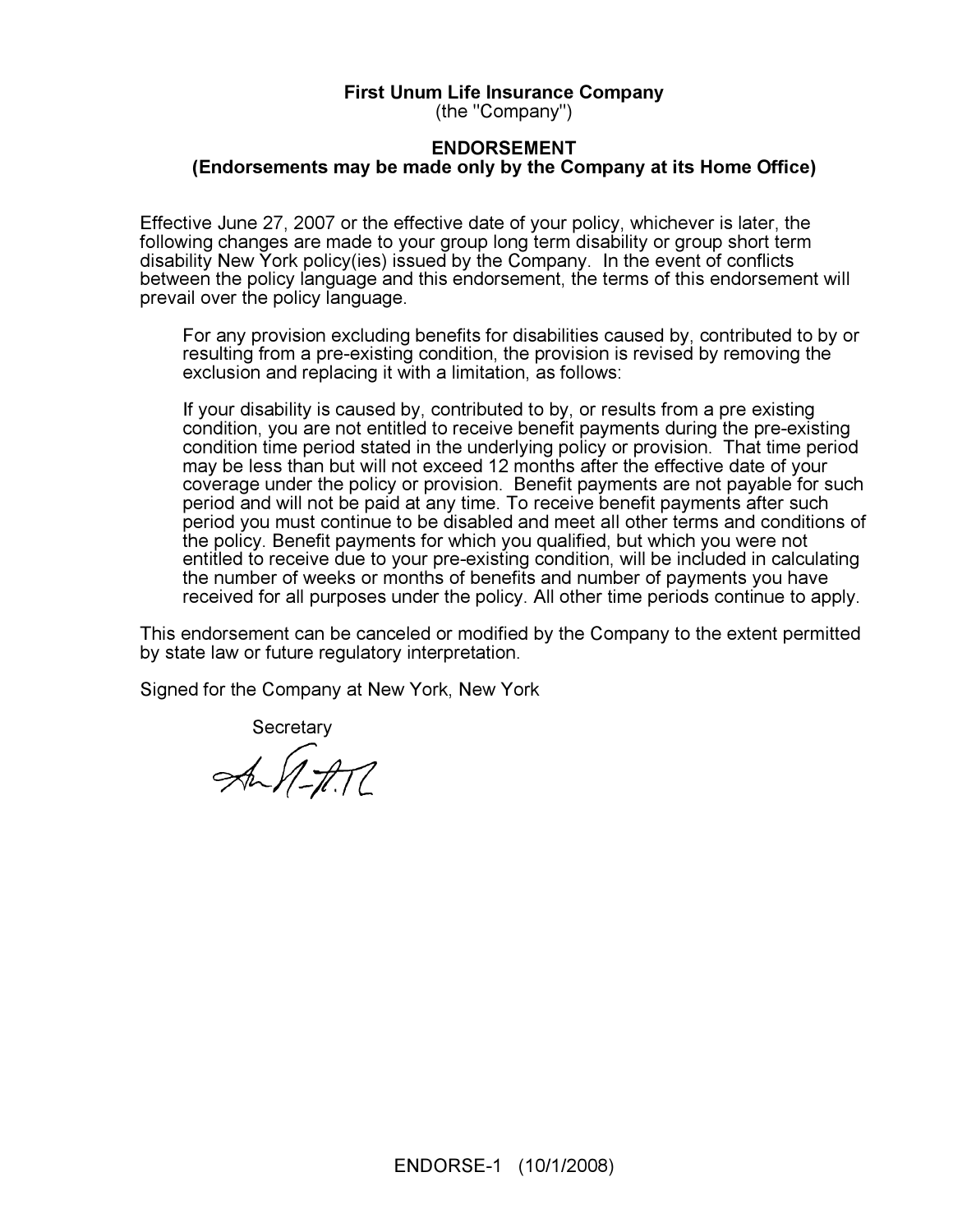# Additional Claim and Appeal Information

## APPLICABILITY OF ERISA

If this Summary of Benefits provides benefits under a Plan which is subject to the Employee Retirement Income Security Act of 1974 (ERISA), the following provisions apply. Whether a Plan is governed by ERISA is determined by a court, however, your Employer may have information related to ERISA applicability. If ERISA applies, the following items constitute the Plan: the additional information contained in this document, the Summary of Benefits, including your certificate of coverage, and any additional summary plan description information provided by the Plan Administrator. Benefit determinations are controlled exclusively by the Summary of Benefits, your certificate of coverage, and the information in this document.

## HOW TO FILE A CLAIM

If you wish to file a claim for benefits, you should follow the claim procedures described in your insurance certificate. To complete your claim filing, Unum must receive the claim information it requests from you (or your authorized representative), your attending physician and your Employer. If you or your authorized representative has any questions about what to do, you or your authorized representative should contact Unum directly.

## CLAIMS PROCEDURES

Unum will give you notice of the decision no later than 45 days after the claim is filed. This time period may be extended twice by 30 days if Unum both determines that such an extension is necessary due to matters beyond the control of the Plan and notifies you of the circumstances requiring the extension of time and the date by which Unum expects to render a decision. If such an extension is necessary due to your failure to submit the information necessary to decide the claim, the notice of extension will specifically describe the required information, and you will be afforded at least 45 days within which to provide the specified information. If you deliver the requested information within the time specified, any 30 day extension period will begin after you have provided that information. If you fail to deliver the requested information within the time specified, Unum may decide your claim without that information.

If your claim for benefits is wholly or partially denied, the notice of adverse benefit determination under the Plan will:

- state the specific reason(s) for the determination;
- reference specific Plan provision(s) on which the determination is based;
- describe additional material or information necessary to complete the claim and why such information is necessary;
- describe Plan procedures and time limits for appealing the determination, and your right to obtain information about those procedures and the right to bring a lawsuit under Section 502(a) of ERISA following an adverse determination from Unum on appeal; and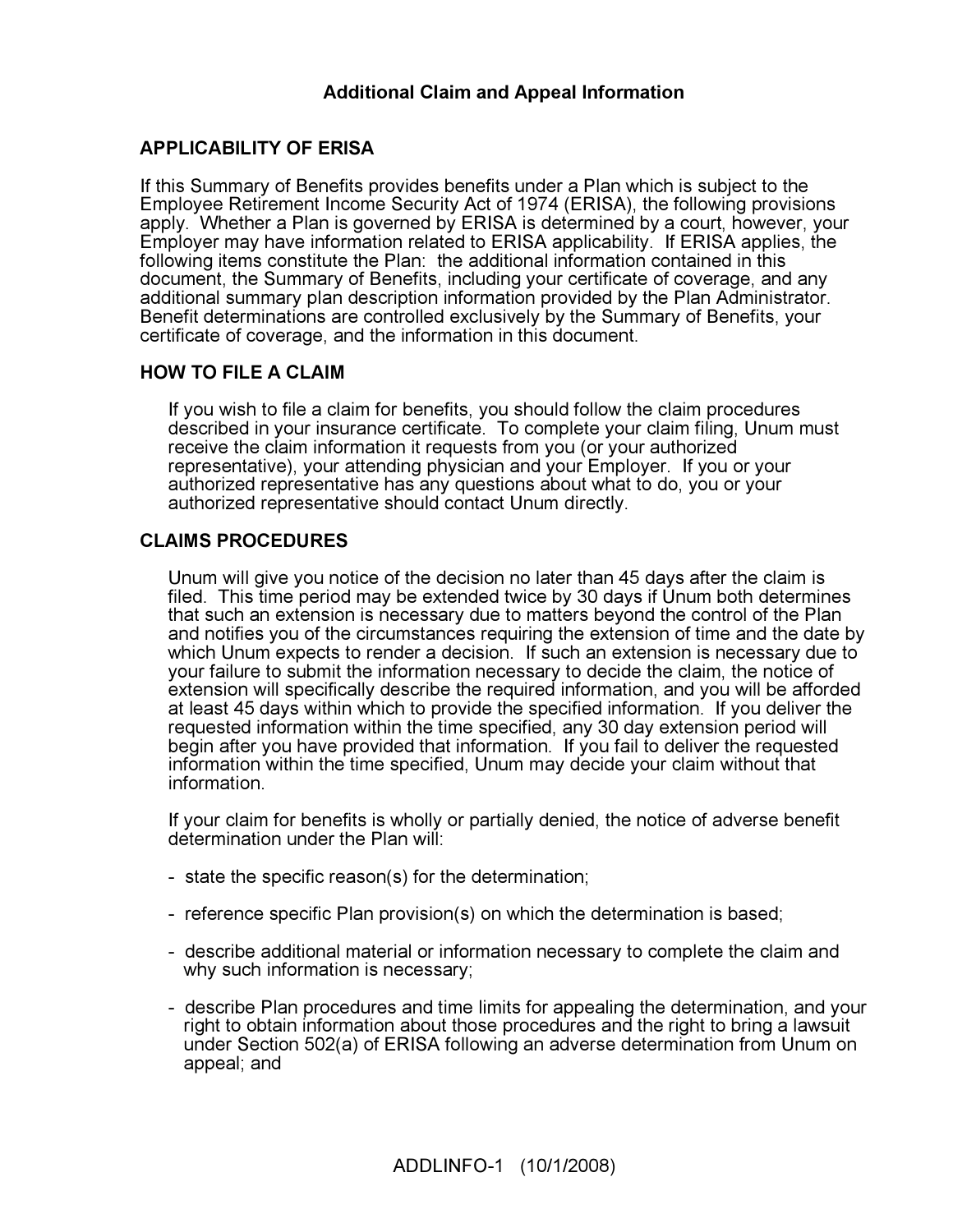- disclose any internal rule, guidelines, protocol or similar criterion relied on in making the adverse determination (or state that such information will be provided free of charge upon request).

Notice of the determination may be provided in written or electronic form. Electronic notices will be provided in a form that complies with any applicable legal requirements.

## APPEAL PROCEDURES

You have 180 days from the receipt of notice of an adverse benefit determination to file an appeal. Requests for appeals should be sent to the address specified in the claim denial. A decision on review will be made not later than 45 days following receipt of the written request for review. If Unum determines that special circumstances require an extension of time for a decision on review, the review period may be extended by an additional 45 days (90 days in total). Unum will notify you in writing if an additional 45 day extension is needed.

If an extension is necessary due to your failure to submit the information necessary to decide the appeal, the notice of extension will specifically describe the required information, and you will be afforded at least 45 days to provide the specified information. If you deliver the requested information within the time specified, the 45 day extension of the appeal period will begin after you have provided that information. If you fail to deliver the requested information within the time specified, Unum may decide your appeal without that information.

You will have the opportunity to submit written comments, documents, or other information in support of your appeal. You will have access to all relevant documents as defined by applicable U.S. Department of Labor regulations. The review of the adverse benefit determination will take into account all new information, whether or not presented or available at the initial determination. No deference will be afforded to the initial determination.

The review will be conducted by Unum and will be made by a person different from the person who made the initial determination and such person will not be the original decision maker's subordinate. In the case of a claim denied on the grounds of a medical judgment, Unum will consult with a health professional with appropriate training and experience. The health care professional who is consulted on appeal will not be the individual who was consulted during the initial determination or a subordinate. If the advice of a medical or vocational expert was obtained by the Plan in connection with the denial of your claim, Unum will provide you with the names of each such expert, regardless of whether the advice was relied upon.

A notice that your request on appeal is denied will contain the following information:

- the specific reason(s) for the determination;
- a reference to the specific Plan provision(s) on which the determination is based;
- a statement disclosing any internal rule, guidelines, protocol or similar criterion relied on in making the adverse determination (or a statement that such information will be provided free of charge upon request);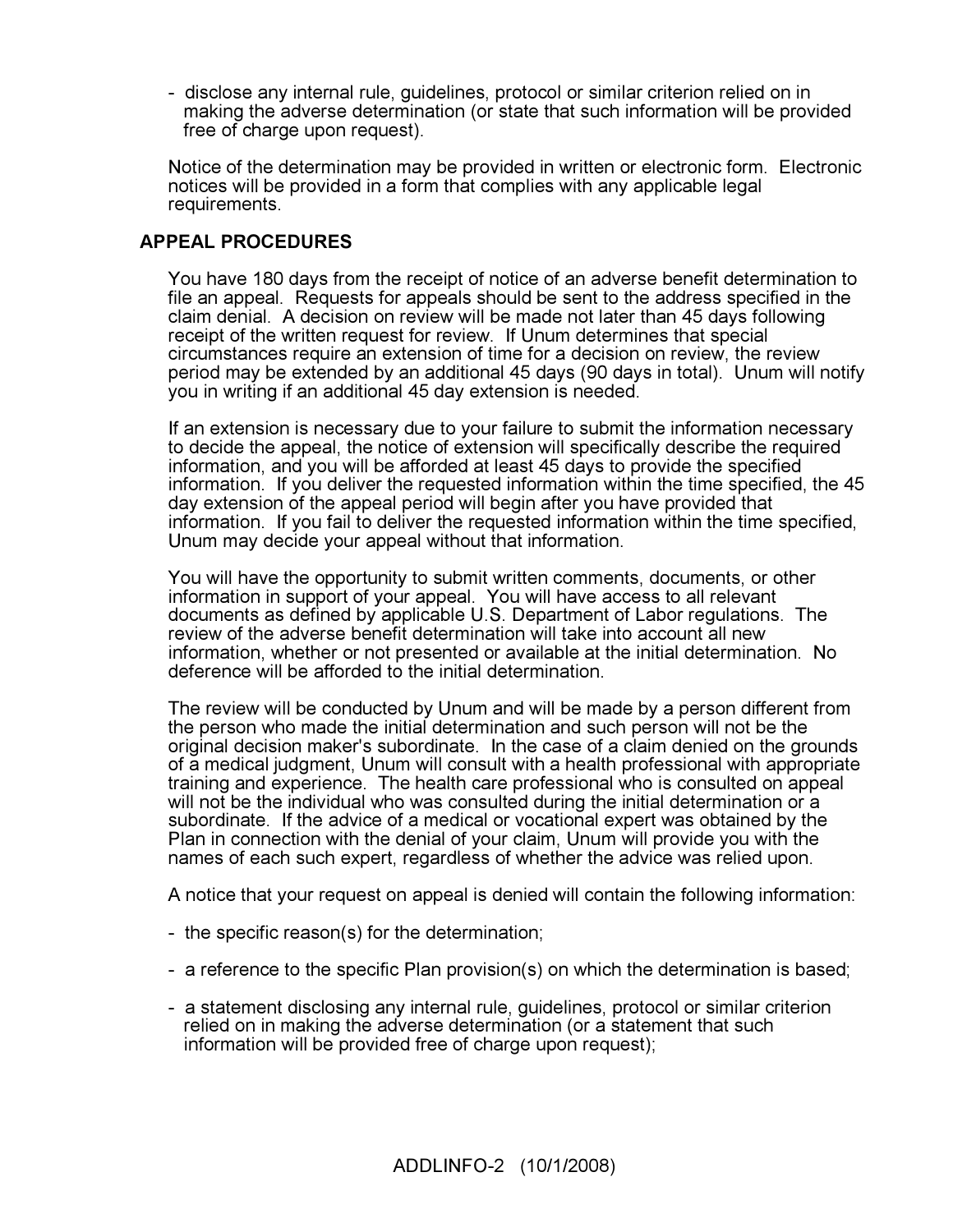- a statement describing your right to bring a lawsuit under Section 502(a) of ERISA if you disagree with the decision;
- the statement that you are entitled to receive upon request, and without charge, reasonable access to or copies of all documents, records or other information relevant to the determination; and
- the statement that "You or your plan may have other voluntary alternative dispute resolution options, such as mediation. One way to find out what may be available is to contact your local U.S. Department of Labor Office and your State insurance regulatory agency".

Notice of the determination may be provided in written or electronic form. Electronic notices will be provided in a form that complies with any applicable legal requirements.

Unless there are special circumstances, this administrative appeal process must be completed before you begin any legal action regarding your claim.

## OTHER RIGHTS

Unum, for itself and as claims fiduciary for the Plan, is entitled to legal and equitable relief to enforce its right to recover any benefit overpayments caused by your receipt of deductible sources of income from a third party. This right of recovery is enforceable even if the amount you receive from the third party is less than the actual loss suffered by you but will not exceed the benefits paid you under the Summary of Benefits. Unum and the Plan have an equitable lien over such sources of income until any benefit overpayments have been recovered in full.

#### DISCRETIONARY ACTS

The Plan, acting through the Plan Administrator, delegates to Unum and its affiliate Unum Group discretionary authority to make benefit determinations under the Plan. Unum and Unum Group may act directly or through their employees and agents or further delegate their authority through contracts, letters or other documentation or procedures to other affiliates, persons or entities. Benefit determinations include determining eligibility for benefits and the amount of any benefits, resolving factual disputes, and interpreting and enforcing the provisions of the Plan. All benefit determinations must be reasonable and based on the terms of the Plan and the facts and circumstances of each claim.

Once you are deemed to have exhausted your appeal rights under the Plan, you have the right to seek court review under Section 502(a) of ERISA of any benefit determinations with which you disagree. The court will determine the standard of review it will apply in evaluating those decisions.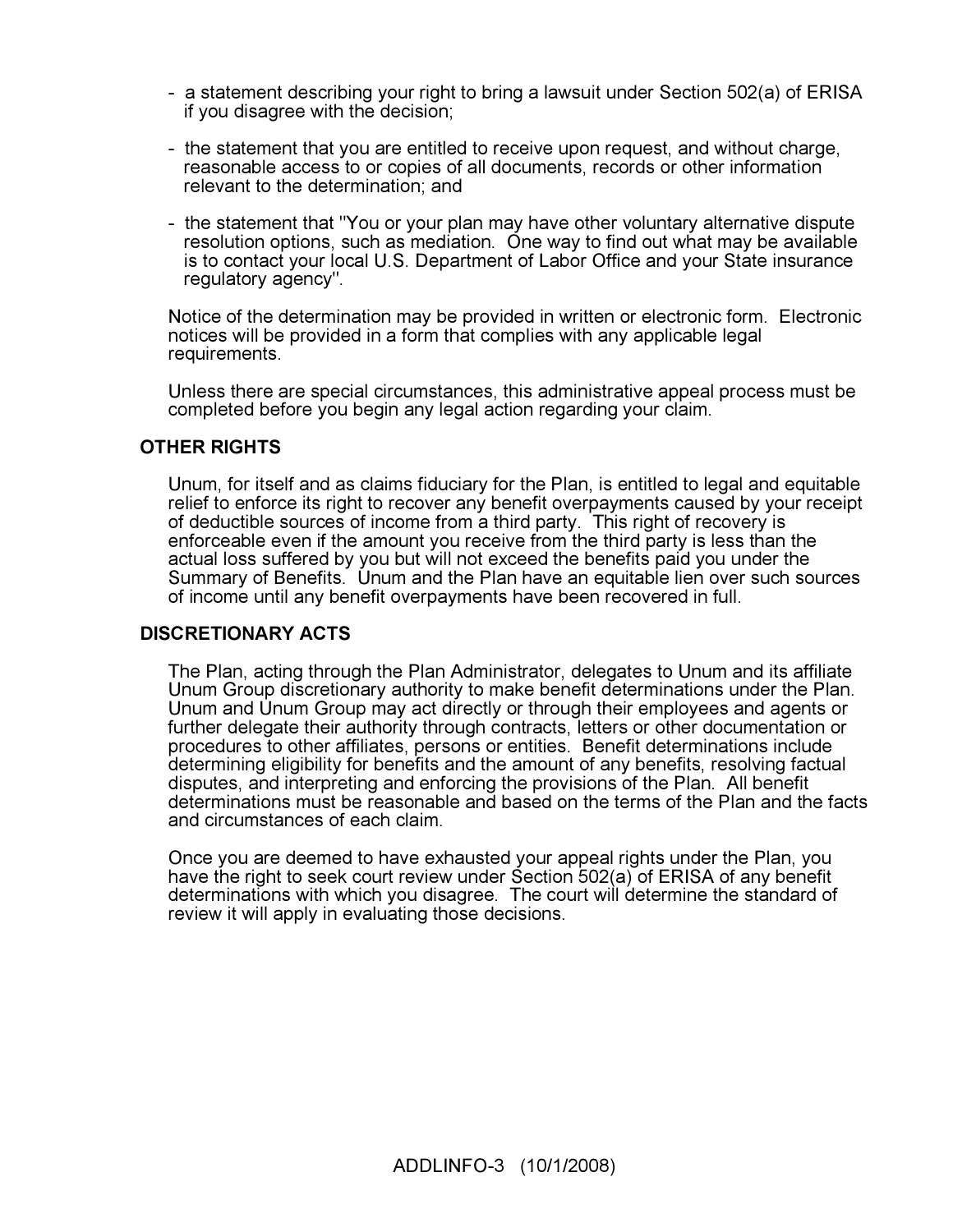# Unum's Commitment to Privacy

Unum understands your privacy is important. We value our relationship with you and are committed to protecting the confidentiality of nonpublic personal information (NPI). This notice explains why we collect NPI, what we do with NPI and how we protect your privacy.

## Collecting Information

We collect NPI about our customers to provide them with insurance products and services. This may include telephone number, address, date of birth, occupation, income and health history. We may receive NPI from your applications and forms, medical providers, other insurers, employers, insurance support organizations, and service providers.

#### Sharing Information

We share the types of NPI described above primarily with people who perform insurance, business, and professional services for us, such as helping us pay claims and detect fraud. We may share NPI with medical providers for insurance and treatment purposes. We may share NPI with an insurance support organization. The organization may retain the NPI and disclose it to others for whom it performs services. In certain cases, we may share NPI with group policyholders for reporting and auditing purposes. We may share NPI with parties to a proposed or final sale of insurance business or for study purposes. We may also share NPI when otherwise required or permitted by law, such as sharing with governmental or other legal authorities. When legally necessary, we ask your permission before sharing NPI about you. Our practices apply to our former, current and future customers.

Please be assured we do not share your health NPI to market any product or service. We also do not share any NPI to market non-financial products and services. For example, we do not sell your name to catalog companies.

The law allows us to share NPI as described above (except health information) with affiliates to market financial products and services. The law does not allow you to restrict these disclosures. We may also share with companies that help us market our insurance products and services, such as vendors that provide mailing services to us. We may share with other financial institutions to jointly market financial products and services. When required by law, we ask your permission before we share NPI for marketing purposes.

When other companies help us conduct business, we expect them to follow applicable privacy laws. We do not authorize them to use or share NPI except when necessary to conduct the work they are performing for us or to meet regulatory or other governmental requirements.

Unum companies, including insurers and insurance service providers, may share NPI about you with each other. The NPI might not be directly related to our transaction or experience with you. It may include financial or other personal information such as employment history. Consistent with the Fair Credit Reporting Act, we ask your permission before sharing NPI that is not directly related to our transaction or experience with you.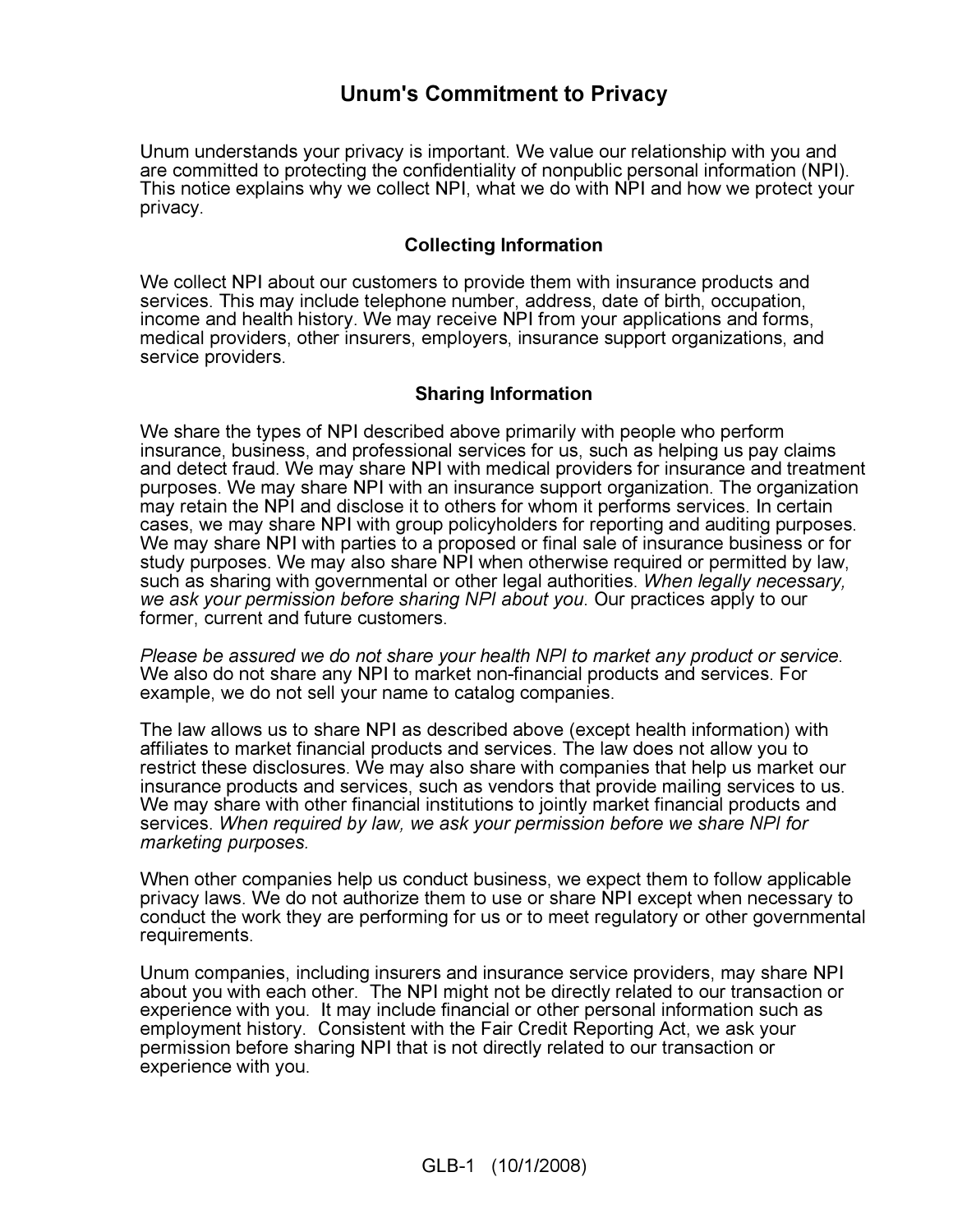# Safeguarding Information

We have physical, electronic and procedural safeguards that protect the confidentiality and security of NPI. We give access only to employees who need to know the NPI to provide insurance products or services to you.

## Access to Information

You may request access to certain NPI we collect to provide you with insurance products and services. You must make your request in writing and send it to the address below. The letter should include your full name, address, telephone number and policy number if we have issued a policy. If you request, we will send copies of the NPI to you. If the NPI includes health information, we may provide the health information to you through a health care provider you designate. We will also send you information related to disclosures. We may charge a reasonable fee to cover our copying costs.

This section applies to NPI we collect to provide you with coverage. It does not apply to NPI we collect in anticipation of a claim or civil or criminal proceeding.

## Correction of Information

If you believe NPI we have about you is incorrect, please write to us. Your letter should include your full name, address, telephone number and policy number if we have issued a policy. Your letter should also explain why you believe the NPI is inaccurate. If we agree with you, we will correct the NPI and notify you of the correction. We will also notify any person who may have received the incorrect NPI from us in the past two years if you ask us to contact that person.

If we disagree with you, we will tell you we are not going to make the correction. We will give you the reason(s) for our refusal. We will also tell you that you may submit a statement to us. Your statement should include the NPI you believe is correct. It should also include the reason(s) why you disagree with our decision not to correct the NPI in our files. We will file your statement with the disputed NPI. We will include your statement any time we disclose the disputed NPI. We will also give the statement to any person designated by you if we may have disclosed the disputed NPI to that person in the past two years.

## Coverage Decisions

If we decide not to issue coverage to you, we will provide you with the specific reason(s) for our decision. We will also tell you how to access and correct certain NPI.

## Contacting Us

For additional information about Unum's commitment to privacy, please visit www.unum.com/privacy or www.coloniallife.com or write to: Privacy Officer, Unum, 2211 Congress Street, C467, Portland, Maine 04122. We reserve the right to modify this notice. We will provide you with a new notice if we make material changes to our privacy practices.

Unum is providing this notice to you on behalf of the following insuring companies: Unum Life Insurance Company of America, First Unum Life Insurance Company, Provident Life and Accident Insurance